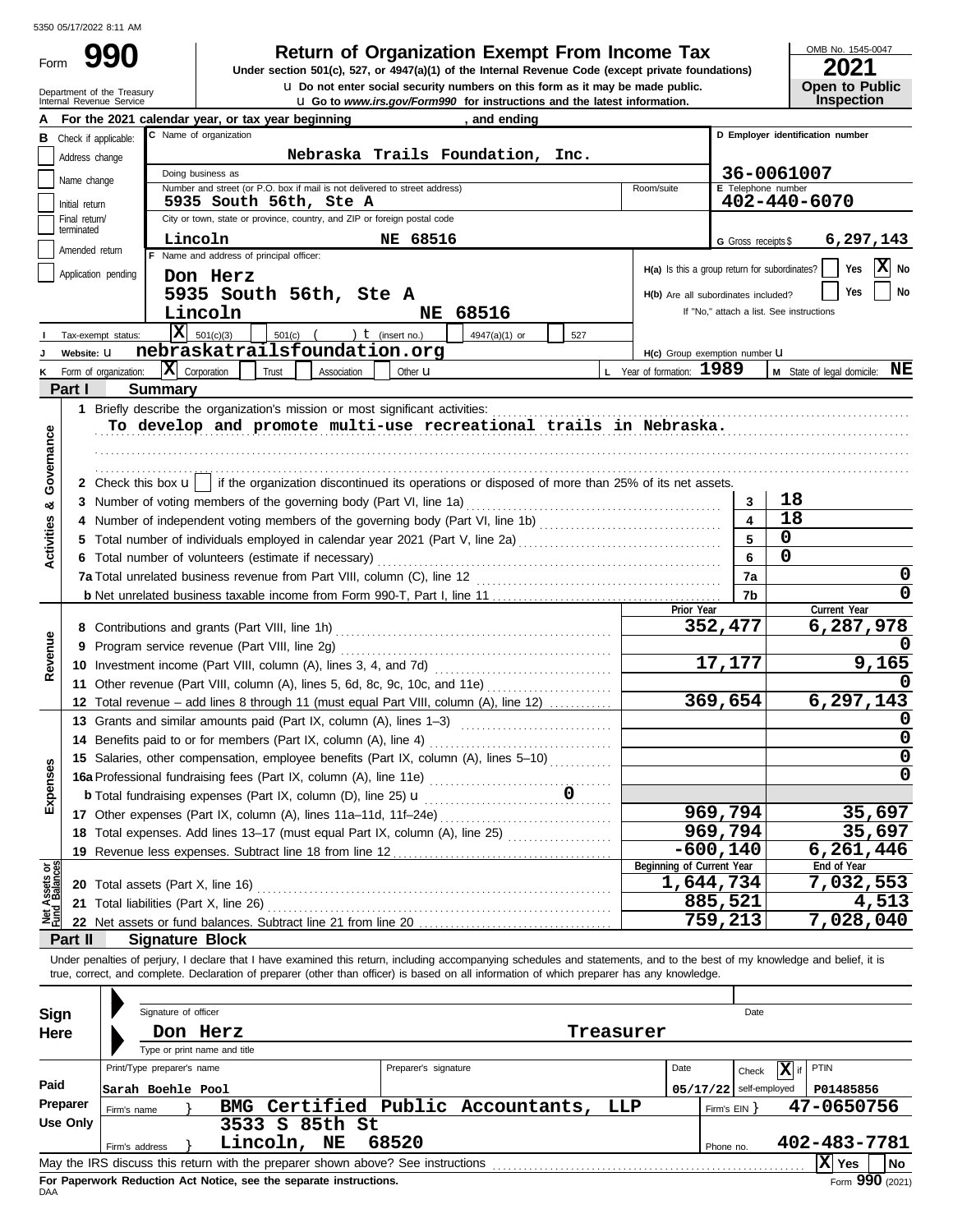|              | 36-0061007<br>Form 990 (2021) Nebraska Trails Foundation, Inc.                                                                                                                                                                        | Page 2                |
|--------------|---------------------------------------------------------------------------------------------------------------------------------------------------------------------------------------------------------------------------------------|-----------------------|
|              | <b>Statement of Program Service Accomplishments</b><br>Part III                                                                                                                                                                       |                       |
|              |                                                                                                                                                                                                                                       |                       |
| 1            | Briefly describe the organization's mission:                                                                                                                                                                                          |                       |
|              | To develop and promote multi-use recreational trails in Nebraska.                                                                                                                                                                     |                       |
|              |                                                                                                                                                                                                                                       |                       |
|              |                                                                                                                                                                                                                                       |                       |
|              |                                                                                                                                                                                                                                       |                       |
| $\mathbf{2}$ | Did the organization undertake any significant program services during the year which were not listed on the                                                                                                                          |                       |
|              | prior Form 990 or 990-EZ?                                                                                                                                                                                                             | Yes $\overline{X}$ No |
|              | If "Yes," describe these new services on Schedule O.                                                                                                                                                                                  |                       |
| 3            | Did the organization cease conducting, or make significant changes in how it conducts, any program                                                                                                                                    |                       |
|              | services?                                                                                                                                                                                                                             | Yes $\overline{X}$ No |
|              | If "Yes," describe these changes on Schedule O.                                                                                                                                                                                       |                       |
| 4            | Describe the organization's program service accomplishments for each of its three largest program services, as measured by                                                                                                            |                       |
|              | expenses. Section 501(c)(3) and 501(c)(4) organizations are required to report the amount of grants and allocations to others,                                                                                                        |                       |
|              | the total expenses, and revenue, if any, for each program service reported.                                                                                                                                                           |                       |
|              |                                                                                                                                                                                                                                       |                       |
|              | a (Code: ) (Expenses \$21,689 including grants of \$) (Revenue \$) (Revenue \$1,689 including grants of \$) (Revenue \$1,689 including grants of \$) (Revenue \$1,689 including grants of multi-use recreational trails.<br>4a (Code: |                       |
|              |                                                                                                                                                                                                                                       |                       |
|              |                                                                                                                                                                                                                                       |                       |
|              |                                                                                                                                                                                                                                       |                       |
|              |                                                                                                                                                                                                                                       |                       |
|              |                                                                                                                                                                                                                                       |                       |
|              |                                                                                                                                                                                                                                       |                       |
|              |                                                                                                                                                                                                                                       |                       |
|              |                                                                                                                                                                                                                                       |                       |
|              |                                                                                                                                                                                                                                       |                       |
|              |                                                                                                                                                                                                                                       |                       |
|              |                                                                                                                                                                                                                                       |                       |
|              |                                                                                                                                                                                                                                       |                       |
|              |                                                                                                                                                                                                                                       |                       |
|              | N/A                                                                                                                                                                                                                                   |                       |
|              |                                                                                                                                                                                                                                       |                       |
|              |                                                                                                                                                                                                                                       |                       |
|              |                                                                                                                                                                                                                                       |                       |
|              |                                                                                                                                                                                                                                       |                       |
|              |                                                                                                                                                                                                                                       |                       |
|              |                                                                                                                                                                                                                                       |                       |
|              |                                                                                                                                                                                                                                       |                       |
|              |                                                                                                                                                                                                                                       |                       |
|              |                                                                                                                                                                                                                                       |                       |
|              |                                                                                                                                                                                                                                       |                       |
|              |                                                                                                                                                                                                                                       |                       |
|              | 4c (Code:<br>including grants of \$<br>$($ Revenue \$<br>) (Expenses \$                                                                                                                                                               |                       |
|              | N/A                                                                                                                                                                                                                                   |                       |
|              |                                                                                                                                                                                                                                       |                       |
|              |                                                                                                                                                                                                                                       |                       |
|              |                                                                                                                                                                                                                                       |                       |
|              |                                                                                                                                                                                                                                       |                       |
|              |                                                                                                                                                                                                                                       |                       |
|              |                                                                                                                                                                                                                                       |                       |
|              |                                                                                                                                                                                                                                       |                       |
|              |                                                                                                                                                                                                                                       |                       |
|              |                                                                                                                                                                                                                                       |                       |
|              |                                                                                                                                                                                                                                       |                       |
|              |                                                                                                                                                                                                                                       |                       |
|              | 4d Other program services (Describe on Schedule O.)                                                                                                                                                                                   |                       |
|              | (Expenses \$<br>(Revenue \$<br>including grants of \$                                                                                                                                                                                 |                       |
|              | 21,689<br>4e Total program service expenses u                                                                                                                                                                                         |                       |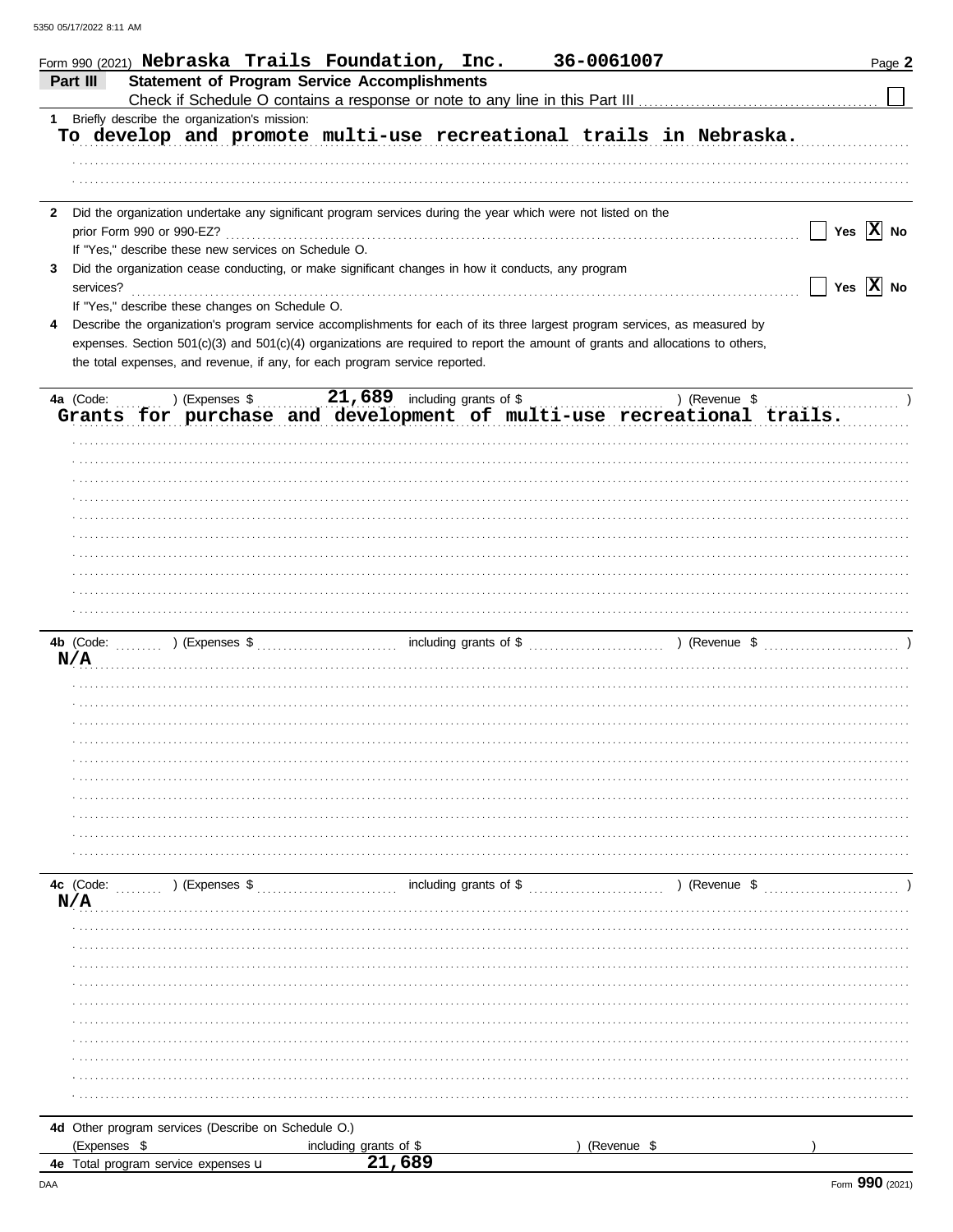### **Part IV Checklist of Required Schedules** Form 990 (2021) Page **3 Nebraska Trails Foundation, Inc. 36-0061007**

|        |                                                                                                                                                                                                   |                   | Yes              | No          |
|--------|---------------------------------------------------------------------------------------------------------------------------------------------------------------------------------------------------|-------------------|------------------|-------------|
| 1      | Is the organization described in section $501(c)(3)$ or $4947(a)(1)$ (other than a private foundation)? If "Yes,"                                                                                 |                   |                  |             |
|        | complete Schedule A<br>Is the organization required to complete Schedule B, Schedule of Contributors (see instructions)?                                                                          | 1<br>$\mathbf{2}$ | X<br>$\mathbf x$ |             |
| 2<br>3 | Did the organization engage in direct or indirect political campaign activities on behalf of or in opposition to                                                                                  |                   |                  |             |
|        | candidates for public office? If "Yes," complete Schedule C, Part I                                                                                                                               | 3                 |                  | X           |
| 4      | Section 501(c)(3) organizations. Did the organization engage in lobbying activities, or have a section 501(h)                                                                                     |                   |                  |             |
|        | election in effect during the tax year? If "Yes," complete Schedule C, Part II                                                                                                                    | 4                 |                  | X           |
| 5      | Is the organization a section $501(c)(4)$ , $501(c)(5)$ , or $501(c)(6)$ organization that receives membership dues,                                                                              |                   |                  |             |
|        | assessments, or similar amounts as defined in Rev. Proc. 98-19? If "Yes," complete Schedule C, Part III                                                                                           | 5                 |                  | X           |
| 6      | Did the organization maintain any donor advised funds or any similar funds or accounts for which donors                                                                                           |                   |                  |             |
|        | have the right to provide advice on the distribution or investment of amounts in such funds or accounts? If                                                                                       |                   |                  |             |
|        | "Yes," complete Schedule D, Part I                                                                                                                                                                | 6                 |                  | X           |
| 7      | Did the organization receive or hold a conservation easement, including easements to preserve open space,                                                                                         |                   |                  |             |
|        | the environment, historic land areas, or historic structures? If "Yes," complete Schedule D, Part II                                                                                              | 7                 |                  | X           |
| 8      | Did the organization maintain collections of works of art, historical treasures, or other similar assets? If "Yes,"                                                                               |                   |                  |             |
|        | complete Schedule D, Part III                                                                                                                                                                     | 8                 |                  | x           |
| 9      | Did the organization report an amount in Part X, line 21, for escrow or custodial account liability, serve as a                                                                                   |                   |                  |             |
|        | custodian for amounts not listed in Part X; or provide credit counseling, debt management, credit repair, or                                                                                      |                   |                  |             |
|        | debt negotiation services? If "Yes," complete Schedule D, Part IV                                                                                                                                 | 9                 |                  | x           |
| 10     | Did the organization, directly or through a related organization, hold assets in donor-restricted endowments                                                                                      |                   |                  |             |
|        | or in quasi endowments? If "Yes," complete Schedule D, Part V                                                                                                                                     | 10                | х                |             |
| 11     | If the organization's answer to any of the following questions is "Yes," then complete Schedule D, Parts VI,                                                                                      |                   |                  |             |
|        | VII, VIII, IX, or X, as applicable.<br>Did the organization report an amount for land, buildings, and equipment in Part X, line 10? If "Yes,"                                                     |                   |                  |             |
| a      | complete Schedule D, Part VI                                                                                                                                                                      | 11a               | X                |             |
| b      | Did the organization report an amount for investments-other securities in Part X, line 12, that is 5% or more                                                                                     |                   |                  |             |
|        | of its total assets reported in Part X, line 16? If "Yes," complete Schedule D, Part VII                                                                                                          | 11 <sub>b</sub>   |                  | x           |
| c      | Did the organization report an amount for investments—program related in Part X, line 13, that is 5% or more                                                                                      |                   |                  |             |
|        | of its total assets reported in Part X, line 16? If "Yes," complete Schedule D, Part VIII                                                                                                         | 11c               |                  | x           |
| d      | Did the organization report an amount for other assets in Part X, line 15, that is 5% or more of its total assets                                                                                 |                   |                  |             |
|        | reported in Part X, line 16? If "Yes," complete Schedule D, Part IX                                                                                                                               | 11d               |                  | X           |
| е      | Did the organization report an amount for other liabilities in Part X, line 25? If "Yes," complete Schedule D, Part X                                                                             | 11e               |                  | $\mathbf x$ |
| f      | Did the organization's separate or consolidated financial statements for the tax year include a footnote that addresses                                                                           |                   |                  |             |
|        | the organization's liability for uncertain tax positions under FIN 48 (ASC 740)? If "Yes," complete Schedule D, Part X                                                                            | 11f               |                  | x           |
|        | 12a Did the organization obtain separate, independent audited financial statements for the tax year? If "Yes," complete                                                                           |                   |                  |             |
|        | Schedule D, Parts XI and XII <i>contained</i> the Schedule D, Parts XI and XII                                                                                                                    | 12a               | X                |             |
|        | Was the organization included in consolidated, independent audited financial statements for the tax year? If                                                                                      |                   |                  |             |
|        | "Yes," and if the organization answered "No" to line 12a, then completing Schedule D, Parts XI and XII is optional                                                                                | 12 <sub>b</sub>   |                  | X           |
| 13     |                                                                                                                                                                                                   | 13                |                  | X           |
| 14a    | Did the organization maintain an office, employees, or agents outside of the United States?                                                                                                       | 14a               |                  | X           |
| b      | Did the organization have aggregate revenues or expenses of more than \$10,000 from grantmaking,                                                                                                  |                   |                  |             |
|        | fundraising, business, investment, and program service activities outside the United States, or aggregate                                                                                         |                   |                  |             |
|        | foreign investments valued at \$100,000 or more? If "Yes," complete Schedule F, Parts I and IV                                                                                                    | 14b               |                  | X           |
| 15     | Did the organization report on Part IX, column (A), line 3, more than \$5,000 of grants or other assistance to or<br>for any foreign organization? If "Yes," complete Schedule F, Parts II and IV | 15                |                  | x           |
| 16     | Did the organization report on Part IX, column (A), line 3, more than \$5,000 of aggregate grants or other                                                                                        |                   |                  |             |
|        | assistance to or for foreign individuals? If "Yes," complete Schedule F, Parts III and IV                                                                                                         | 16                |                  | x           |
| 17     | Did the organization report a total of more than \$15,000 of expenses for professional fundraising services on                                                                                    |                   |                  |             |
|        | Part IX, column (A), lines 6 and 11e? If "Yes," complete Schedule G, Part I. See instructions                                                                                                     | 17                |                  | x           |
| 18     | Did the organization report more than \$15,000 total of fundraising event gross income and contributions on                                                                                       |                   |                  |             |
|        | Part VIII, lines 1c and 8a? If "Yes," complete Schedule G, Part II                                                                                                                                | 18                |                  | X           |
| 19     | Did the organization report more than \$15,000 of gross income from gaming activities on Part VIII, line 9a?                                                                                      |                   |                  |             |
|        |                                                                                                                                                                                                   | 19                |                  | X           |
| 20a    | Did the organization operate one or more hospital facilities? If "Yes," complete Schedule H                                                                                                       | 20a               |                  | X           |
| b      | If "Yes" to line 20a, did the organization attach a copy of its audited financial statements to this return?                                                                                      | 20 <sub>b</sub>   |                  |             |
| 21     | Did the organization report more than \$5,000 of grants or other assistance to any domestic organization or                                                                                       |                   |                  |             |
|        |                                                                                                                                                                                                   | 21                |                  | X           |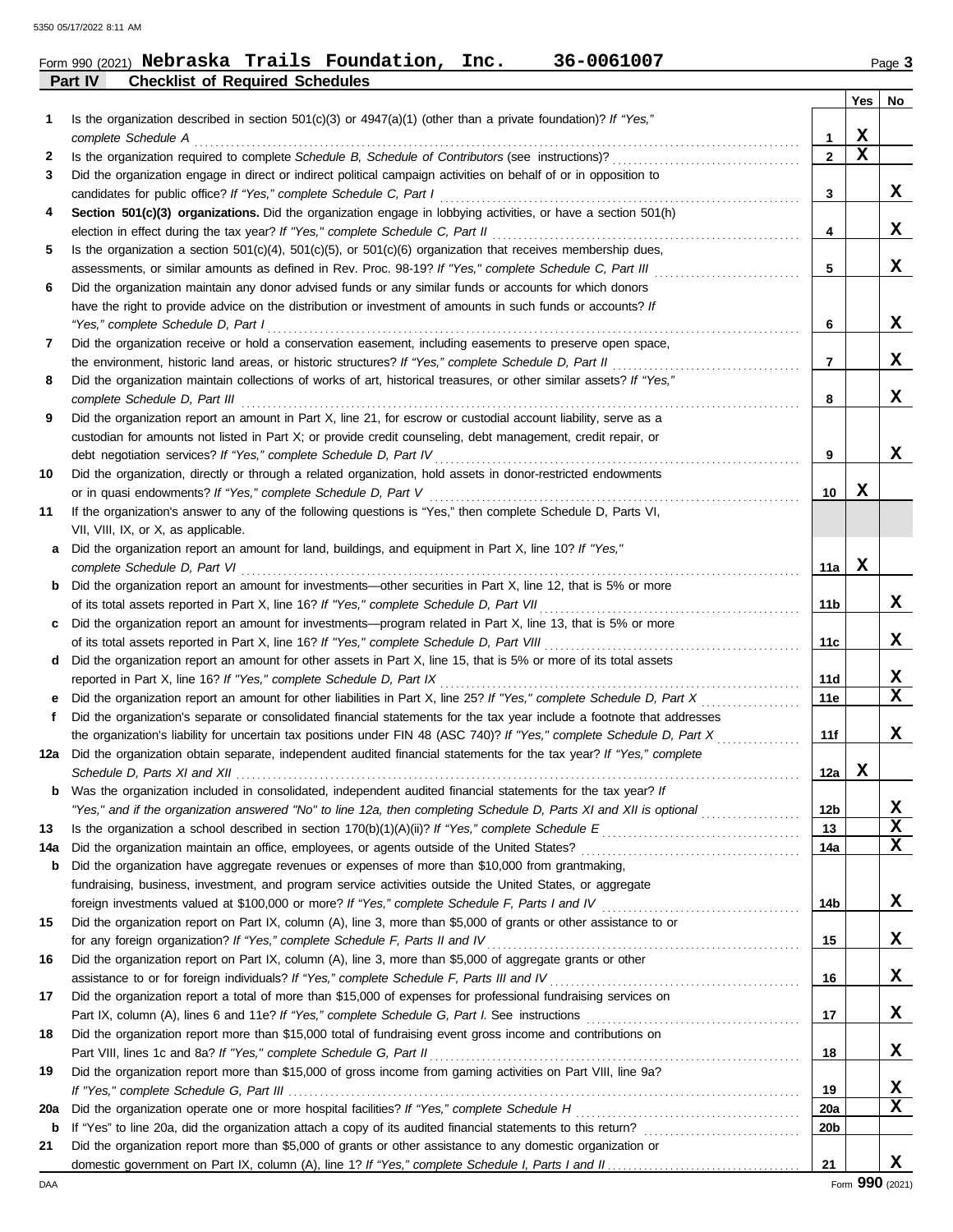|                |  | Form 990 (2021) Nebraska Trails Foundation, Inc.   | 36-0061007 | Page 4 |
|----------------|--|----------------------------------------------------|------------|--------|
| <b>Part IV</b> |  | <b>Checklist of Required Schedules (continued)</b> |            |        |

|     |                                                                                                                                                                                                                            |                 | Yes | No          |
|-----|----------------------------------------------------------------------------------------------------------------------------------------------------------------------------------------------------------------------------|-----------------|-----|-------------|
| 22  | Did the organization report more than \$5,000 of grants or other assistance to or for domestic individuals on                                                                                                              |                 |     |             |
|     | Part IX, column (A), line 2? If "Yes," complete Schedule I, Parts I and III                                                                                                                                                | 22              |     | x           |
| 23  | Did the organization answer "Yes" to Part VII, Section A, line 3, 4, or 5 about compensation of the                                                                                                                        |                 |     |             |
|     | organization's current and former officers, directors, trustees, key employees, and highest compensated                                                                                                                    |                 |     |             |
|     | employees? If "Yes," complete Schedule J                                                                                                                                                                                   | 23              |     | x           |
| 24a | Did the organization have a tax-exempt bond issue with an outstanding principal amount of more than                                                                                                                        |                 |     |             |
|     | \$100,000 as of the last day of the year, that was issued after December 31, 2002? If "Yes," answer lines 24b                                                                                                              |                 |     |             |
|     | through 24d and complete Schedule K. If "No," go to line 25a                                                                                                                                                               | 24a             |     | x           |
| b   | Did the organization invest any proceeds of tax-exempt bonds beyond a temporary period exception?                                                                                                                          | 24b             |     |             |
| c   | Did the organization maintain an escrow account other than a refunding escrow at any time during the year                                                                                                                  |                 |     |             |
|     | to defease any tax-exempt bonds?                                                                                                                                                                                           | 24c             |     |             |
| d   | Did the organization act as an "on behalf of" issuer for bonds outstanding at any time during the year?                                                                                                                    | 24d             |     |             |
| 25a | Section 501(c)(3), 501(c)(4), and 501(c)(29) organizations. Did the organization engage in an excess benefit                                                                                                               |                 |     |             |
|     | transaction with a disqualified person during the year? If "Yes," complete Schedule L, Part I                                                                                                                              | 25a             |     | X           |
| b   | Is the organization aware that it engaged in an excess benefit transaction with a disqualified person in a prior                                                                                                           |                 |     |             |
|     | year, and that the transaction has not been reported on any of the organization's prior Forms 990 or 990-EZ?                                                                                                               |                 |     | x           |
|     | If "Yes," complete Schedule L, Part I                                                                                                                                                                                      | 25 <sub>b</sub> |     |             |
| 26  | Did the organization report any amount on Part X, line 5 or 22, for receivables from or payables to any current<br>or former officer, director, trustee, key employee, creator or founder, substantial contributor, or 35% |                 |     |             |
|     | controlled entity or family member of any of these persons? If "Yes," complete Schedule L, Part II                                                                                                                         |                 |     | x           |
| 27  | Did the organization provide a grant or other assistance to any current or former officer, director, trustee, key                                                                                                          | 26              |     |             |
|     | employee, creator or founder, substantial contributor or employee thereof, a grant selection committee                                                                                                                     |                 |     |             |
|     | member, or to a 35% controlled entity (including an employee thereof) or family member of any of these                                                                                                                     |                 |     |             |
|     | persons? If "Yes," complete Schedule L, Part III                                                                                                                                                                           | 27              |     | x           |
| 28  | Was the organization a party to a business transaction with one of the following parties (see the Schedule L,                                                                                                              |                 |     |             |
|     | Part IV, instructions for applicable filing thresholds, conditions, and exceptions):                                                                                                                                       |                 |     |             |
| a   | A current or former officer, director, trustee, key employee, creator or founder, or substantial contributor? If                                                                                                           |                 |     |             |
|     | "Yes," complete Schedule L, Part IV                                                                                                                                                                                        | 28a             |     | X           |
| b   | A family member of any individual described in line 28a? If "Yes," complete Schedule L, Part IV [[[[[[[[[[[[[                                                                                                              | 28b             |     | X           |
| c   | A 35% controlled entity of one or more individuals and/or organizations described in line 28a or 28b? If                                                                                                                   |                 |     |             |
|     | "Yes," complete Schedule L, Part IV                                                                                                                                                                                        | 28c             |     | x           |
| 29  |                                                                                                                                                                                                                            | 29              | х   |             |
| 30  | Did the organization receive contributions of art, historical treasures, or other similar assets, or qualified                                                                                                             |                 |     |             |
|     | conservation contributions? If "Yes," complete Schedule M                                                                                                                                                                  | 30              |     | x           |
| 31  | Did the organization liquidate, terminate, or dissolve and cease operations? If "Yes," complete Schedule N, Part I                                                                                                         | 31              |     | $\mathbf x$ |
| 32  | Did the organization sell, exchange, dispose of, or transfer more than 25% of its net assets? If "Yes,"                                                                                                                    |                 |     |             |
|     | complete Schedule N, Part II                                                                                                                                                                                               | 32              |     | X           |
| 33  | Did the organization own 100% of an entity disregarded as separate from the organization under Regulations                                                                                                                 |                 |     |             |
|     | sections 301.7701-2 and 301.7701-3? If "Yes," complete Schedule R, Part I                                                                                                                                                  | 33              |     | x           |
| 34  | Was the organization related to any tax-exempt or taxable entity? If "Yes," complete Schedule R, Part II, III,                                                                                                             |                 |     |             |
|     | or IV, and Part V, line 1                                                                                                                                                                                                  | 34              |     | X           |
| 35a |                                                                                                                                                                                                                            | 35a             |     | X           |
| b   | If "Yes" to line 35a, did the organization receive any payment from or engage in any transaction with a                                                                                                                    |                 |     |             |
|     |                                                                                                                                                                                                                            | 35 <sub>b</sub> |     |             |
| 36  | Section 501(c)(3) organizations. Did the organization make any transfers to an exempt non-charitable                                                                                                                       |                 |     |             |
|     | related organization? If "Yes," complete Schedule R, Part V, line 2                                                                                                                                                        | 36              |     | x           |
| 37  | Did the organization conduct more than 5% of its activities through an entity that is not a related organization                                                                                                           | 37              |     | x           |
| 38  | Did the organization complete Schedule O and provide explanations on Schedule O for Part VI, lines 11b and                                                                                                                 |                 |     |             |
|     | 19? Note: All Form 990 filers are required to complete Schedule O.                                                                                                                                                         | 38              | X   |             |
|     | Part V<br><b>Statements Regarding Other IRS Filings and Tax Compliance</b>                                                                                                                                                 |                 |     |             |
|     | Check if Schedule O contains a response or note to any line in this Part V                                                                                                                                                 |                 |     |             |
|     |                                                                                                                                                                                                                            |                 | Yes | No          |
| 1a  | 0<br>1a                                                                                                                                                                                                                    |                 |     |             |
| b   | $\mathbf 0$<br>1 <sub>b</sub><br>Enter the number of Forms W-2G included on line 1a. Enter -0- if not applicable                                                                                                           |                 |     |             |
| с   | Did the organization comply with backup withholding rules for reportable payments to vendors and                                                                                                                           |                 |     |             |
|     |                                                                                                                                                                                                                            | 1c              |     |             |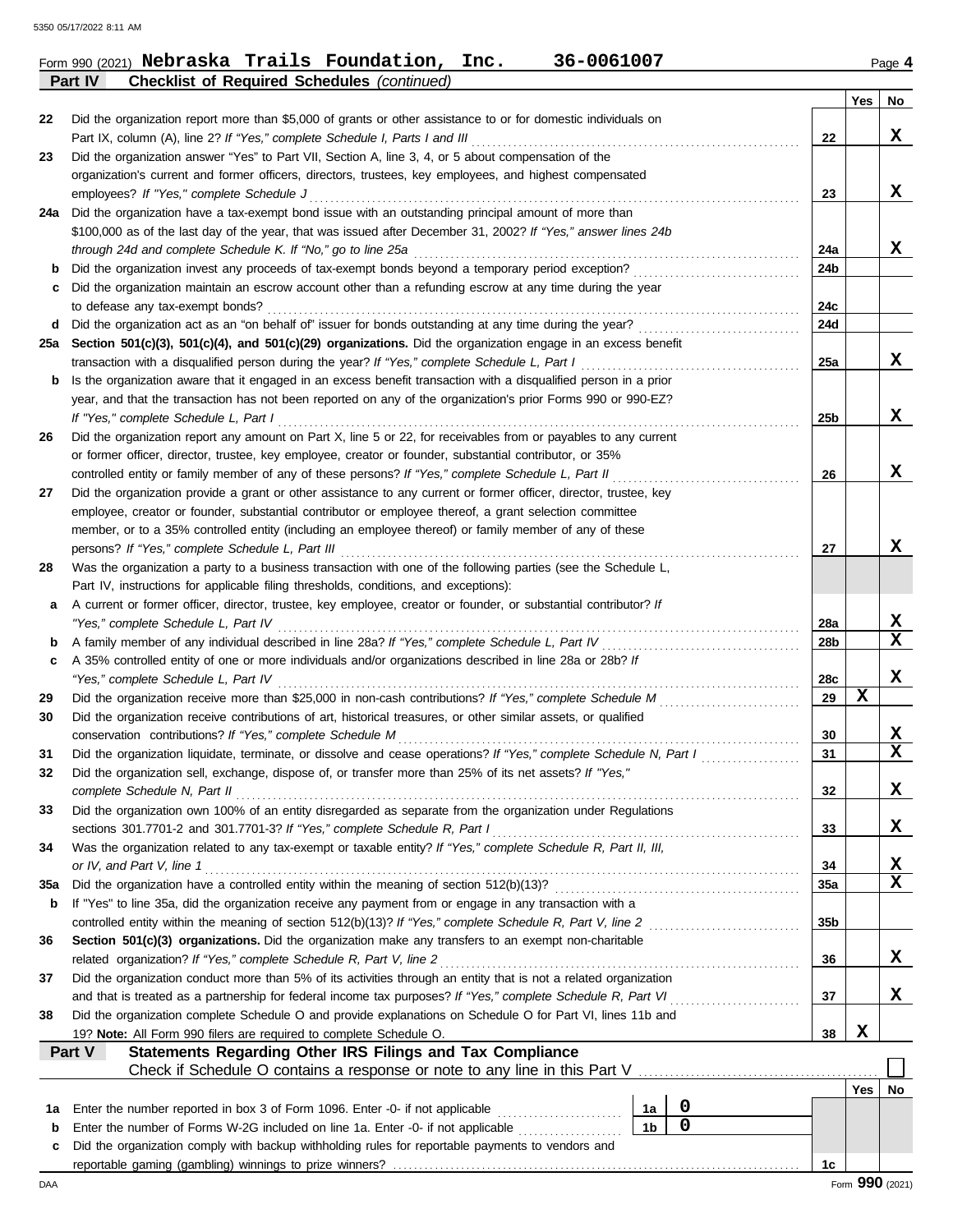|     | 36-0061007<br>Form 990 (2021) Nebraska Trails Foundation, Inc.                                                                     |                | Page 5      |
|-----|------------------------------------------------------------------------------------------------------------------------------------|----------------|-------------|
|     | Statements Regarding Other IRS Filings and Tax Compliance (continued)<br>Part V                                                    |                | Yes No      |
|     | 2a Enter the number of employees reported on Form W-3, Transmittal of Wage and Tax                                                 |                |             |
|     | 0<br>Statements, filed for the calendar year ending with or within the year covered by this return<br>2a                           |                |             |
| b   | If at least one is reported on line 2a, did the organization file all required federal employment tax returns?                     | 2 <sub>b</sub> |             |
|     | Note: If the sum of lines 1a and 2a is greater than 250, you may be required to e-file. See instructions.                          |                |             |
| За  | Did the organization have unrelated business gross income of \$1,000 or more during the year?                                      | 3a             | X           |
| b   | If "Yes," has it filed a Form 990-T for this year? If "No" to line 3b, provide an explanation on Schedule O                        | 3b             |             |
| 4a  | At any time during the calendar year, did the organization have an interest in, or a signature or other authority over,            |                |             |
|     | a financial account in a foreign country (such as a bank account, securities account, or other financial account)?                 | 4a             | x           |
| b   | If "Yes," enter the name of the foreign country <b>u</b>                                                                           |                |             |
|     | See instructions for filing requirements for FinCEN Form 114, Report of Foreign Bank and Financial Accounts (FBAR).                |                |             |
| 5а  | Was the organization a party to a prohibited tax shelter transaction at any time during the tax year?                              | 5a             | X           |
| b   | Did any taxable party notify the organization that it was or is a party to a prohibited tax shelter transaction?                   | 5b             | $\mathbf x$ |
| с   | If "Yes" to line 5a or 5b, did the organization file Form 8886-T?                                                                  | 5c             |             |
| 6a  | Does the organization have annual gross receipts that are normally greater than \$100,000, and did the                             |                |             |
|     | organization solicit any contributions that were not tax deductible as charitable contributions?                                   | 6a             | x           |
| b   | If "Yes," did the organization include with every solicitation an express statement that such contributions or                     |                |             |
|     | gifts were not tax deductible?                                                                                                     | 6b             |             |
| 7   | Organizations that may receive deductible contributions under section 170(c).                                                      |                |             |
| а   | Did the organization receive a payment in excess of \$75 made partly as a contribution and partly for goods                        |                |             |
|     | and services provided to the payor?                                                                                                | 7a             |             |
| b   |                                                                                                                                    | 7b             |             |
| c   | Did the organization sell, exchange, or otherwise dispose of tangible personal property for which it was                           |                |             |
|     | required to file Form 8282?                                                                                                        | 7c             |             |
| d   | 7d<br>If "Yes," indicate the number of Forms 8282 filed during the year                                                            |                |             |
| е   |                                                                                                                                    | 7e             |             |
| f   | Did the organization, during the year, pay premiums, directly or indirectly, on a personal benefit contract?                       | 7f             |             |
| g   | If the organization received a contribution of qualified intellectual property, did the organization file Form 8899 as required?   | 7g             |             |
| h   | If the organization received a contribution of cars, boats, airplanes, or other vehicles, did the organization file a Form 1098-C? | 7h             |             |
| 8   | Sponsoring organizations maintaining donor advised funds. Did a donor advised fund maintained by the                               |                |             |
|     | sponsoring organization have excess business holdings at any time during the year?                                                 | 8              |             |
| 9   | Sponsoring organizations maintaining donor advised funds.                                                                          |                |             |
| а   | Did the sponsoring organization make any taxable distributions under section 4966?                                                 | 9a             |             |
| b   |                                                                                                                                    | 9b             |             |
| 10  | Section 501(c)(7) organizations. Enter:                                                                                            |                |             |
|     | 10a                                                                                                                                |                |             |
| a   | $\sqrt{10b}$<br>Gross receipts, included on Form 990, Part VIII, line 12, for public use of club facilities                        |                |             |
| 11  | Section 501(c)(12) organizations. Enter:                                                                                           |                |             |
| а   | 11a<br>Gross income from members or shareholders                                                                                   |                |             |
| b   | Gross income from other sources. (Do not net amounts due or paid to other sources                                                  |                |             |
|     | 11 <sub>b</sub><br>against amounts due or received from them.)                                                                     |                |             |
| 12a | Section 4947(a)(1) non-exempt charitable trusts. Is the organization filing Form 990 in lieu of Form 1041?                         | 12a            |             |
| b   |                                                                                                                                    |                |             |
| 13  | Section 501(c)(29) qualified nonprofit health insurance issuers.                                                                   |                |             |
|     | Is the organization licensed to issue qualified health plans in more than one state?                                               | 13a            |             |
| а   | Note: See the instructions for additional information the organization must report on Schedule O.                                  |                |             |
| b   | Enter the amount of reserves the organization is required to maintain by the states in which                                       |                |             |
|     | 13b                                                                                                                                |                |             |
|     | 13 <sub>c</sub>                                                                                                                    |                |             |
| c   | Enter the amount of reserves on hand                                                                                               |                | X           |
| 14a | Did the organization receive any payments for indoor tanning services during the tax year?                                         | 14a            |             |
| b   |                                                                                                                                    | 14b            |             |
| 15  | Is the organization subject to the section 4960 tax on payment(s) of more than \$1,000,000 in remuneration or                      |                |             |
|     | excess parachute payment(s) during the year?                                                                                       | 15             | x           |
|     | If "Yes," see instructions and file Form 4720, Schedule N.                                                                         |                |             |
| 16  | Is the organization an educational institution subject to the section 4968 excise tax on net investment income?                    | 16             | X           |
|     | If "Yes," complete Form 4720, Schedule O.                                                                                          |                |             |
| 17  | Section 501(c)(21) organizations. Did the trust, any disqualified person, or mine operator engage in                               |                |             |
|     |                                                                                                                                    | 17             |             |
|     | If "Yes," complete Form 6069.                                                                                                      |                |             |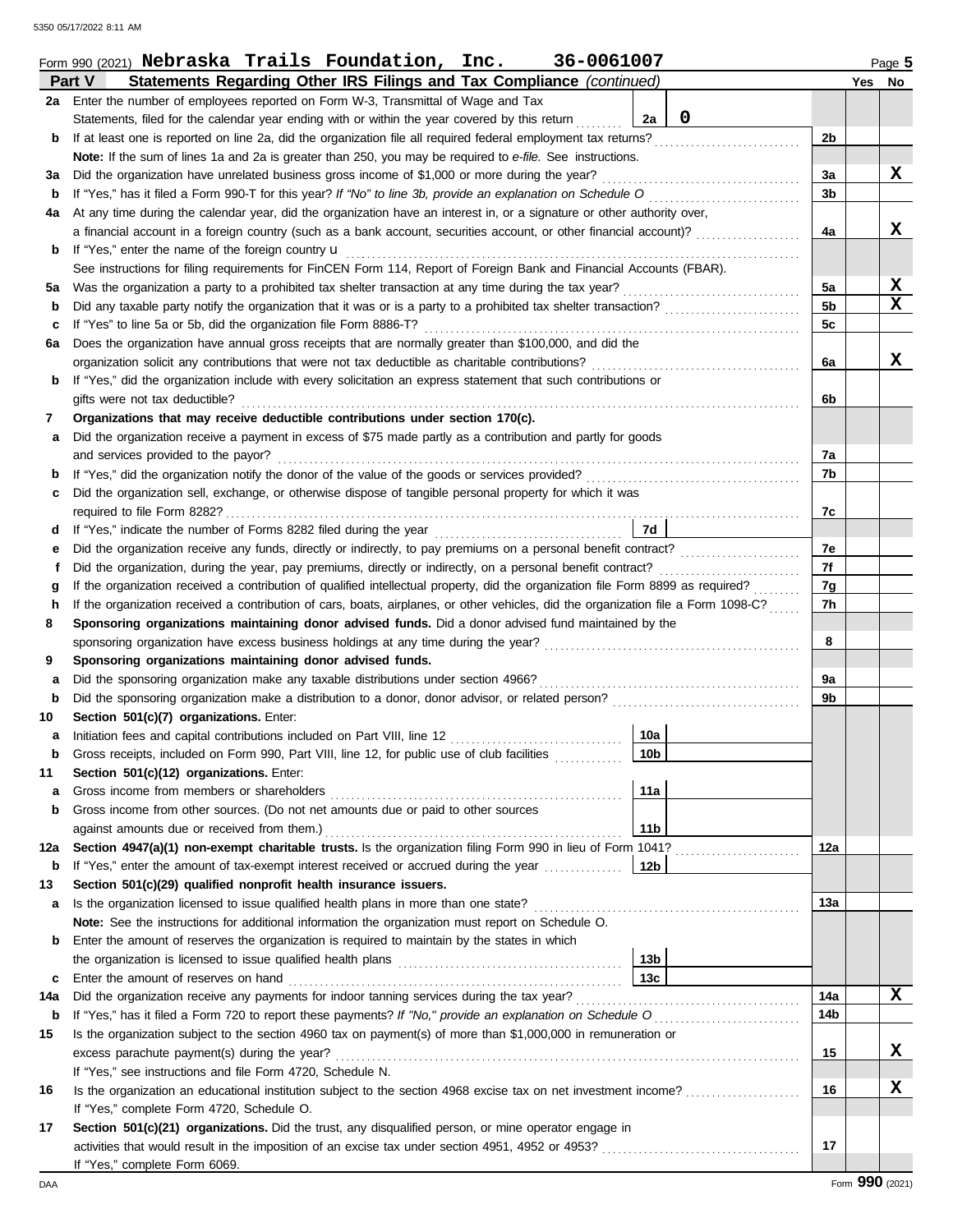|  | Form 990 (2021) Nebraska Trails Foundation, | Inc. | 36-0061007 | Page b |
|--|---------------------------------------------|------|------------|--------|
|  |                                             |      |            |        |

| Part VI | Governance, Management, and Disclosure For each "Yes" response to lines 2 through 7b below, and for a "No"                |
|---------|---------------------------------------------------------------------------------------------------------------------------|
|         | response to line 8a, 8b, or 10b below, describe the circumstances, processes, or changes on Schedule O. See instructions. |
|         | $\sqrt{\mathbf{X}}$                                                                                                       |
|         | Section A. Governing Body and Management                                                                                  |

|       |                                                                                                                                                                                                                                 |    |    |     | Yes | No     |
|-------|---------------------------------------------------------------------------------------------------------------------------------------------------------------------------------------------------------------------------------|----|----|-----|-----|--------|
| 1а    | Enter the number of voting members of the governing body at the end of the tax year                                                                                                                                             | 1a | 18 |     |     |        |
|       | If there are material differences in voting rights among members of the governing body, or                                                                                                                                      |    |    |     |     |        |
|       | if the governing body delegated broad authority to an executive committee or similar                                                                                                                                            |    |    |     |     |        |
|       | committee, explain on Schedule O.                                                                                                                                                                                               |    |    |     |     |        |
| b     | Enter the number of voting members included on line 1a, above, who are independent                                                                                                                                              | 1b | 18 |     |     |        |
| 2     | Did any officer, director, trustee, or key employee have a family relationship or a business relationship with                                                                                                                  |    |    |     |     |        |
|       | any other officer, director, trustee, or key employee?                                                                                                                                                                          |    |    | 2   |     | x      |
| 3     | Did the organization delegate control over management duties customarily performed by or under the direct                                                                                                                       |    |    |     |     |        |
|       | supervision of officers, directors, trustees, or key employees to a management company or other person?                                                                                                                         |    |    | 3   |     | X.     |
| 4     |                                                                                                                                                                                                                                 |    |    | 4   |     | X      |
| 5     |                                                                                                                                                                                                                                 |    |    | 5   |     | X      |
| 6     | Did the organization have members or stockholders?                                                                                                                                                                              |    |    | 6   |     | X      |
| 7a    | Did the organization have members, stockholders, or other persons who had the power to elect or appoint                                                                                                                         |    |    |     |     |        |
|       | one or more members of the governing body?                                                                                                                                                                                      |    |    | 7a  |     | X.     |
| b     | Are any governance decisions of the organization reserved to (or subject to approval by) members,                                                                                                                               |    |    |     |     |        |
|       | stockholders, or persons other than the governing body?                                                                                                                                                                         |    |    | 7b  |     | X.     |
| 8     | Did the organization contemporaneously document the meetings held or written actions undertaken during the year by the following:                                                                                               |    |    |     |     |        |
| а     | The governing body?                                                                                                                                                                                                             |    |    | 8а  | x   |        |
| b     | Each committee with authority to act on behalf of the governing body?                                                                                                                                                           |    |    | 8b  | x   |        |
| 9     | Is there any officer, director, trustee, or key employee listed in Part VII, Section A, who cannot be reached at                                                                                                                |    |    |     |     |        |
|       |                                                                                                                                                                                                                                 |    |    | 9   |     | x      |
|       | Section B. Policies (This Section B requests information about policies not required by the Internal Revenue Code.)                                                                                                             |    |    |     |     |        |
|       |                                                                                                                                                                                                                                 |    |    |     | Yes | No     |
| 10a l | Did the organization have local chapters, branches, or affiliates?                                                                                                                                                              |    |    | 10a |     | x      |
| b     | If "Yes," did the organization have written policies and procedures governing the activities of such chapters,                                                                                                                  |    |    |     |     |        |
|       | affiliates, and branches to ensure their operations are consistent with the organization's exempt purposes?                                                                                                                     |    |    | 10b |     |        |
| 11a   | Has the organization provided a complete copy of this Form 990 to all members of its governing body before filing the form?                                                                                                     |    |    | 11a | x   |        |
| b     | Describe on Schedule O the process, if any, used by the organization to review this Form 990.                                                                                                                                   |    |    |     |     |        |
| 12a   | Did the organization have a written conflict of interest policy? If "No," go to line 13                                                                                                                                         |    |    | 12a |     | x      |
| b     | Were officers, directors, or trustees, and key employees required to disclose annually interests that could give rise to conflicts?                                                                                             |    |    | 12b |     |        |
| c     | Did the organization regularly and consistently monitor and enforce compliance with the policy? If "Yes,"                                                                                                                       |    |    |     |     |        |
|       | describe on Schedule O how this was done                                                                                                                                                                                        |    |    | 12с |     |        |
| 13    | Did the organization have a written whistleblower policy?                                                                                                                                                                       |    |    | 13  |     | X      |
| 14    | Did the organization have a written document retention and destruction policy?                                                                                                                                                  |    |    | 14  |     | x      |
| 15    | Did the process for determining compensation of the following persons include a review and approval by                                                                                                                          |    |    |     |     |        |
|       | independent persons, comparability data, and contemporaneous substantiation of the deliberation and decision?                                                                                                                   |    |    |     |     |        |
| а     |                                                                                                                                                                                                                                 |    |    | 15a |     | X<br>X |
| b     | Other officers or key employees of the organization                                                                                                                                                                             |    |    | 15b |     |        |
|       | If "Yes" to line 15a or 15b, describe the process on Schedule O. See instructions.                                                                                                                                              |    |    |     |     |        |
| 16a   | Did the organization invest in, contribute assets to, or participate in a joint venture or similar arrangement<br>with a taxable entity during the year?                                                                        |    |    |     |     | X      |
|       |                                                                                                                                                                                                                                 |    |    | 16a |     |        |
| b     | If "Yes," did the organization follow a written policy or procedure requiring the organization to evaluate its<br>participation in joint venture arrangements under applicable federal tax law, and take steps to safeguard the |    |    |     |     |        |
|       |                                                                                                                                                                                                                                 |    |    | 16b |     |        |
|       | <b>Section C. Disclosure</b>                                                                                                                                                                                                    |    |    |     |     |        |
|       |                                                                                                                                                                                                                                 |    |    |     |     |        |
| 17    | List the states with which a copy of this Form 990 is required to be filed $\mathbf u$ None<br>Section 6104 requires an organization to make its Forms 1023 (1024 or 1024-A, if applicable), 990, and 990-T (section 501(c)     |    |    |     |     |        |
| 18    |                                                                                                                                                                                                                                 |    |    |     |     |        |

(3)s only) available for public inspection. Indicate how you made these available. Check all that apply.

 $\overline{X}$  Own website  $\begin{bmatrix} \overline{X} & \overline{X} \end{bmatrix}$  Upon request  $\begin{bmatrix} \overline{X} & \overline{X} \end{bmatrix}$  Other *(explain on Schedule O)* 

| 19 | Describe on Schedule O whether (and if so, how) the organization made its governing documents, conflict of interest policy, and |
|----|---------------------------------------------------------------------------------------------------------------------------------|
|    | financial statements available to the public during the tax year.                                                               |

**20** State the name, address, and telephone number of the person who possesses the organization's books and records u

| Don Herz | 5935 South 56th, Ste A |  |  |
|----------|------------------------|--|--|
| Lincoln  |                        |  |  |

**NE** 68516 **402-440-6070**<br>Form **990** (2021)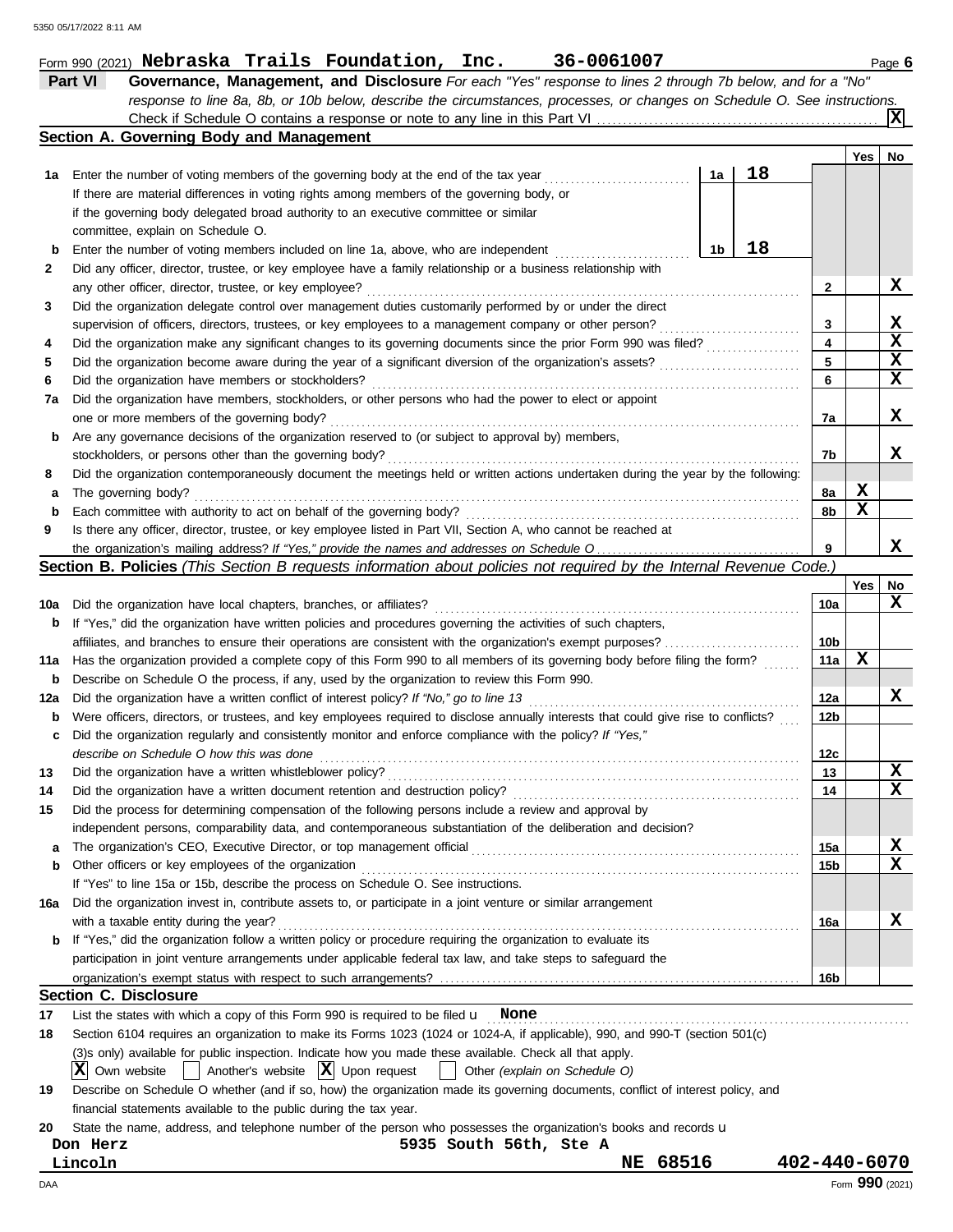|                 | Form 990 (2021) Nebraska Trails Foundation, Inc.<br>36-0061007                                                                                                                                                                     | Page 7 |  |  |  |  |  |  |  |  |
|-----------------|------------------------------------------------------------------------------------------------------------------------------------------------------------------------------------------------------------------------------------|--------|--|--|--|--|--|--|--|--|
| <b>Part VII</b> | Compensation of Officers, Directors, Trustees, Key Employees, Highest Compensated Employees, and                                                                                                                                   |        |  |  |  |  |  |  |  |  |
|                 | <b>Independent Contractors</b>                                                                                                                                                                                                     |        |  |  |  |  |  |  |  |  |
|                 | Check if Schedule O contains a response or note to any line in this Part VII                                                                                                                                                       |        |  |  |  |  |  |  |  |  |
| Section A.      | Officers, Directors, Trustees, Key Employees, and Highest Compensated Employees                                                                                                                                                    |        |  |  |  |  |  |  |  |  |
|                 | 1a Complete this table for all persons required to be listed. Report compensation for the calendar year ending with or within the<br>organization's tax year.                                                                      |        |  |  |  |  |  |  |  |  |
|                 | • List all of the organization's <b>current</b> officers, directors, trustees (whether individuals or organizations), regardless of amount of<br>compensation. Enter -0- in columns (D), (E), and (F) if no compensation was paid. |        |  |  |  |  |  |  |  |  |
|                 | • List all of the organization's current key employees, if any. See instructions for definition of "key employee."                                                                                                                 |        |  |  |  |  |  |  |  |  |
|                 | I ist the organization's five <b>current</b> highest compensated employees (other than an officer, director, trustee, or key employee)                                                                                             |        |  |  |  |  |  |  |  |  |

who received reportable compensation (box 5 of Form W-2, Form 1099-MISC, and/or box 1 of Form 1099-NEC) of more than \$100,000 from the organization and any related organizations. ■ List the organization's five **current** highest compensated employees (other than an officer, director, trustee, or key employee)<br> **•** Propised reportable compensation (box 5 of Form M/2, Form 1000 MISC, and/or box 1 of

■ List all of the organization's **former** officers, key employees, and highest compensated employees who received more than<br> **•** 00,000 of reportable compensation from the ergonization and any related ergonizations \$100,000 of reportable compensation from the organization and any related organizations.

List all of the organization's **former directors or trustees** that received, in the capacity as a former director or trustee of the organization, more than \$10,000 of reportable compensation from the organization and any related organizations. See the instructions for the order in which to list the persons above. **•**

 $\overline{X}$  Check this box if neither the organization nor any related organization compensated any current officer, director, or trustee.

| (A)<br>Name and title      | (B)<br>Average<br>hours                                                     | (C)<br>Position<br>(do not check more than one<br>box, unless person is both an<br>officer and a director/trustee)<br>per week |                         |             |              |                                 |        | (D)<br>Reportable<br>compensation<br>from the | (E)<br>Reportable<br>compensation<br>from related | (F)<br>Estimated amount<br>of other<br>compensation   |  |
|----------------------------|-----------------------------------------------------------------------------|--------------------------------------------------------------------------------------------------------------------------------|-------------------------|-------------|--------------|---------------------------------|--------|-----------------------------------------------|---------------------------------------------------|-------------------------------------------------------|--|
|                            | (list any<br>hours for<br>related<br>organizations<br>below<br>dotted line) | Individual<br>director<br>trustee                                                                                              | nstitutional<br>trustee | Officer     | Key employee | Highest compensated<br>employee | Former | organization (W-2/<br>1099-MISC/<br>1099-NEC) | organizations (W-2/<br>1099-MISC/<br>1099-NEC)    | from the<br>organization and<br>related organizations |  |
| (1) Jason Buss             | 1.00                                                                        |                                                                                                                                |                         |             |              |                                 |        |                                               |                                                   |                                                       |  |
| President                  | 0.00                                                                        | $\mathbf x$                                                                                                                    |                         | $\mathbf x$ |              |                                 |        | 0                                             | 0                                                 | 0                                                     |  |
| (2) Chuck Griffith         |                                                                             |                                                                                                                                |                         |             |              |                                 |        |                                               |                                                   |                                                       |  |
| Vice President             | 1.00<br>0.00                                                                | $\mathbf x$                                                                                                                    |                         | $\mathbf x$ |              |                                 |        | 0                                             | 0                                                 | $\mathbf 0$                                           |  |
| (3) Susan Larson Rodenburg |                                                                             |                                                                                                                                |                         |             |              |                                 |        |                                               |                                                   |                                                       |  |
|                            | 1.00                                                                        |                                                                                                                                |                         |             |              |                                 |        |                                               |                                                   |                                                       |  |
| Secretary                  | 0.00                                                                        | $\mathbf x$                                                                                                                    |                         | $\mathbf x$ |              |                                 |        | 0                                             | 0                                                 | $\mathbf 0$                                           |  |
| (4) Don Herz               |                                                                             |                                                                                                                                |                         |             |              |                                 |        |                                               |                                                   |                                                       |  |
|                            | 5.00                                                                        |                                                                                                                                |                         |             |              |                                 |        |                                               |                                                   |                                                       |  |
| Treasurer                  | 0.00                                                                        | $\mathbf x$                                                                                                                    |                         | $\mathbf x$ |              |                                 |        | 0                                             | 0                                                 | $\mathbf 0$                                           |  |
| (5) Jenna Bartja           | 1.00                                                                        |                                                                                                                                |                         |             |              |                                 |        |                                               |                                                   |                                                       |  |
| Director                   | 0.00                                                                        | $\mathbf x$                                                                                                                    |                         |             |              |                                 |        | 0                                             | 0                                                 | 0                                                     |  |
| (6) Alex Duryea            |                                                                             |                                                                                                                                |                         |             |              |                                 |        |                                               |                                                   |                                                       |  |
|                            | 1.00                                                                        |                                                                                                                                |                         |             |              |                                 |        |                                               |                                                   |                                                       |  |
| Director                   | 0.00                                                                        | $\mathbf x$                                                                                                                    |                         |             |              |                                 |        | 0                                             | 0                                                 | $\pmb{0}$                                             |  |
| (7) Benny Foltz            |                                                                             |                                                                                                                                |                         |             |              |                                 |        |                                               |                                                   |                                                       |  |
|                            | 1.00                                                                        |                                                                                                                                |                         |             |              |                                 |        |                                               |                                                   |                                                       |  |
| Director                   | 0.00                                                                        | $\mathbf x$                                                                                                                    |                         |             |              |                                 |        | 0                                             | 0                                                 | $\mathbf 0$                                           |  |
| (8) Marie Gregoire         |                                                                             |                                                                                                                                |                         |             |              |                                 |        |                                               |                                                   |                                                       |  |
|                            | 1.00                                                                        |                                                                                                                                |                         |             |              |                                 |        |                                               |                                                   |                                                       |  |
| Director                   | 0.00                                                                        | $\mathbf x$                                                                                                                    |                         |             |              |                                 |        | 0                                             | 0                                                 | $\mathbf 0$                                           |  |
| (9) Glenn Johnson          | 1.00                                                                        |                                                                                                                                |                         |             |              |                                 |        |                                               |                                                   |                                                       |  |
| Director                   | 0.00                                                                        | $\mathbf x$                                                                                                                    |                         |             |              |                                 |        | 0                                             | 0                                                 | $\mathbf 0$                                           |  |
| (10) George Ledbetter      |                                                                             |                                                                                                                                |                         |             |              |                                 |        |                                               |                                                   |                                                       |  |
|                            | 1.00                                                                        |                                                                                                                                |                         |             |              |                                 |        |                                               |                                                   |                                                       |  |
| Director                   | 0.00                                                                        | $\mathbf x$                                                                                                                    |                         |             |              |                                 |        | 0                                             | 0                                                 | 0                                                     |  |
| (11) Kristi Newcomb        |                                                                             |                                                                                                                                |                         |             |              |                                 |        |                                               |                                                   |                                                       |  |
|                            | 1.00                                                                        |                                                                                                                                |                         |             |              |                                 |        |                                               |                                                   |                                                       |  |
| Director                   | 0.00                                                                        | $\mathbf x$                                                                                                                    |                         |             |              |                                 |        | 0                                             | 0                                                 | 0                                                     |  |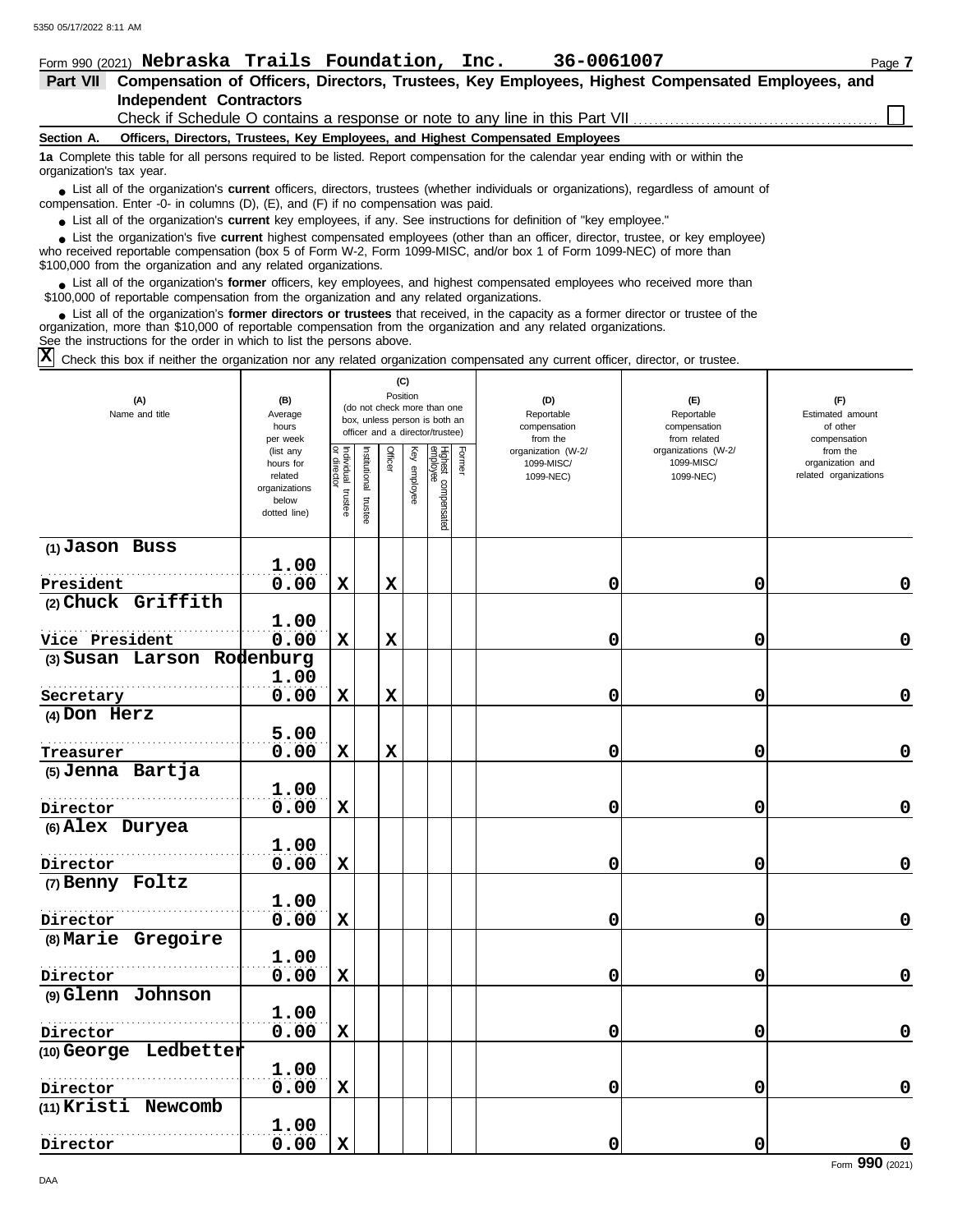| 5350 05/17/2022 8:11 AM<br>Form 990 (2021) Nebraska Trails Foundation, Inc. 36-0061007<br>Part VII                                                                                                                                                          |                                                                             |                                   |                       |                                                                                                                    |              |                                 |                                   | Section A. Officers, Directors, Trustees, Key Employees, and Highest Compensated Employees (continued) |                                                   |                                                       | Page 8              |             |
|-------------------------------------------------------------------------------------------------------------------------------------------------------------------------------------------------------------------------------------------------------------|-----------------------------------------------------------------------------|-----------------------------------|-----------------------|--------------------------------------------------------------------------------------------------------------------|--------------|---------------------------------|-----------------------------------|--------------------------------------------------------------------------------------------------------|---------------------------------------------------|-------------------------------------------------------|---------------------|-------------|
| (A)<br>Name and title                                                                                                                                                                                                                                       | (B)<br>Average<br>hours<br>per week                                         |                                   |                       | (C)<br>Position<br>(do not check more than one<br>box, unless person is both an<br>officer and a director/trustee) |              |                                 | (D)<br>Reportable<br>compensation |                                                                                                        | (F)<br>Reportable<br>compensation<br>from related | (F)<br>Estimated amount<br>of other<br>compensation   |                     |             |
|                                                                                                                                                                                                                                                             | (list any<br>hours for<br>related<br>organizations<br>below<br>dotted line) | Individual trustee<br>or director | Institutional trustee | Officer                                                                                                            | Key employee | Highest compensated<br>employee | Former                            | from the<br>organization (W-2/<br>1099-MISC/<br>1099-NEC)                                              | organizations (W-2/<br>1099-MISC/<br>1099-NEC)    | from the<br>organization and<br>related organizations |                     |             |
| Gerry Oligmueller<br>(12)                                                                                                                                                                                                                                   | 1.00                                                                        |                                   |                       |                                                                                                                    |              |                                 |                                   |                                                                                                        |                                                   |                                                       |                     |             |
| Director                                                                                                                                                                                                                                                    | 0.00                                                                        | X                                 |                       |                                                                                                                    |              |                                 |                                   | 0                                                                                                      | 0                                                 |                                                       |                     | 0           |
| Shari Rosso<br>(13)                                                                                                                                                                                                                                         | 1.00                                                                        |                                   |                       |                                                                                                                    |              |                                 |                                   |                                                                                                        |                                                   |                                                       |                     |             |
| Director<br>Fred Seckman<br>(14)                                                                                                                                                                                                                            | 0.00                                                                        | X                                 |                       |                                                                                                                    |              |                                 |                                   | 0                                                                                                      | 0                                                 |                                                       |                     | $\mathbf 0$ |
| Director                                                                                                                                                                                                                                                    | 1.00<br>0.00                                                                | X                                 |                       |                                                                                                                    |              |                                 |                                   | 0                                                                                                      | 0                                                 |                                                       |                     | $\mathbf 0$ |
| Marty Shukert<br>(15)                                                                                                                                                                                                                                       |                                                                             |                                   |                       |                                                                                                                    |              |                                 |                                   |                                                                                                        |                                                   |                                                       |                     |             |
| Director<br>Craig Wacker<br>(16)                                                                                                                                                                                                                            | 1.00<br>0.00                                                                | X                                 |                       |                                                                                                                    |              |                                 |                                   | 0                                                                                                      | 0                                                 |                                                       |                     | $\mathbf 0$ |
| Director                                                                                                                                                                                                                                                    | 1.00<br>0.00                                                                | $\mathbf x$                       |                       |                                                                                                                    |              |                                 |                                   | 0                                                                                                      | 0                                                 |                                                       |                     | $\mathbf 0$ |
| Sandra Washington<br>(17)                                                                                                                                                                                                                                   |                                                                             |                                   |                       |                                                                                                                    |              |                                 |                                   |                                                                                                        |                                                   |                                                       |                     |             |
| Director                                                                                                                                                                                                                                                    | 1.00<br>0.00                                                                | X                                 |                       |                                                                                                                    |              |                                 |                                   | 0                                                                                                      | 0                                                 |                                                       |                     | $\mathbf 0$ |
| Dan Witulksi<br>(18)                                                                                                                                                                                                                                        | 1.00                                                                        |                                   |                       |                                                                                                                    |              |                                 |                                   |                                                                                                        |                                                   |                                                       |                     |             |
| Director                                                                                                                                                                                                                                                    | 0.00                                                                        | X                                 |                       |                                                                                                                    |              |                                 |                                   | 0                                                                                                      | 0                                                 |                                                       |                     | $\mathbf 0$ |
|                                                                                                                                                                                                                                                             |                                                                             |                                   |                       |                                                                                                                    |              |                                 |                                   |                                                                                                        |                                                   |                                                       |                     |             |
|                                                                                                                                                                                                                                                             |                                                                             |                                   |                       |                                                                                                                    |              |                                 | u                                 |                                                                                                        |                                                   |                                                       |                     |             |
| c Total from continuation sheets to Part VII, Section A<br>Total (add lines 1b and 1c)                                                                                                                                                                      |                                                                             |                                   |                       |                                                                                                                    |              |                                 | u<br>u                            |                                                                                                        |                                                   |                                                       |                     |             |
| Total number of individuals (including but not limited to those listed above) who received more than \$100,000 of<br>2<br>reportable compensation from the organization $\mathbf u$ 0                                                                       |                                                                             |                                   |                       |                                                                                                                    |              |                                 |                                   |                                                                                                        |                                                   |                                                       |                     |             |
| Did the organization list any former officer, director, trustee, key employee, or highest compensated<br>3                                                                                                                                                  |                                                                             |                                   |                       |                                                                                                                    |              |                                 |                                   |                                                                                                        |                                                   |                                                       | Yes                 | No          |
| For any individual listed on line 1a, is the sum of reportable compensation and other compensation from the<br>4                                                                                                                                            |                                                                             |                                   |                       |                                                                                                                    |              |                                 |                                   |                                                                                                        |                                                   | 3                                                     |                     | X           |
| organization and related organizations greater than \$150,000? If "Yes," complete Schedule J for such                                                                                                                                                       |                                                                             |                                   |                       |                                                                                                                    |              |                                 |                                   |                                                                                                        |                                                   | 4                                                     |                     | х           |
| individual www.communications.com/www.communications.com/www.communications.com/www.communications.com/www.com<br>Did any person listed on line 1a receive or accrue compensation from any unrelated organization or individual<br>5                        |                                                                             |                                   |                       |                                                                                                                    |              |                                 |                                   |                                                                                                        |                                                   |                                                       |                     |             |
| for services rendered to the organization? If "Yes," complete Schedule J for such person<br>Section B. Independent Contractors                                                                                                                              |                                                                             |                                   |                       |                                                                                                                    |              |                                 |                                   |                                                                                                        |                                                   | 5                                                     |                     | х           |
| Complete this table for your five highest compensated independent contractors that received more than \$100,000 of<br>1<br>compensation from the organization. Report compensation for the calendar year ending with or within the organization's tax year. |                                                                             |                                   |                       |                                                                                                                    |              |                                 |                                   |                                                                                                        |                                                   |                                                       |                     |             |
|                                                                                                                                                                                                                                                             | (A)<br>Name and business address                                            |                                   |                       |                                                                                                                    |              |                                 |                                   |                                                                                                        | (B)<br>Description of services                    |                                                       | (C)<br>Compensation |             |
|                                                                                                                                                                                                                                                             |                                                                             |                                   |                       |                                                                                                                    |              |                                 |                                   |                                                                                                        |                                                   |                                                       |                     |             |
|                                                                                                                                                                                                                                                             |                                                                             |                                   |                       |                                                                                                                    |              |                                 |                                   |                                                                                                        |                                                   |                                                       |                     |             |
|                                                                                                                                                                                                                                                             |                                                                             |                                   |                       |                                                                                                                    |              |                                 |                                   |                                                                                                        |                                                   |                                                       |                     |             |
|                                                                                                                                                                                                                                                             |                                                                             |                                   |                       |                                                                                                                    |              |                                 |                                   |                                                                                                        |                                                   |                                                       |                     |             |
|                                                                                                                                                                                                                                                             |                                                                             |                                   |                       |                                                                                                                    |              |                                 |                                   |                                                                                                        |                                                   |                                                       |                     |             |
| Total number of independent contractors (including but not limited to those listed above) who<br>$\mathbf{2}$<br>received more than \$100,000 of compensation from the organization $\mathbf u$                                                             |                                                                             |                                   |                       |                                                                                                                    |              |                                 |                                   |                                                                                                        | 0                                                 |                                                       |                     |             |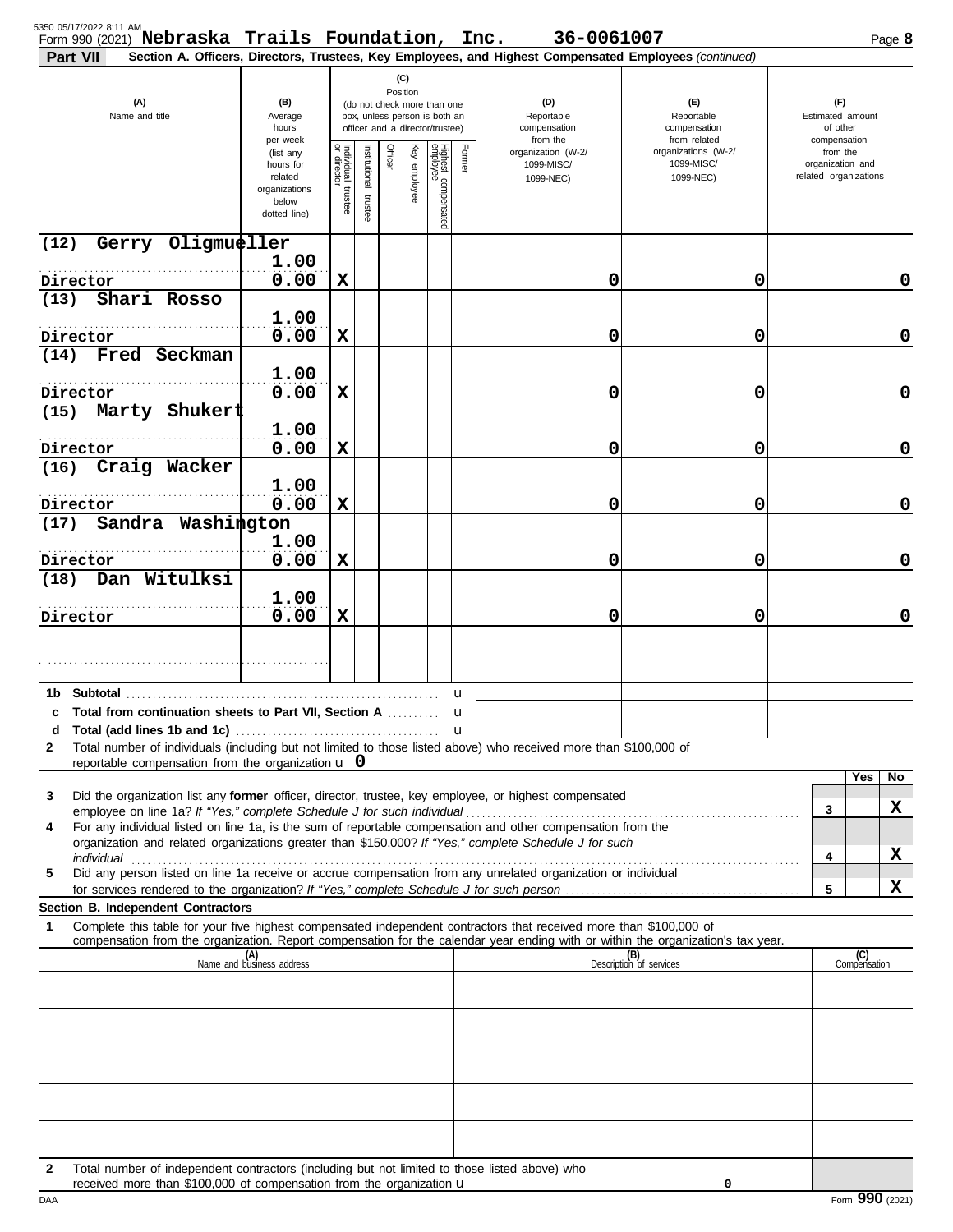#### Form 990 (2021) Page **9**

|                                                           |                                            |                                                                                                     |                        |                      | (A)<br>Total revenue | (B)<br>Related or exempt<br>function revenue | (C)<br>Unrelated<br>business revenue | (D)<br>Revenue excluded<br>from tax under<br>sections 512-514 |
|-----------------------------------------------------------|--------------------------------------------|-----------------------------------------------------------------------------------------------------|------------------------|----------------------|----------------------|----------------------------------------------|--------------------------------------|---------------------------------------------------------------|
|                                                           |                                            | 1a Federated campaigns                                                                              | 1a                     |                      |                      |                                              |                                      |                                                               |
| Contributions, Gifts, Grants<br>and Other Similar Amounts |                                            | <b>b</b> Membership dues                                                                            | 1 <sub>b</sub>         |                      |                      |                                              |                                      |                                                               |
|                                                           |                                            | c Fundraising events                                                                                | 1 <sub>c</sub>         |                      |                      |                                              |                                      |                                                               |
|                                                           |                                            | d Related organizations                                                                             | 1 <sub>d</sub>         |                      |                      |                                              |                                      |                                                               |
|                                                           |                                            | e Government grants (contributions)                                                                 | 1е                     |                      |                      |                                              |                                      |                                                               |
|                                                           | f All other contributions, gifts, grants,  | and similar amounts not included above                                                              | 1f                     | 6,287,978            |                      |                                              |                                      |                                                               |
|                                                           | <b>g</b> Noncash contributions included in |                                                                                                     |                        |                      |                      |                                              |                                      |                                                               |
|                                                           |                                            |                                                                                                     |                        | 6,133,135            |                      |                                              |                                      |                                                               |
|                                                           |                                            |                                                                                                     |                        | $\mathbf{u}$         | 6,287,978            |                                              |                                      |                                                               |
|                                                           |                                            |                                                                                                     |                        | <b>Business Code</b> |                      |                                              |                                      |                                                               |
| 2a                                                        |                                            |                                                                                                     |                        |                      |                      |                                              |                                      |                                                               |
| Program Service<br>Revenue<br>b                           |                                            |                                                                                                     |                        |                      |                      |                                              |                                      |                                                               |
| c                                                         |                                            |                                                                                                     |                        |                      |                      |                                              |                                      |                                                               |
| d                                                         |                                            |                                                                                                     |                        |                      |                      |                                              |                                      |                                                               |
|                                                           |                                            |                                                                                                     |                        |                      |                      |                                              |                                      |                                                               |
|                                                           |                                            | f All other program service revenue                                                                 |                        |                      |                      |                                              |                                      |                                                               |
| 3                                                         |                                            | Investment income (including dividends, interest, and                                               |                        | $\mathbf u$          |                      |                                              |                                      |                                                               |
|                                                           |                                            |                                                                                                     |                        |                      | 3,150                |                                              |                                      | 3,150                                                         |
| 4                                                         |                                            | Income from investment of tax-exempt bond proceeds                                                  |                        | u<br>u               |                      |                                              |                                      |                                                               |
| 5                                                         |                                            |                                                                                                     |                        | u                    |                      |                                              |                                      |                                                               |
|                                                           |                                            | (i) Real                                                                                            |                        | (ii) Personal        |                      |                                              |                                      |                                                               |
|                                                           | <b>6a</b> Gross rents                      | 6а                                                                                                  |                        |                      |                      |                                              |                                      |                                                               |
| b                                                         | Less: rental expenses                      | 6b                                                                                                  |                        |                      |                      |                                              |                                      |                                                               |
|                                                           | Rental inc. or (loss)                      | 6c                                                                                                  |                        |                      |                      |                                              |                                      |                                                               |
|                                                           |                                            |                                                                                                     |                        | u                    |                      |                                              |                                      |                                                               |
|                                                           | <b>7a</b> Gross amount from                | (i) Securities                                                                                      |                        | (ii) Other           |                      |                                              |                                      |                                                               |
|                                                           | sales of assets<br>other than inventory    | 7а                                                                                                  |                        | 6,015                |                      |                                              |                                      |                                                               |
|                                                           | <b>b</b> Less: cost or other               |                                                                                                     |                        |                      |                      |                                              |                                      |                                                               |
| Revenue                                                   | basis and sales exps.                      | 7b                                                                                                  |                        |                      |                      |                                              |                                      |                                                               |
|                                                           | c Gain or (loss)                           | 7c                                                                                                  |                        | 6,015                |                      |                                              |                                      |                                                               |
| <b>Other</b>                                              |                                            |                                                                                                     |                        | u                    | 6,015                |                                              |                                      | 6,015                                                         |
|                                                           | 8a Gross income from fundraising events    |                                                                                                     |                        |                      |                      |                                              |                                      |                                                               |
|                                                           | (not including $$$                         | .                                                                                                   |                        |                      |                      |                                              |                                      |                                                               |
|                                                           | of contributions reported on line          |                                                                                                     |                        |                      |                      |                                              |                                      |                                                               |
|                                                           |                                            | 1c). See Part IV, line 18                                                                           | 8а                     |                      |                      |                                              |                                      |                                                               |
|                                                           |                                            | <b>b</b> Less: direct expenses <i>minimum</i>                                                       | 8b                     |                      |                      |                                              |                                      |                                                               |
|                                                           |                                            | c Net income or (loss) from fundraising events                                                      |                        | u                    |                      |                                              |                                      |                                                               |
|                                                           | 9a Gross income from gaming                |                                                                                                     |                        |                      |                      |                                              |                                      |                                                               |
|                                                           |                                            | activities. See Part IV, line 19                                                                    | 9а                     |                      |                      |                                              |                                      |                                                               |
|                                                           |                                            | <b>b</b> Less: direct expenses                                                                      | 9b                     |                      |                      |                                              |                                      |                                                               |
|                                                           |                                            | <b>c</b> Net income or (loss) from gaming activities                                                |                        | $\mathbf u$          |                      |                                              |                                      |                                                               |
|                                                           | 10a Gross sales of inventory, less         |                                                                                                     |                        |                      |                      |                                              |                                      |                                                               |
|                                                           | returns and allowances                     |                                                                                                     | 10a<br>10 <sub>b</sub> |                      |                      |                                              |                                      |                                                               |
|                                                           | <b>b</b> Less: cost of goods sold          | c Net income or (loss) from sales of inventory                                                      |                        | $\mathbf{u}$         |                      |                                              |                                      |                                                               |
|                                                           |                                            |                                                                                                     |                        | <b>Business Code</b> |                      |                                              |                                      |                                                               |
| 11a                                                       |                                            |                                                                                                     |                        |                      |                      |                                              |                                      |                                                               |
| b                                                         |                                            |                                                                                                     |                        |                      |                      |                                              |                                      |                                                               |
|                                                           |                                            |                                                                                                     |                        |                      |                      |                                              |                                      |                                                               |
| Miscellaneous<br>Revenue                                  |                                            | <b>d</b> All other revenue $\ldots, \ldots, \ldots, \ldots, \ldots, \ldots, \ldots, \ldots, \ldots$ |                        |                      |                      |                                              |                                      |                                                               |
|                                                           |                                            |                                                                                                     |                        |                      |                      |                                              |                                      |                                                               |
|                                                           |                                            |                                                                                                     |                        |                      | 6,297,143            | 0                                            | 0                                    | 9,165                                                         |

**Nebraska Trails Foundation, Inc. 36-0061007**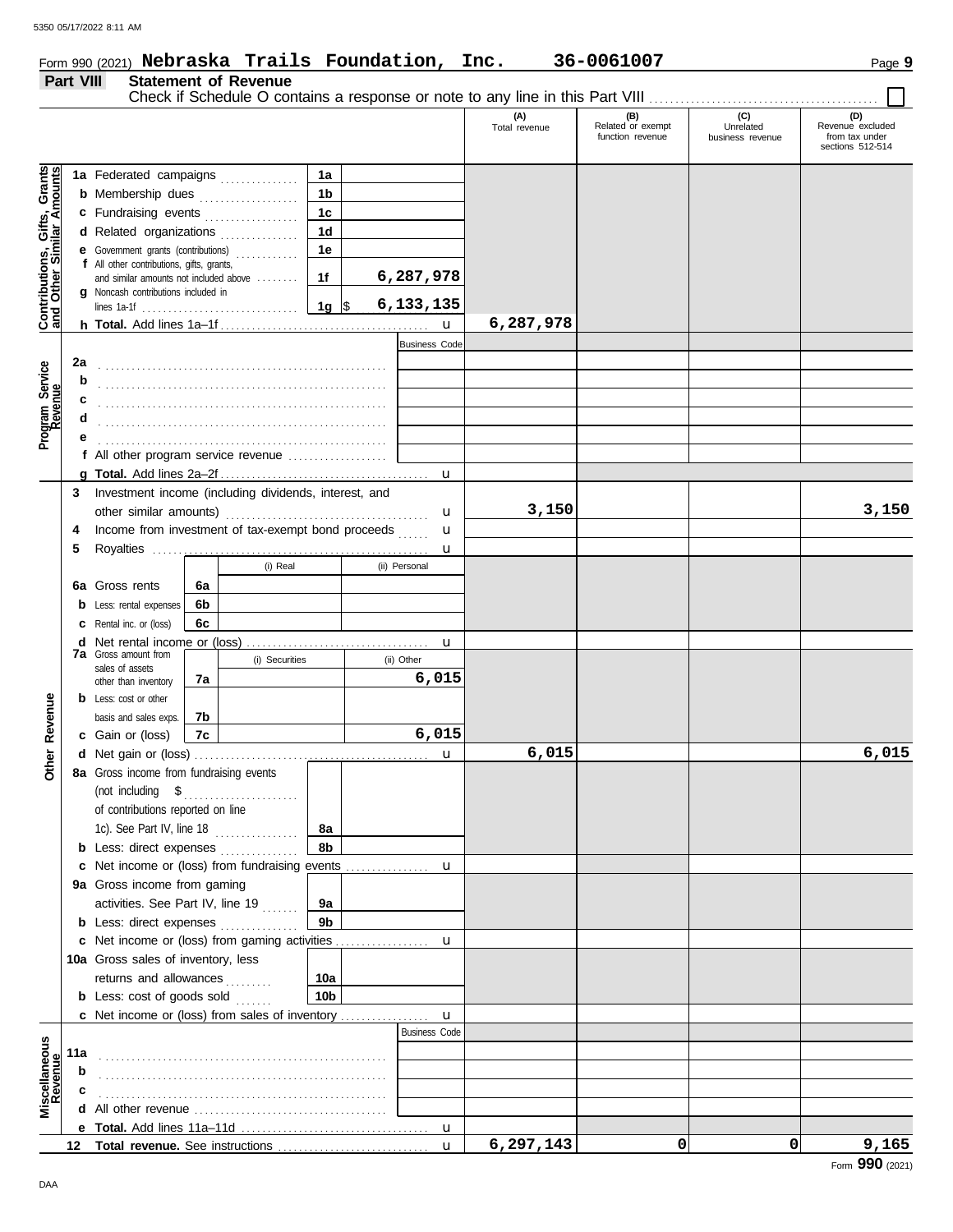## **Part IX Statement of Functional Expenses** Form 990 (2021) Page **10 Nebraska Trails Foundation, Inc. 36-0061007**

|             | Section 501(c)(3) and 501(c)(4) organizations must complete all columns. All other organizations must complete column (A).                                                                                                                                                                                                                                                                                                                                                                               |                       |                                    |                                           |                                |
|-------------|----------------------------------------------------------------------------------------------------------------------------------------------------------------------------------------------------------------------------------------------------------------------------------------------------------------------------------------------------------------------------------------------------------------------------------------------------------------------------------------------------------|-----------------------|------------------------------------|-------------------------------------------|--------------------------------|
|             | Check if Schedule O contains a response or note to any line in this Part IX                                                                                                                                                                                                                                                                                                                                                                                                                              |                       |                                    |                                           |                                |
|             | Do not include amounts reported on lines 6b, 7b,<br>8b, 9b, and 10b of Part VIII.                                                                                                                                                                                                                                                                                                                                                                                                                        | (A)<br>Total expenses | (B)<br>Program service<br>expenses | (C)<br>Management and<br>general expenses | (D)<br>Fundraising<br>expenses |
| $\mathbf 1$ | Grants and other assistance to domestic organizations                                                                                                                                                                                                                                                                                                                                                                                                                                                    |                       |                                    |                                           |                                |
|             | and domestic governments. See Part IV, line 21                                                                                                                                                                                                                                                                                                                                                                                                                                                           |                       |                                    |                                           |                                |
| 2           | Grants and other assistance to domestic                                                                                                                                                                                                                                                                                                                                                                                                                                                                  |                       |                                    |                                           |                                |
|             | individuals. See Part IV, line 22<br>.                                                                                                                                                                                                                                                                                                                                                                                                                                                                   |                       |                                    |                                           |                                |
| 3           | Grants and other assistance to foreign                                                                                                                                                                                                                                                                                                                                                                                                                                                                   |                       |                                    |                                           |                                |
|             | organizations, foreign governments, and                                                                                                                                                                                                                                                                                                                                                                                                                                                                  |                       |                                    |                                           |                                |
|             | foreign individuals. See Part IV, lines 15 and 16                                                                                                                                                                                                                                                                                                                                                                                                                                                        |                       |                                    |                                           |                                |
| 4           | Benefits paid to or for members                                                                                                                                                                                                                                                                                                                                                                                                                                                                          |                       |                                    |                                           |                                |
| 5.          | Compensation of current officers, directors,                                                                                                                                                                                                                                                                                                                                                                                                                                                             |                       |                                    |                                           |                                |
|             | trustees, and key employees                                                                                                                                                                                                                                                                                                                                                                                                                                                                              |                       |                                    |                                           |                                |
| 6           | Compensation not included above to disqualified                                                                                                                                                                                                                                                                                                                                                                                                                                                          |                       |                                    |                                           |                                |
|             | persons (as defined under section 4958(f)(1)) and                                                                                                                                                                                                                                                                                                                                                                                                                                                        |                       |                                    |                                           |                                |
|             | persons described in section 4958(c)(3)(B)                                                                                                                                                                                                                                                                                                                                                                                                                                                               |                       |                                    |                                           |                                |
| 7           | Other salaries and wages                                                                                                                                                                                                                                                                                                                                                                                                                                                                                 |                       |                                    |                                           |                                |
| 8           | Pension plan accruals and contributions (include                                                                                                                                                                                                                                                                                                                                                                                                                                                         |                       |                                    |                                           |                                |
|             | section 401(k) and 403(b) employer contributions)                                                                                                                                                                                                                                                                                                                                                                                                                                                        |                       |                                    |                                           |                                |
| 9           | Other employee benefits                                                                                                                                                                                                                                                                                                                                                                                                                                                                                  |                       |                                    |                                           |                                |
| 10          |                                                                                                                                                                                                                                                                                                                                                                                                                                                                                                          |                       |                                    |                                           |                                |
| 11          | Fees for services (nonemployees):                                                                                                                                                                                                                                                                                                                                                                                                                                                                        |                       |                                    |                                           |                                |
| а           |                                                                                                                                                                                                                                                                                                                                                                                                                                                                                                          |                       |                                    |                                           |                                |
| b           |                                                                                                                                                                                                                                                                                                                                                                                                                                                                                                          |                       |                                    |                                           |                                |
| c           |                                                                                                                                                                                                                                                                                                                                                                                                                                                                                                          | 12,145                |                                    | 12,145                                    |                                |
| d           |                                                                                                                                                                                                                                                                                                                                                                                                                                                                                                          |                       |                                    |                                           |                                |
|             | Professional fundraising services. See Part IV, line 17                                                                                                                                                                                                                                                                                                                                                                                                                                                  |                       |                                    |                                           |                                |
|             | Investment management fees                                                                                                                                                                                                                                                                                                                                                                                                                                                                               |                       |                                    |                                           |                                |
| a           | Other. (If line 11g amount exceeds 10% of line 25, column                                                                                                                                                                                                                                                                                                                                                                                                                                                |                       |                                    |                                           |                                |
|             | (A) amount, list line 11g expenses on Schedule O.)                                                                                                                                                                                                                                                                                                                                                                                                                                                       |                       |                                    |                                           |                                |
| 12          |                                                                                                                                                                                                                                                                                                                                                                                                                                                                                                          |                       |                                    |                                           |                                |
| 13          |                                                                                                                                                                                                                                                                                                                                                                                                                                                                                                          |                       |                                    |                                           |                                |
| 14          | Information technology                                                                                                                                                                                                                                                                                                                                                                                                                                                                                   |                       |                                    |                                           |                                |
| 15          |                                                                                                                                                                                                                                                                                                                                                                                                                                                                                                          |                       |                                    |                                           |                                |
| 16          |                                                                                                                                                                                                                                                                                                                                                                                                                                                                                                          |                       |                                    |                                           |                                |
| 17<br>18    | Payments of travel or entertainment expenses                                                                                                                                                                                                                                                                                                                                                                                                                                                             |                       |                                    |                                           |                                |
|             | for any federal, state, or local public officials                                                                                                                                                                                                                                                                                                                                                                                                                                                        |                       |                                    |                                           |                                |
| 19          | Conferences, conventions, and meetings                                                                                                                                                                                                                                                                                                                                                                                                                                                                   |                       |                                    |                                           |                                |
| 20          | Interest                                                                                                                                                                                                                                                                                                                                                                                                                                                                                                 |                       |                                    |                                           |                                |
| 21          | Payments to affiliates                                                                                                                                                                                                                                                                                                                                                                                                                                                                                   |                       |                                    |                                           |                                |
| 22          | Depreciation, depletion, and amortization                                                                                                                                                                                                                                                                                                                                                                                                                                                                |                       |                                    |                                           |                                |
| 23          | $In \textbf{surance} \begin{tabular}{@{}l@{}} \hline \textbf{unsum} & \textbf{unsum} \\ \hline \textbf{unsum} & \textbf{unsum} \\ \hline \textbf{unsum} & \textbf{unsum} \\ \hline \textbf{unsum} & \textbf{unsum} \\ \hline \textbf{unsum} & \textbf{unsum} \\ \hline \textbf{unsum} & \textbf{unsum} \\ \hline \textbf{unsum} & \textbf{unsum} \\ \hline \textbf{unsum} & \textbf{unsum} \\ \hline \textbf{unsum} & \textbf{unsum} \\ \hline \textbf{unsum} & \textbf{unsum} \\ \hline \textbf{unsum}$ | 1,370                 |                                    | 1,370                                     |                                |
| 24          | Other expenses. Itemize expenses not covered                                                                                                                                                                                                                                                                                                                                                                                                                                                             |                       |                                    |                                           |                                |
|             | above (List miscellaneous expenses on line 24e. If                                                                                                                                                                                                                                                                                                                                                                                                                                                       |                       |                                    |                                           |                                |
|             | line 24e amount exceeds 10% of line 25, column                                                                                                                                                                                                                                                                                                                                                                                                                                                           |                       |                                    |                                           |                                |
|             | (A) amount, list line 24e expenses on Schedule O.)                                                                                                                                                                                                                                                                                                                                                                                                                                                       |                       |                                    |                                           |                                |
| a           | Trail Construction & Main                                                                                                                                                                                                                                                                                                                                                                                                                                                                                | 20,559                | 20,559                             |                                           |                                |
| b           | Website Maintenance                                                                                                                                                                                                                                                                                                                                                                                                                                                                                      | 1,130                 | $\overline{1,}130$                 |                                           |                                |
| c           | Credit Card Fees                                                                                                                                                                                                                                                                                                                                                                                                                                                                                         | 318                   |                                    | 318                                       |                                |
| d           | Bank Charges<br>.                                                                                                                                                                                                                                                                                                                                                                                                                                                                                        | 175                   |                                    | 175                                       |                                |
| е           | All other expenses                                                                                                                                                                                                                                                                                                                                                                                                                                                                                       |                       |                                    |                                           |                                |
| 25          | Total functional expenses. Add lines 1 through 24e                                                                                                                                                                                                                                                                                                                                                                                                                                                       | 35,697                | 21,689                             | 14,008                                    | 0                              |
| 26          | Joint costs. Complete this line only if the<br>organization reported in column (B) joint costs                                                                                                                                                                                                                                                                                                                                                                                                           |                       |                                    |                                           |                                |
|             | from a combined educational campaign and                                                                                                                                                                                                                                                                                                                                                                                                                                                                 |                       |                                    |                                           |                                |
|             | fundraising solicitation. Check here u<br>if                                                                                                                                                                                                                                                                                                                                                                                                                                                             |                       |                                    |                                           |                                |

following SOP 98-2 (ASC 958-720) . . . . . . . . . . . . .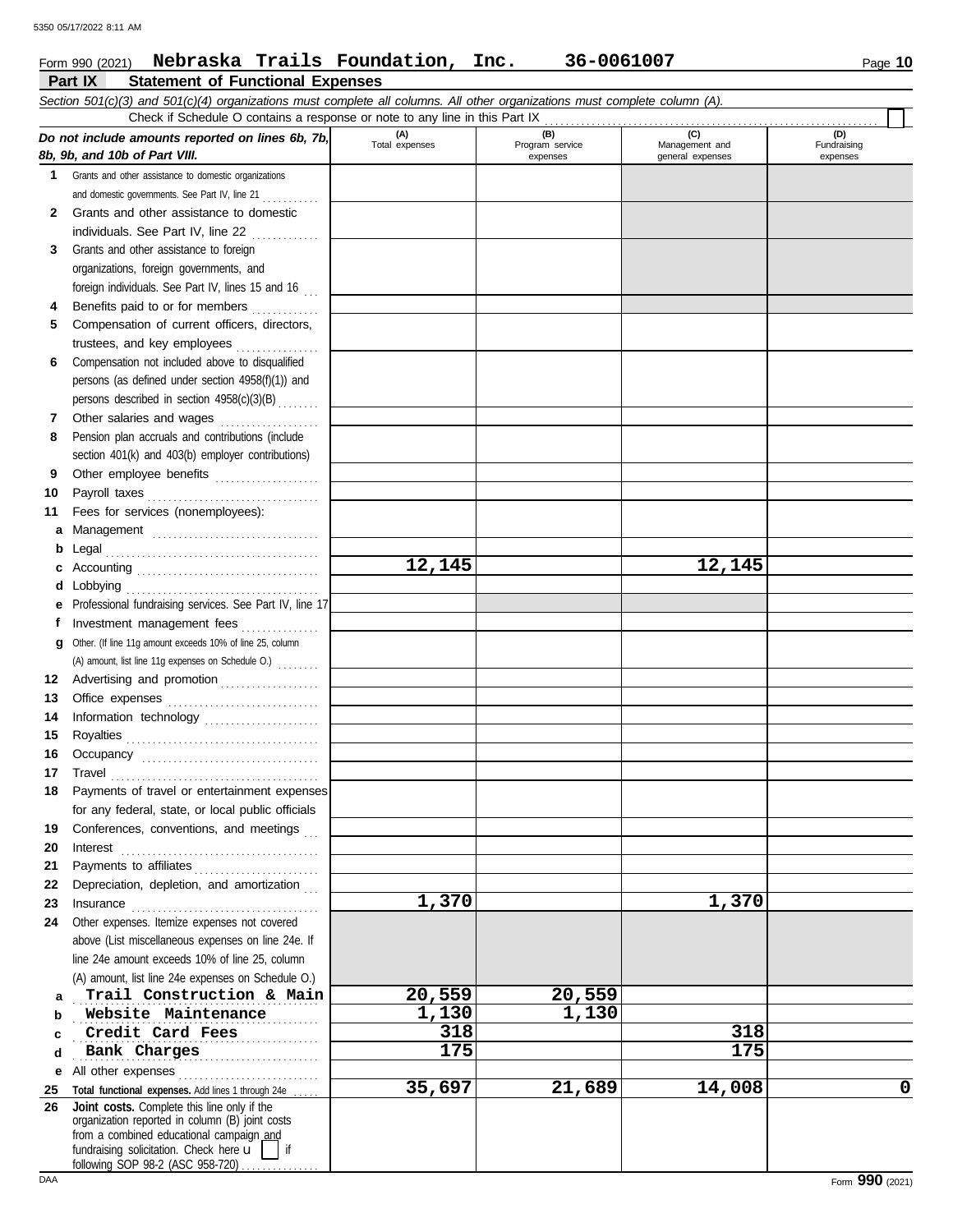| Part X      | Nebraska Trails Foundation, Inc.<br>Form 990 (2021)<br><b>Balance Sheet</b> |         |              | 36-0061007        |                | Page 11     |  |  |  |  |
|-------------|-----------------------------------------------------------------------------|---------|--------------|-------------------|----------------|-------------|--|--|--|--|
|             |                                                                             |         |              |                   |                |             |  |  |  |  |
|             |                                                                             |         |              | (A)               |                | (B)         |  |  |  |  |
|             |                                                                             |         |              | Beginning of year |                | End of year |  |  |  |  |
| 1           | Cash-non-interest-bearing                                                   |         |              | 1,266,524         | $\mathbf{1}$   | 702,982     |  |  |  |  |
| 2           |                                                                             | 300,000 | $\mathbf{2}$ | 100,000           |                |             |  |  |  |  |
| 3           |                                                                             |         |              |                   | 3              |             |  |  |  |  |
| 4           | Accounts receivable, net                                                    |         |              |                   | 4              |             |  |  |  |  |
| 5           | Loans and other receivables from any current or former officer, director,   |         |              |                   |                |             |  |  |  |  |
|             | trustee, key employee, creator or founder, substantial contributor, or 35%  |         |              |                   |                |             |  |  |  |  |
|             |                                                                             |         |              |                   |                |             |  |  |  |  |
| 6           | Loans and other receivables from other disqualified persons (as defined     |         |              |                   |                |             |  |  |  |  |
|             | under section 4958(f)(1)), and persons described in section 4958(c)(3)(B)   |         |              | 6                 |                |             |  |  |  |  |
| Assets<br>7 |                                                                             |         |              |                   | $\overline{7}$ |             |  |  |  |  |
| 8           |                                                                             |         |              |                   | 8              |             |  |  |  |  |
| 9           |                                                                             |         | 9            | 3,284             |                |             |  |  |  |  |
|             | 10a Land, buildings, and equipment: cost or other                           |         |              |                   |                |             |  |  |  |  |
|             |                                                                             |         | 6,133,135    |                   |                |             |  |  |  |  |
|             | 10b<br><b>b</b> Less: accumulated depreciation                              |         |              |                   | 10c            | 6, 133, 135 |  |  |  |  |
| 11          |                                                                             |         |              | 78,210            | 11             | 93,152      |  |  |  |  |
| 12          |                                                                             |         |              |                   | 12             |             |  |  |  |  |
| 13          |                                                                             |         |              |                   | 13             |             |  |  |  |  |
| 14          | Intangible assets                                                           |         |              |                   | 14             |             |  |  |  |  |
| 15          | Other assets. See Part IV, line 11                                          |         |              |                   | 15             |             |  |  |  |  |
| 16          |                                                                             |         |              | 1,644,734         | 16             | 7,032,553   |  |  |  |  |
| 17          |                                                                             |         |              | 885,521           | 17             | 4,513       |  |  |  |  |
| 18          | Grants payable                                                              |         |              |                   | 18             |             |  |  |  |  |
| 19          | Deferred revenue                                                            |         |              |                   | 19             |             |  |  |  |  |
| 20          |                                                                             |         |              |                   | 20             |             |  |  |  |  |
| 21          | Escrow or custodial account liability. Complete Part IV of Schedule D       |         |              |                   | 21             |             |  |  |  |  |
| 22          | Loans and other payables to any current or former officer, director,        |         |              |                   |                |             |  |  |  |  |
| lities      | trustee, key employee, creator or founder, substantial contributor, or 35%  |         |              |                   |                |             |  |  |  |  |

|             | 22 | Loans and other payables to any current or former officer, director,                    |           |    |                 |
|-------------|----|-----------------------------------------------------------------------------------------|-----------|----|-----------------|
| Liabilities |    | trustee, key employee, creator or founder, substantial contributor, or 35%              |           |    |                 |
|             |    | controlled entity or family member of any of these persons                              |           | 22 |                 |
|             | 23 | Secured mortgages and notes payable to unrelated third parties                          |           | 23 |                 |
|             | 24 | Unsecured notes and loans payable to unrelated third parties                            |           | 24 |                 |
|             | 25 | Other liabilities (including federal income tax, payables to related third              |           |    |                 |
|             |    | parties, and other liabilities not included on lines 17-24). Complete Part X            |           |    |                 |
|             |    | of Schedule D                                                                           |           | 25 |                 |
|             | 26 |                                                                                         | 885,521   | 26 | 4,513           |
|             |    | Organizations that follow FASB ASC 958, check here $\mathbf{u}$ $\overline{\mathbf{X}}$ |           |    |                 |
| <b>ces</b>  |    | and complete lines 27, 28, 32, and 33.                                                  |           |    |                 |
| Balano      |    | Net assets without donor restrictions                                                   | 197,065   | 27 | 152,493         |
|             | 28 | Net assets with donor restrictions                                                      | 562,148   | 28 | 6,875,547       |
| 뎓           |    | Organizations that do not follow FASB ASC 958, check here u                             |           |    |                 |
|             |    | and complete lines 29 through 33.                                                       |           |    |                 |
| ō           | 29 | Capital stock or trust principal, or current funds                                      |           | 29 |                 |
| Assets      | 30 | Paid-in or capital surplus, or land, building, or equipment fund                        |           | 30 |                 |
|             | 31 | Retained earnings, endowment, accumulated income, or other funds                        |           | 31 |                 |
| 횾           | 32 | Total net assets or fund balances                                                       | 759,213   | 32 | 7,028,040       |
|             | 33 |                                                                                         | 1,644,734 | 33 | 7,032,553       |
|             |    |                                                                                         |           |    | Form 990 (2021) |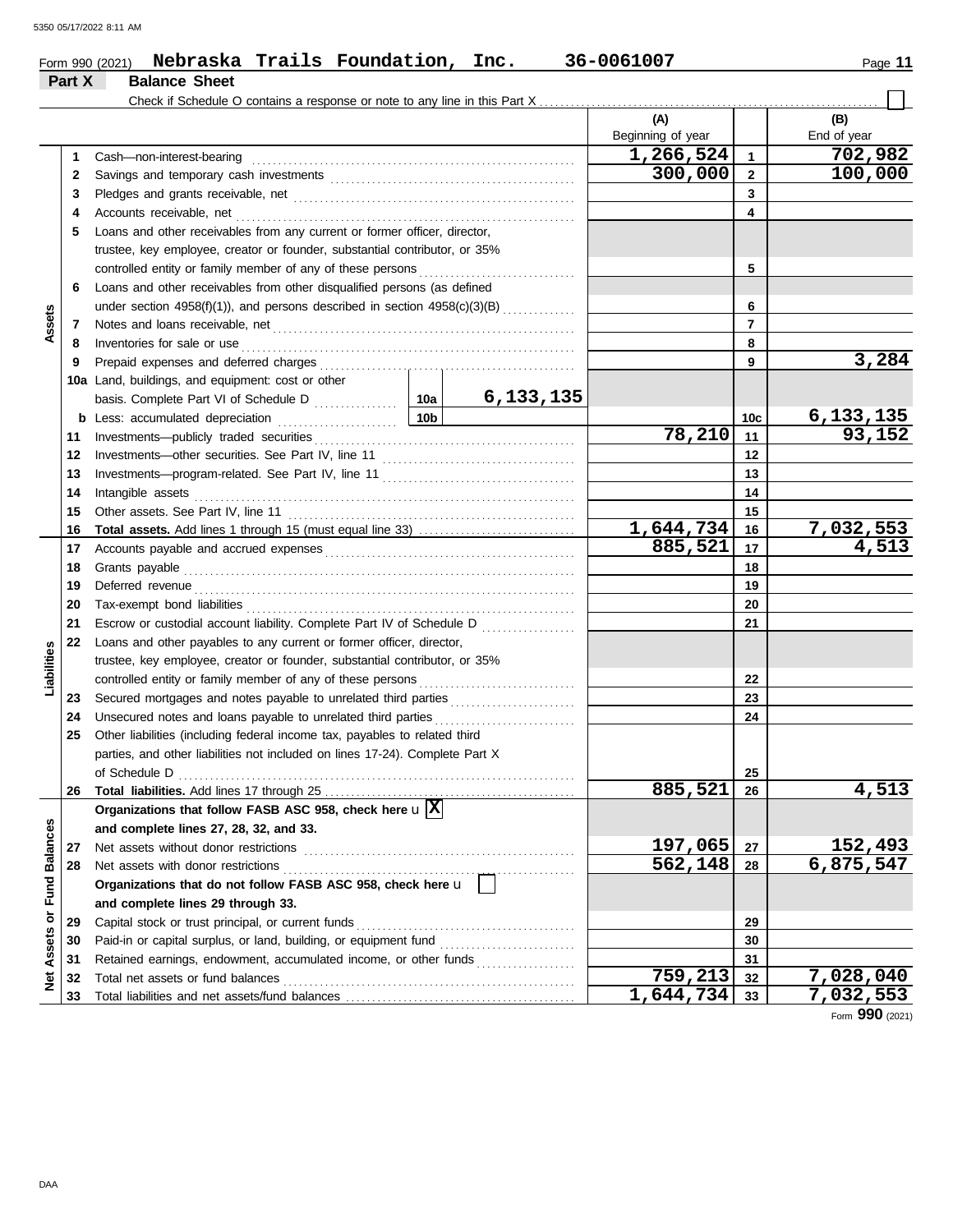|              | 36-0061007<br>Form 990 (2021) $Nebraska$ $\texttt{Trails}$ $\texttt{Foundation, Inc.}$                             |                         |                |         | Page 12 |
|--------------|--------------------------------------------------------------------------------------------------------------------|-------------------------|----------------|---------|---------|
|              | <b>Reconciliation of Net Assets</b><br>Part XI                                                                     |                         |                |         |         |
|              |                                                                                                                    |                         |                |         |         |
| 1            |                                                                                                                    |                         | 6, 297, 143    |         |         |
| $\mathbf{2}$ |                                                                                                                    | $\mathbf{2}$            |                | 35,697  |         |
| 3            | Revenue less expenses. Subtract line 2 from line 1                                                                 | $\overline{\mathbf{3}}$ | 6,261,446      |         |         |
| 4            |                                                                                                                    | $\overline{\mathbf{4}}$ |                | 759,213 |         |
| 5            |                                                                                                                    | 5                       |                |         | 7,381   |
| 6            |                                                                                                                    | 6                       |                |         |         |
| 7            |                                                                                                                    | $\overline{7}$          |                |         |         |
| 8            |                                                                                                                    | 8                       |                |         |         |
| 9            |                                                                                                                    | 9                       |                |         |         |
| 10           | Net assets or fund balances at end of year. Combine lines 3 through 9 (must equal Part X, line                     |                         |                |         |         |
|              |                                                                                                                    | 10                      | 7,028,040      |         |         |
|              | <b>Financial Statements and Reporting</b><br>Part XII                                                              |                         |                |         |         |
|              |                                                                                                                    |                         |                |         |         |
|              |                                                                                                                    |                         |                | Yes     | No      |
| 1.           | $ {\bf x} $<br>Accounting method used to prepare the Form 990:<br>Cash<br>Accrual<br>Other                         |                         |                |         |         |
|              | If the organization changed its method of accounting from a prior year or checked "Other," explain on              |                         |                |         |         |
|              | Schedule O.                                                                                                        |                         |                |         |         |
|              | 2a Were the organization's financial statements compiled or reviewed by an independent accountant?                 |                         | 2a             |         | x       |
|              | If "Yes," check a box below to indicate whether the financial statements for the year were compiled or             |                         |                |         |         |
|              | reviewed on a separate basis, consolidated basis, or both:                                                         |                         |                |         |         |
|              | Separate basis<br>  Consolidated basis<br>  Both consolidated and separate basis                                   |                         |                |         |         |
|              | <b>b</b> Were the organization's financial statements audited by an independent accountant?                        |                         | 2 <sub>b</sub> | X       |         |
|              | If "Yes," check a box below to indicate whether the financial statements for the year were audited on a            |                         |                |         |         |
|              | separate basis, consolidated basis, or both:                                                                       |                         |                |         |         |
|              | $ X $ Separate basis<br>  Consolidated basis<br>  Both consolidated and separate basis                             |                         |                |         |         |
|              | c If "Yes" to line 2a or 2b, does the organization have a committee that assumes responsibility for oversight of   |                         |                |         |         |
|              |                                                                                                                    |                         | 2c             | X       |         |
|              | If the organization changed either its oversight process or selection process during the tax year, explain on      |                         |                |         |         |
|              | Schedule O.                                                                                                        |                         |                |         |         |
|              | 3a As a result of a federal award, was the organization required to undergo an audit or audits as set forth in the |                         |                |         |         |
|              | Single Audit Act and OMB Circular A-133?                                                                           |                         | 3a             |         | x       |
|              | b If "Yes," did the organization undergo the required audit or audits? If the organization did not undergo the     |                         |                |         |         |
|              | required audit or audits, explain why on Schedule O and describe any steps taken to undergo such audits            |                         | 3 <sub>b</sub> |         |         |

Form **990** (2021)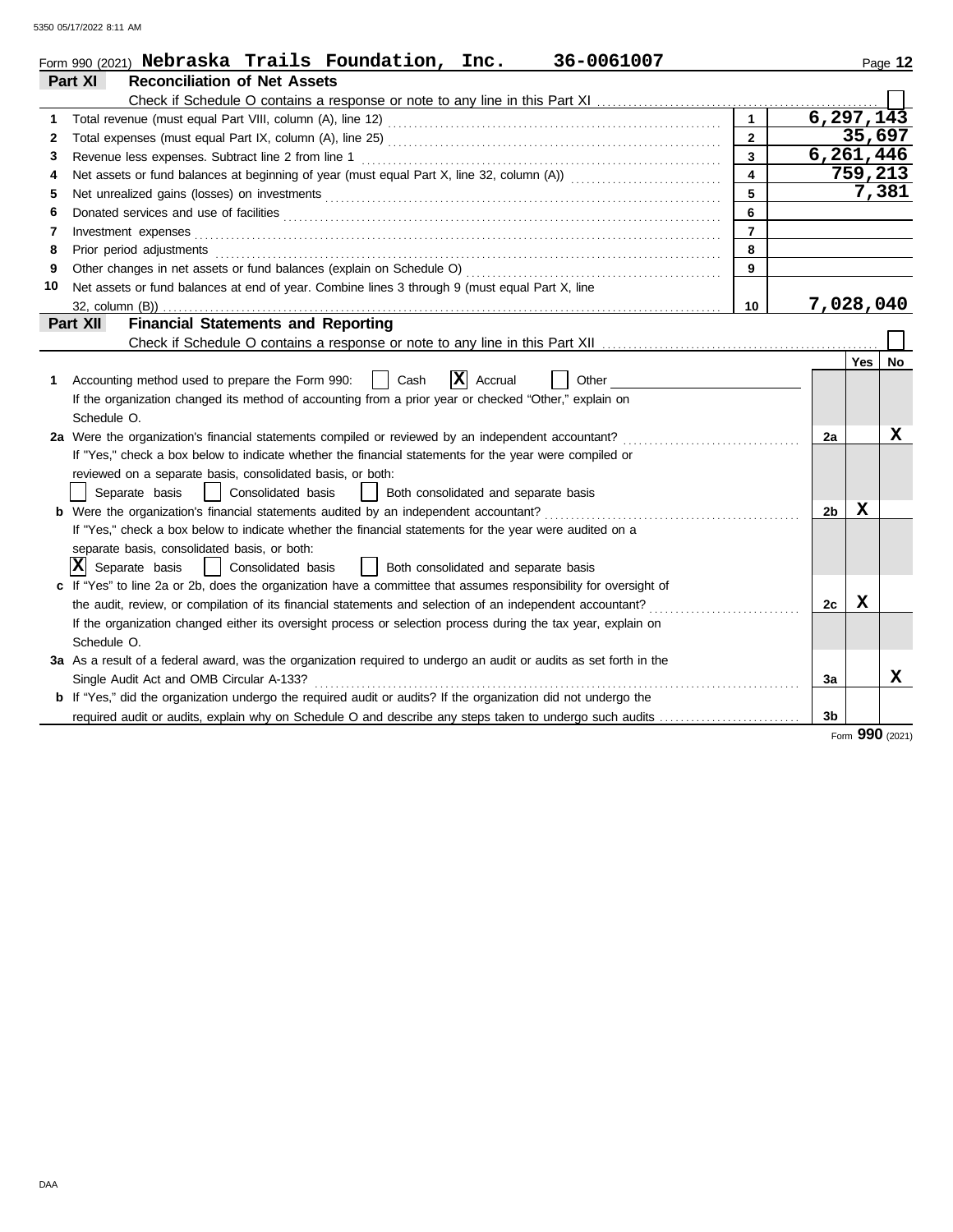| <b>Public Charity Status and Public Support</b><br>(Form 990)<br>Complete if the organization is a section 501(c)(3) organization or a section 4947(a)(1) nonexempt charitable trust.<br>La Attach to Form 990 or Form 990-EZ.<br>Department of the Treasury<br>Internal Revenue Service<br><b>u</b> Go to www.irs.gov/Form990 for instructions and the latest information.<br>Employer identification number<br>Name of the organization<br>Nebraska Trails Foundation,<br>36-0061007<br>Inc.<br>Part I<br>Reason for Public Charity Status. (All organizations must complete this part.) See instructions.<br>The organization is not a private foundation because it is: (For lines 1 through 12, check only one box.)<br>1<br>A church, convention of churches, or association of churches described in section 170(b)(1)(A)(i). | OMB No. 1545-0047<br>2021<br>Open to Public<br><b>Inspection</b> |
|--------------------------------------------------------------------------------------------------------------------------------------------------------------------------------------------------------------------------------------------------------------------------------------------------------------------------------------------------------------------------------------------------------------------------------------------------------------------------------------------------------------------------------------------------------------------------------------------------------------------------------------------------------------------------------------------------------------------------------------------------------------------------------------------------------------------------------------|------------------------------------------------------------------|
|                                                                                                                                                                                                                                                                                                                                                                                                                                                                                                                                                                                                                                                                                                                                                                                                                                      |                                                                  |
|                                                                                                                                                                                                                                                                                                                                                                                                                                                                                                                                                                                                                                                                                                                                                                                                                                      |                                                                  |
|                                                                                                                                                                                                                                                                                                                                                                                                                                                                                                                                                                                                                                                                                                                                                                                                                                      |                                                                  |
|                                                                                                                                                                                                                                                                                                                                                                                                                                                                                                                                                                                                                                                                                                                                                                                                                                      |                                                                  |
|                                                                                                                                                                                                                                                                                                                                                                                                                                                                                                                                                                                                                                                                                                                                                                                                                                      |                                                                  |
|                                                                                                                                                                                                                                                                                                                                                                                                                                                                                                                                                                                                                                                                                                                                                                                                                                      |                                                                  |
|                                                                                                                                                                                                                                                                                                                                                                                                                                                                                                                                                                                                                                                                                                                                                                                                                                      |                                                                  |
| 2<br>A school described in section 170(b)(1)(A)(ii). (Attach Schedule E (Form 990).)                                                                                                                                                                                                                                                                                                                                                                                                                                                                                                                                                                                                                                                                                                                                                 |                                                                  |
| 3<br>A hospital or a cooperative hospital service organization described in section 170(b)(1)(A)(iii).                                                                                                                                                                                                                                                                                                                                                                                                                                                                                                                                                                                                                                                                                                                               |                                                                  |
| A medical research organization operated in conjunction with a hospital described in section 170(b)(1)(A)(iii). Enter the hospital's name,<br>4                                                                                                                                                                                                                                                                                                                                                                                                                                                                                                                                                                                                                                                                                      |                                                                  |
| city, and state:<br>An organization operated for the benefit of a college or university owned or operated by a governmental unit described in<br>5                                                                                                                                                                                                                                                                                                                                                                                                                                                                                                                                                                                                                                                                                   |                                                                  |
| section 170(b)(1)(A)(iv). (Complete Part II.)                                                                                                                                                                                                                                                                                                                                                                                                                                                                                                                                                                                                                                                                                                                                                                                        |                                                                  |
| A federal, state, or local government or governmental unit described in section 170(b)(1)(A)(v).<br>6                                                                                                                                                                                                                                                                                                                                                                                                                                                                                                                                                                                                                                                                                                                                |                                                                  |
| X<br>An organization that normally receives a substantial part of its support from a governmental unit or from the general public<br>7<br>described in section 170(b)(1)(A)(vi). (Complete Part II.)                                                                                                                                                                                                                                                                                                                                                                                                                                                                                                                                                                                                                                 |                                                                  |
| 8<br>A community trust described in section 170(b)(1)(A)(vi). (Complete Part II.)                                                                                                                                                                                                                                                                                                                                                                                                                                                                                                                                                                                                                                                                                                                                                    |                                                                  |
| 9<br>An agricultural research organization described in section 170(b)(1)(A)(ix) operated in conjunction with a land-grant college<br>or university or a non-land-grant college of agriculture (see instructions). Enter the name, city, and state of the college or                                                                                                                                                                                                                                                                                                                                                                                                                                                                                                                                                                 |                                                                  |
| university:<br>10<br>An organization that normally receives (1) more than 33 1/3% of its support from contributions, membership fees, and gross<br>receipts from activities related to its exempt functions, subject to certain exceptions; and (2) no more than 331/3% of its                                                                                                                                                                                                                                                                                                                                                                                                                                                                                                                                                       |                                                                  |
| support from gross investment income and unrelated business taxable income (less section 511 tax) from businesses<br>acquired by the organization after June 30, 1975. See section 509(a)(2). (Complete Part III.)                                                                                                                                                                                                                                                                                                                                                                                                                                                                                                                                                                                                                   |                                                                  |
| 11<br>An organization organized and operated exclusively to test for public safety. See section 509(a)(4).                                                                                                                                                                                                                                                                                                                                                                                                                                                                                                                                                                                                                                                                                                                           |                                                                  |
| 12<br>An organization organized and operated exclusively for the benefit of, to perform the functions of, or to carry out the purposes of                                                                                                                                                                                                                                                                                                                                                                                                                                                                                                                                                                                                                                                                                            |                                                                  |
| one or more publicly supported organizations described in section 509(a)(1) or section 509(a)(2). See section 509(a)(3). Check                                                                                                                                                                                                                                                                                                                                                                                                                                                                                                                                                                                                                                                                                                       |                                                                  |
| the box on lines 12a through 12d that describes the type of supporting organization and complete lines 12e, 12f, and 12g.                                                                                                                                                                                                                                                                                                                                                                                                                                                                                                                                                                                                                                                                                                            |                                                                  |
| Type I. A supporting organization operated, supervised, or controlled by its supported organization(s), typically by giving<br>a<br>the supported organization(s) the power to regularly appoint or elect a majority of the directors or trustees of the<br>supporting organization. You must complete Part IV, Sections A and B.                                                                                                                                                                                                                                                                                                                                                                                                                                                                                                    |                                                                  |
| b<br>Type II. A supporting organization supervised or controlled in connection with its supported organization(s), by having                                                                                                                                                                                                                                                                                                                                                                                                                                                                                                                                                                                                                                                                                                         |                                                                  |
| control or management of the supporting organization vested in the same persons that control or manage the supported                                                                                                                                                                                                                                                                                                                                                                                                                                                                                                                                                                                                                                                                                                                 |                                                                  |
| organization(s). You must complete Part IV, Sections A and C.                                                                                                                                                                                                                                                                                                                                                                                                                                                                                                                                                                                                                                                                                                                                                                        |                                                                  |
| Type III functionally integrated. A supporting organization operated in connection with, and functionally integrated with,<br>c<br>its supported organization(s) (see instructions). You must complete Part IV, Sections A, D, and E.                                                                                                                                                                                                                                                                                                                                                                                                                                                                                                                                                                                                |                                                                  |
| Type III non-functionally integrated. A supporting organization operated in connection with its supported organization(s)<br>d<br>that is not functionally integrated. The organization generally must satisfy a distribution requirement and an attentiveness                                                                                                                                                                                                                                                                                                                                                                                                                                                                                                                                                                       |                                                                  |
| requirement (see instructions). You must complete Part IV, Sections A and D, and Part V.                                                                                                                                                                                                                                                                                                                                                                                                                                                                                                                                                                                                                                                                                                                                             |                                                                  |
| Check this box if the organization received a written determination from the IRS that it is a Type I, Type II, Type III<br>е<br>functionally integrated, or Type III non-functionally integrated supporting organization.                                                                                                                                                                                                                                                                                                                                                                                                                                                                                                                                                                                                            |                                                                  |
| Enter the number of supported organizations<br>f                                                                                                                                                                                                                                                                                                                                                                                                                                                                                                                                                                                                                                                                                                                                                                                     |                                                                  |
| Provide the following information about the supported organization(s).<br>g                                                                                                                                                                                                                                                                                                                                                                                                                                                                                                                                                                                                                                                                                                                                                          |                                                                  |
| (iv) Is the organization<br>(i) Name of supported<br>(ii) EIN<br>(v) Amount of monetary<br>(iii) Type of organization<br>listed in your governing<br>organization<br>(described on lines 1-10<br>support (see<br>document?<br>above (see instructions))<br>instructions)                                                                                                                                                                                                                                                                                                                                                                                                                                                                                                                                                             | (vi) Amount of<br>other support (see<br>instructions)            |
| Yes<br>No                                                                                                                                                                                                                                                                                                                                                                                                                                                                                                                                                                                                                                                                                                                                                                                                                            |                                                                  |
| (A)                                                                                                                                                                                                                                                                                                                                                                                                                                                                                                                                                                                                                                                                                                                                                                                                                                  |                                                                  |
| (B)                                                                                                                                                                                                                                                                                                                                                                                                                                                                                                                                                                                                                                                                                                                                                                                                                                  |                                                                  |
| (C)                                                                                                                                                                                                                                                                                                                                                                                                                                                                                                                                                                                                                                                                                                                                                                                                                                  |                                                                  |
| (D)                                                                                                                                                                                                                                                                                                                                                                                                                                                                                                                                                                                                                                                                                                                                                                                                                                  |                                                                  |
| (E)                                                                                                                                                                                                                                                                                                                                                                                                                                                                                                                                                                                                                                                                                                                                                                                                                                  |                                                                  |
| Total<br>For Paperwork Reduction Act Notice, see the Instructions for Form 990 or 990-F7                                                                                                                                                                                                                                                                                                                                                                                                                                                                                                                                                                                                                                                                                                                                             | Schedule A (Form 990) 2021                                       |

**For Paperwork Reduction Act Notice, see the Instructions for Form 990 or 990-EZ.**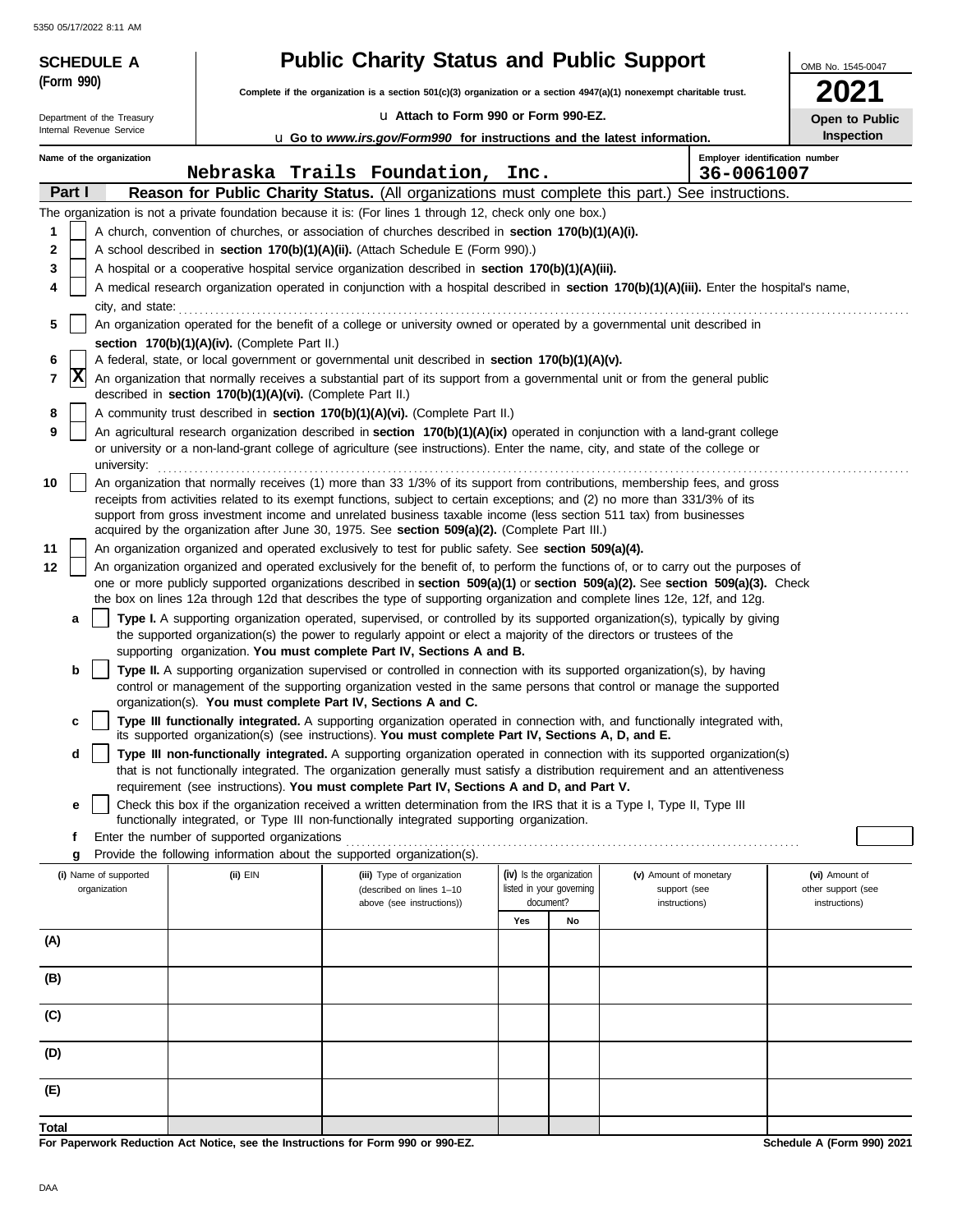|              | Schedule A (Form 990) 2021                                                                                                                                                                                                  | Nebraska Trails Foundation, Inc. 36-0061007 |          |            |            |            | Page 2                                      |
|--------------|-----------------------------------------------------------------------------------------------------------------------------------------------------------------------------------------------------------------------------|---------------------------------------------|----------|------------|------------|------------|---------------------------------------------|
|              | Support Schedule for Organizations Described in Sections 170(b)(1)(A)(iv) and 170(b)(1)(A)(vi)<br>Part II                                                                                                                   |                                             |          |            |            |            |                                             |
|              | (Complete only if you checked the box on line 5, 7, or 8 of Part I or if the organization failed to qualify under                                                                                                           |                                             |          |            |            |            |                                             |
|              | Part III. If the organization fails to qualify under the tests listed below, please complete Part III.)                                                                                                                     |                                             |          |            |            |            |                                             |
|              | <b>Section A. Public Support</b>                                                                                                                                                                                            |                                             |          |            |            |            |                                             |
|              | Calendar year (or fiscal year beginning in)<br>$\mathbf{u}$                                                                                                                                                                 | (a) 2017                                    | (b) 2018 | $(c)$ 2019 | $(d)$ 2020 | (e) 2021   | (f) Total                                   |
| 1            | Gifts, grants, contributions, and<br>membership fees received. (Do not<br>include any "unusual grants.")                                                                                                                    | 293,613                                     | 147,264  | 470,086    | 352,477    | 6,287,978  | 7,551,418                                   |
| $\mathbf{2}$ | Tax revenues levied for the<br>organization's benefit and either paid<br>to or expended on its behalf                                                                                                                       |                                             |          |            |            |            |                                             |
| 3            | The value of services or facilities<br>furnished by a governmental unit to the<br>organization without charge                                                                                                               |                                             |          |            |            |            |                                             |
| 4            | Total. Add lines 1 through 3                                                                                                                                                                                                | 293,613                                     | 147,264  | 470,086    | 352,477    | 6,287,978  | 7,551,418                                   |
| 5            | The portion of total contributions by<br>each person (other than a<br>governmental unit or publicly<br>supported organization) included on<br>line 1 that exceeds 2% of the amount<br>shown on line 11, column (f) $\ldots$ |                                             |          |            |            |            | 5,979,965                                   |
| 6            | Public support. Subtract line 5 from line 4.                                                                                                                                                                                |                                             |          |            |            |            | 1,571,453                                   |
|              | <b>Section B. Total Support</b>                                                                                                                                                                                             |                                             |          |            |            |            |                                             |
|              | Calendar year (or fiscal year beginning in)<br>$\mathbf{u}$                                                                                                                                                                 | (a) 2017                                    | (b) 2018 | $(c)$ 2019 | $(d)$ 2020 | (e) $2021$ | (f) Total                                   |
| 7            | Amounts from line 4                                                                                                                                                                                                         | 293,613                                     | 147,264  | 470,086    | 352,477    | 6,287,978  | 7,551,418                                   |
| 8            | Gross income from interest, dividends,<br>payments received on securities loans,<br>rents, royalties, and income from<br>similar sources                                                                                    | 17,232                                      | 31,092   | 22,253     | 17, 177    | 3,150      | 90,904                                      |
| 9            | Net income from unrelated business<br>activities, whether or not the business<br>is regularly carried on                                                                                                                    |                                             |          |            |            |            |                                             |
| 10<br>11     | Other income. Do not include gain or<br>loss from the sale of capital assets<br>Total support. Add lines 7 through 10                                                                                                       | 4,335                                       | $-7,125$ | 9,786      | 1,792      | 7,381      | 16,169<br>7,658,491                         |
| 12           |                                                                                                                                                                                                                             |                                             |          |            |            | 12         |                                             |
| 13           | First 5 years. If the Form 990 is for the organization's first, second, third, fourth, or fifth tax year as a section 501(c)(3)                                                                                             |                                             |          |            |            |            |                                             |
|              | organization, check this box and stop here                                                                                                                                                                                  |                                             |          |            |            |            |                                             |
|              | Section C. Computation of Public Support Percentage                                                                                                                                                                         |                                             |          |            |            |            |                                             |
| 14           | Public support percentage for 2021 (line 6, column (f) divided by line 11, column (f)) [[[[[[[[[[[[[[[[[[[[[[                                                                                                               |                                             |          |            |            | 14         | 20.52%                                      |
| 15           | Public support percentage from 2020 Schedule A, Part II, line 14                                                                                                                                                            |                                             |          |            |            | 15         | 61.12%                                      |
| 16a          | 33 1/3% support test-2021. If the organization did not check the box on line 13, and line 14 is 33 1/3% or more, check this                                                                                                 |                                             |          |            |            |            |                                             |
|              | box and stop here. The organization qualifies as a publicly supported organization<br>33 1/3% support test-2020. If the organization did not check a box on line 13 or 16a, and line 15 is 33 1/3% or more, check           |                                             |          |            |            |            |                                             |
| b            | this box and stop here. The organization qualifies as a publicly supported organization                                                                                                                                     |                                             |          |            |            |            | $\blacktriangleright \overline{\mathbf{X}}$ |
| 17a          | 10%-facts-and-circumstances test-2021. If the organization did not check a box on line 13, 16a, or 16b, and line 14 is                                                                                                      |                                             |          |            |            |            |                                             |
|              | 10% or more, and if the organization meets the facts-and-circumstances test, check this box and stop here. Explain in                                                                                                       |                                             |          |            |            |            |                                             |
|              | Part VI how the organization meets the facts-and-circumstances test. The organization qualifies as a publicly supported                                                                                                     |                                             |          |            |            |            |                                             |
|              | organization                                                                                                                                                                                                                |                                             |          |            |            |            |                                             |
| b            | 10%-facts-and-circumstances test-2020. If the organization did not check a box on line 13, 16a, 16b, or 17a, and line                                                                                                       |                                             |          |            |            |            |                                             |
|              | 15 is 10% or more, and if the organization meets the facts-and-circumstances test, check this box and stop here. Explain                                                                                                    |                                             |          |            |            |            |                                             |
|              | in Part VI how the organization meets the facts-and-circumstances test. The organization qualifies as a publicly supported                                                                                                  |                                             |          |            |            |            |                                             |
|              | organization                                                                                                                                                                                                                |                                             |          |            |            |            |                                             |
| 18           | Private foundation. If the organization did not check a box on line 13, 16a, 16b, 17a, or 17b, check this box and see<br>instructions                                                                                       |                                             |          |            |            |            |                                             |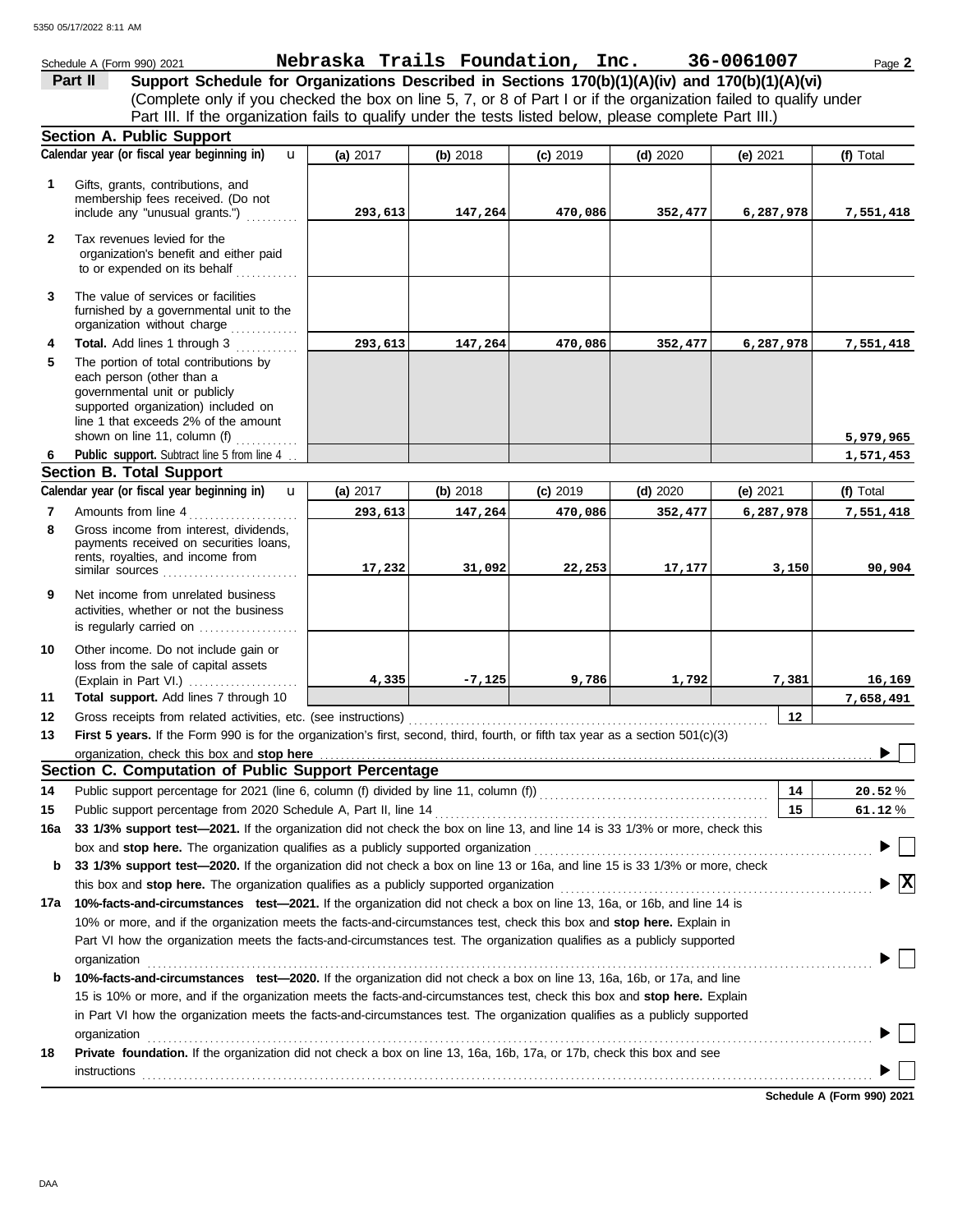|              | Schedule A (Form 990) 2021                                                                                                                                                                                                                                                                 |          |          | Nebraska Trails Foundation, Inc. |            | 36-0061007 |    | Page 3    |
|--------------|--------------------------------------------------------------------------------------------------------------------------------------------------------------------------------------------------------------------------------------------------------------------------------------------|----------|----------|----------------------------------|------------|------------|----|-----------|
|              | Support Schedule for Organizations Described in Section 509(a)(2)<br>Part III                                                                                                                                                                                                              |          |          |                                  |            |            |    |           |
|              | (Complete only if you checked the box on line 10 of Part I or if the organization failed to qualify under Part II.                                                                                                                                                                         |          |          |                                  |            |            |    |           |
|              | If the organization fails to qualify under the tests listed below, please complete Part II.)                                                                                                                                                                                               |          |          |                                  |            |            |    |           |
|              | <b>Section A. Public Support</b><br>Calendar year (or fiscal year beginning in)                                                                                                                                                                                                            |          |          |                                  |            |            |    |           |
|              | $\mathbf{u}$<br>Gifts, grants, contributions, and membership fees                                                                                                                                                                                                                          | (a) 2017 | (b) 2018 | $(c)$ 2019                       | $(d)$ 2020 | (e) 2021   |    | (f) Total |
| 1            | received. (Do not include any "unusual grants.")                                                                                                                                                                                                                                           |          |          |                                  |            |            |    |           |
| $\mathbf{2}$ | Gross receipts from admissions, merchandise<br>sold or services performed, or facilities<br>furnished in any activity that is related to the<br>organization's tax-exempt purpose                                                                                                          |          |          |                                  |            |            |    |           |
| 3            | Gross receipts from activities that are not an<br>unrelated trade or business under section 513                                                                                                                                                                                            |          |          |                                  |            |            |    |           |
| 4            | Tax revenues levied for the<br>organization's benefit and either paid<br>to or expended on its behalf                                                                                                                                                                                      |          |          |                                  |            |            |    |           |
| 5            | The value of services or facilities<br>furnished by a governmental unit to the<br>organization without charge                                                                                                                                                                              |          |          |                                  |            |            |    |           |
| 6            | Total. Add lines 1 through 5                                                                                                                                                                                                                                                               |          |          |                                  |            |            |    |           |
|              | 7a Amounts included on lines 1, 2, and 3<br>received from disqualified persons                                                                                                                                                                                                             |          |          |                                  |            |            |    |           |
| b            | Amounts included on lines 2 and 3<br>received from other than disqualified<br>persons that exceed the greater of \$5,000<br>or 1% of the amount on line 13 for the year $\ldots$                                                                                                           |          |          |                                  |            |            |    |           |
| c            | Add lines 7a and 7b                                                                                                                                                                                                                                                                        |          |          |                                  |            |            |    |           |
| 8            | Public support. (Subtract line 7c from                                                                                                                                                                                                                                                     |          |          |                                  |            |            |    |           |
|              |                                                                                                                                                                                                                                                                                            |          |          |                                  |            |            |    |           |
|              | <b>Section B. Total Support</b>                                                                                                                                                                                                                                                            |          |          |                                  |            |            |    |           |
|              | Calendar year (or fiscal year beginning in)<br>$\mathbf{u}$                                                                                                                                                                                                                                | (a) 2017 | (b) 2018 | $(c)$ 2019                       | $(d)$ 2020 | (e) 2021   |    | (f) Total |
| 9            | Amounts from line 6                                                                                                                                                                                                                                                                        |          |          |                                  |            |            |    |           |
|              | <b>10a</b> Gross income from interest, dividends,<br>payments received on securities loans, rents,<br>royalties, and income from similar sources                                                                                                                                           |          |          |                                  |            |            |    |           |
| b            | Unrelated business taxable income (less<br>section 511 taxes) from businesses<br>acquired after June 30, 1975                                                                                                                                                                              |          |          |                                  |            |            |    |           |
| c            | Add lines 10a and 10b<br>.                                                                                                                                                                                                                                                                 |          |          |                                  |            |            |    |           |
| 11           | Net income from unrelated business<br>activities not included on line 10b, whether<br>or not the business is regularly carried on                                                                                                                                                          |          |          |                                  |            |            |    |           |
| 12           | Other income. Do not include gain or<br>loss from the sale of capital assets<br>(Explain in Part VI.)                                                                                                                                                                                      |          |          |                                  |            |            |    |           |
| 13           | Total support. (Add lines 9, 10c, 11,                                                                                                                                                                                                                                                      |          |          |                                  |            |            |    |           |
|              | and 12.) $\frac{1}{2}$                                                                                                                                                                                                                                                                     |          |          |                                  |            |            |    |           |
| 14           | First 5 years. If the Form 990 is for the organization's first, second, third, fourth, or fifth tax year as a section 501(c)(3)                                                                                                                                                            |          |          |                                  |            |            |    |           |
|              | organization, check this box and stop here <b>constant and according to the constant of the state of state and stop here</b> constant and according to the constant and stop here constant and according to the constant and accord<br>Section C. Computation of Public Support Percentage |          |          |                                  |            |            |    |           |
|              |                                                                                                                                                                                                                                                                                            |          |          |                                  |            |            | 15 | %         |
| 15           |                                                                                                                                                                                                                                                                                            |          |          |                                  |            |            | 16 |           |
| 16           | Section D. Computation of Investment Income Percentage                                                                                                                                                                                                                                     |          |          |                                  |            |            |    | %         |
| 17           | Investment income percentage for 2021 (line 10c, column (f), divided by line 13, column (f)) [[[[[[[[[[[[[[[[[                                                                                                                                                                             |          |          |                                  |            |            | 17 | %         |
| 18           | Investment income percentage from 2020 Schedule A, Part III, line 17                                                                                                                                                                                                                       |          |          |                                  |            |            | 18 | %         |
| 19a          | 33 1/3% support tests-2021. If the organization did not check the box on line 14, and line 15 is more than 33 1/3%, and line                                                                                                                                                               |          |          |                                  |            |            |    |           |
|              |                                                                                                                                                                                                                                                                                            |          |          |                                  |            |            |    |           |
| b            | 33 1/3% support tests-2020. If the organization did not check a box on line 14 or line 19a, and line 16 is more than 33 1/3%, and                                                                                                                                                          |          |          |                                  |            |            |    |           |
|              |                                                                                                                                                                                                                                                                                            |          |          |                                  |            |            |    |           |
| 20           |                                                                                                                                                                                                                                                                                            |          |          |                                  |            |            |    |           |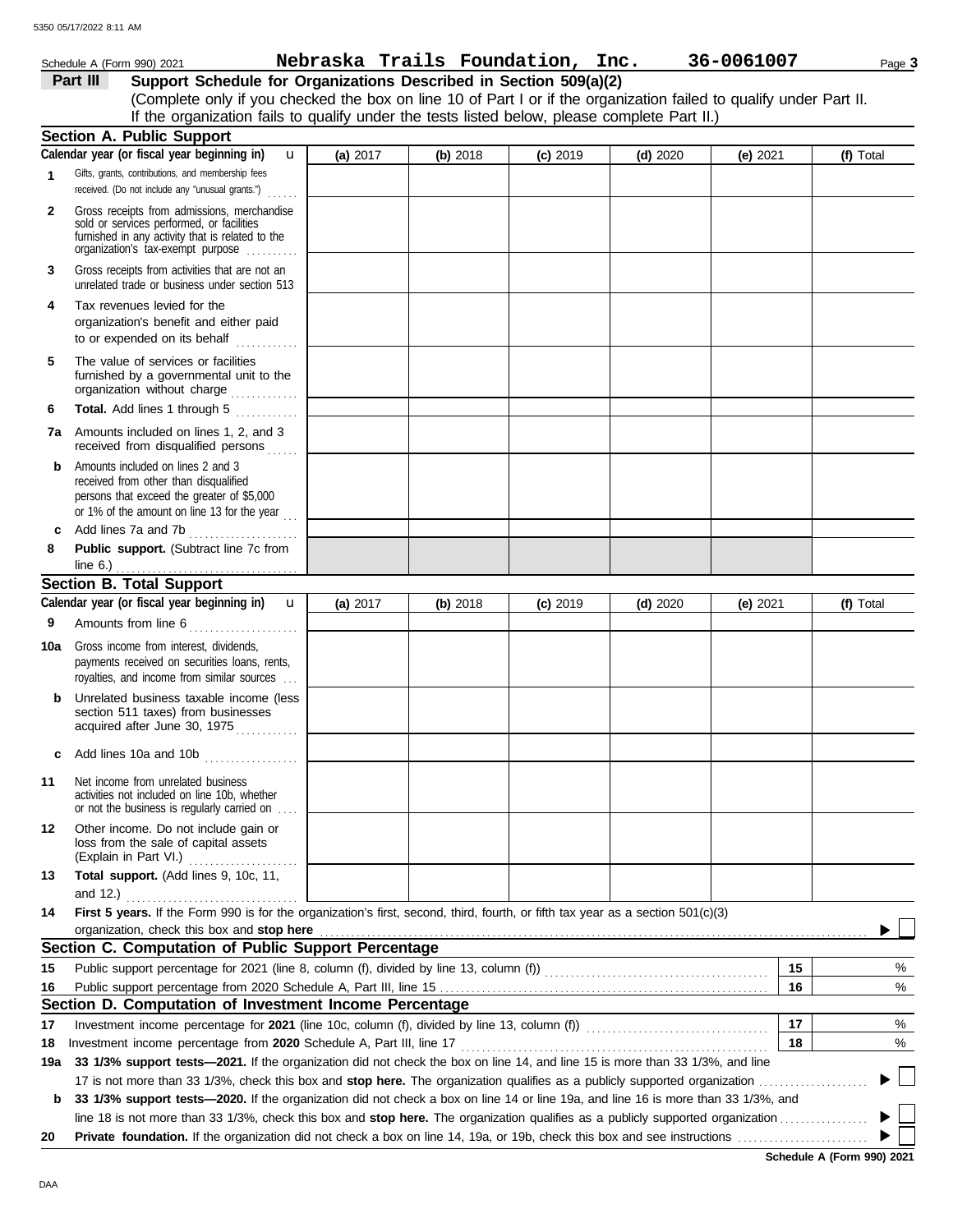|         | Nebraska Trails Foundation, Inc.<br>Schedule A (Form 990) 2021                                                                                | 36-0061007      | Page 4                     |
|---------|-----------------------------------------------------------------------------------------------------------------------------------------------|-----------------|----------------------------|
| Part IV | <b>Supporting Organizations</b>                                                                                                               |                 |                            |
|         | (Complete only if you checked a box in line 12 on Part I. If you checked box 12a, Part I, complete Sections A                                 |                 |                            |
|         | and B. If you checked box 12b, Part I, complete Sections A and C. If you checked box 12c, Part I, complete                                    |                 |                            |
|         | Sections A, D, and E. If you checked box 12d, Part I, complete Sections A and D, and complete Part V.)                                        |                 |                            |
|         | <b>Section A. All Supporting Organizations</b>                                                                                                |                 |                            |
|         |                                                                                                                                               |                 | Yes<br>No                  |
| 1       | Are all of the organization's supported organizations listed by name in the organization's governing                                          |                 |                            |
|         | documents? If "No," describe in Part VI how the supported organizations are designated. If designated by                                      |                 |                            |
|         | class or purpose, describe the designation. If historic and continuing relationship, explain.                                                 | 1               |                            |
| 2       | Did the organization have any supported organization that does not have an IRS determination of status                                        |                 |                            |
|         | under section 509(a)(1) or (2)? If "Yes," explain in Part VI how the organization determined that the supported                               |                 |                            |
|         | organization was described in section $509(a)(1)$ or (2).                                                                                     | $\mathbf{2}$    |                            |
| За      | Did the organization have a supported organization described in section $501(c)(4)$ , (5), or (6)? If "Yes," answer<br>lines 3b and 3c below. | 3a              |                            |
| b       | Did the organization confirm that each supported organization qualified under section $501(c)(4)$ , $(5)$ , or $(6)$ and                      |                 |                            |
|         | satisfied the public support tests under section 509(a)(2)? If "Yes," describe in Part VI when and how the                                    |                 |                            |
|         | organization made the determination.                                                                                                          | 3b              |                            |
| c       | Did the organization ensure that all support to such organizations was used exclusively for section $170(c)(2)(B)$                            |                 |                            |
|         | purposes? If "Yes," explain in Part VI what controls the organization put in place to ensure such use.                                        | 3c              |                            |
| 4a      | Was any supported organization not organized in the United States ("foreign supported organization")? If                                      |                 |                            |
|         | "Yes," and if you checked box 12a or 12b in Part I, answer lines 4b and 4c below.                                                             | 4a              |                            |
| b       | Did the organization have ultimate control and discretion in deciding whether to make grants to the foreign                                   |                 |                            |
|         | supported organization? If "Yes," describe in Part VI how the organization had such control and discretion                                    |                 |                            |
|         | despite being controlled or supervised by or in connection with its supported organizations.                                                  | 4b              |                            |
| c       | Did the organization support any foreign supported organization that does not have an IRS determination                                       |                 |                            |
|         | under sections $501(c)(3)$ and $509(a)(1)$ or (2)? If "Yes," explain in Part VI what controls the organization used                           |                 |                            |
|         | to ensure that all support to the foreign supported organization was used exclusively for section $170(c)(2)(B)$                              |                 |                            |
|         | purposes.                                                                                                                                     | 4c              |                            |
| 5a      | Did the organization add, substitute, or remove any supported organizations during the tax year? If "Yes,"                                    |                 |                            |
|         | answer lines 5b and 5c below (if applicable). Also, provide detail in Part VI, including (i) the names and EIN                                |                 |                            |
|         | numbers of the supported organizations added, substituted, or removed; (ii) the reasons for each such action;                                 |                 |                            |
|         | (iii) the authority under the organization's organizing document authorizing such action; and (iv) how the action                             |                 |                            |
|         | was accomplished (such as by amendment to the organizing document).                                                                           | 5a              |                            |
| b       | Type I or Type II only. Was any added or substituted supported organization part of a class already                                           |                 |                            |
|         | designated in the organization's organizing document?                                                                                         | 5b              |                            |
| с       | Substitutions only. Was the substitution the result of an event beyond the organization's control?                                            | 5c              |                            |
| 6       | Did the organization provide support (whether in the form of grants or the provision of services or facilities) to                            |                 |                            |
|         | anyone other than (i) its supported organizations, (ii) individuals that are part of the charitable class benefited                           |                 |                            |
|         | by one or more of its supported organizations, or (iii) other supporting organizations that also support or                                   |                 |                            |
|         | benefit one or more of the filing organization's supported organizations? If "Yes," provide detail in Part VI.                                | 6               |                            |
| 7       | Did the organization provide a grant, loan, compensation, or other similar payment to a substantial contributor                               |                 |                            |
|         | (as defined in section $4958(c)(3)(C)$ ), a family member of a substantial contributor, or a 35% controlled entity                            |                 |                            |
|         | with regard to a substantial contributor? If "Yes," complete Part I of Schedule L (Form 990).                                                 | 7               |                            |
| 8       | Did the organization make a loan to a disqualified person (as defined in section 4958) not described on line                                  |                 |                            |
|         | 7? If "Yes," complete Part I of Schedule L (Form 990).                                                                                        | 8               |                            |
| 9а      | Was the organization controlled directly or indirectly at any time during the tax year by one or more                                         |                 |                            |
|         | disqualified persons, as defined in section 4946 (other than foundation managers and organizations                                            |                 |                            |
|         | described in section 509(a)(1) or (2))? If "Yes," provide detail in Part VI.                                                                  | 9а              |                            |
| b       | Did one or more disqualified persons (as defined on line 9a) hold a controlling interest in any entity in which                               |                 |                            |
|         | the supporting organization had an interest? If "Yes," provide detail in Part VI.                                                             | 9b              |                            |
| c       | Did a disqualified person (as defined on line 9a) have an ownership interest in, or derive any personal benefit                               |                 |                            |
|         | from, assets in which the supporting organization also had an interest? If "Yes," provide detail in Part VI.                                  | 9с              |                            |
| 10a     | Was the organization subject to the excess business holdings rules of section 4943 because of section                                         |                 |                            |
|         | 4943(f) (regarding certain Type II supporting organizations, and all Type III non-functionally integrated                                     |                 |                            |
|         | supporting organizations)? If "Yes," answer line 10b below.                                                                                   | 10a             |                            |
| b       | Did the organization have any excess business holdings in the tax year? (Use Schedule C, Form 4720, to                                        |                 |                            |
|         | determine whether the organization had excess business holdings.)                                                                             | 10 <sub>b</sub> | Schedule A (Form 990) 2021 |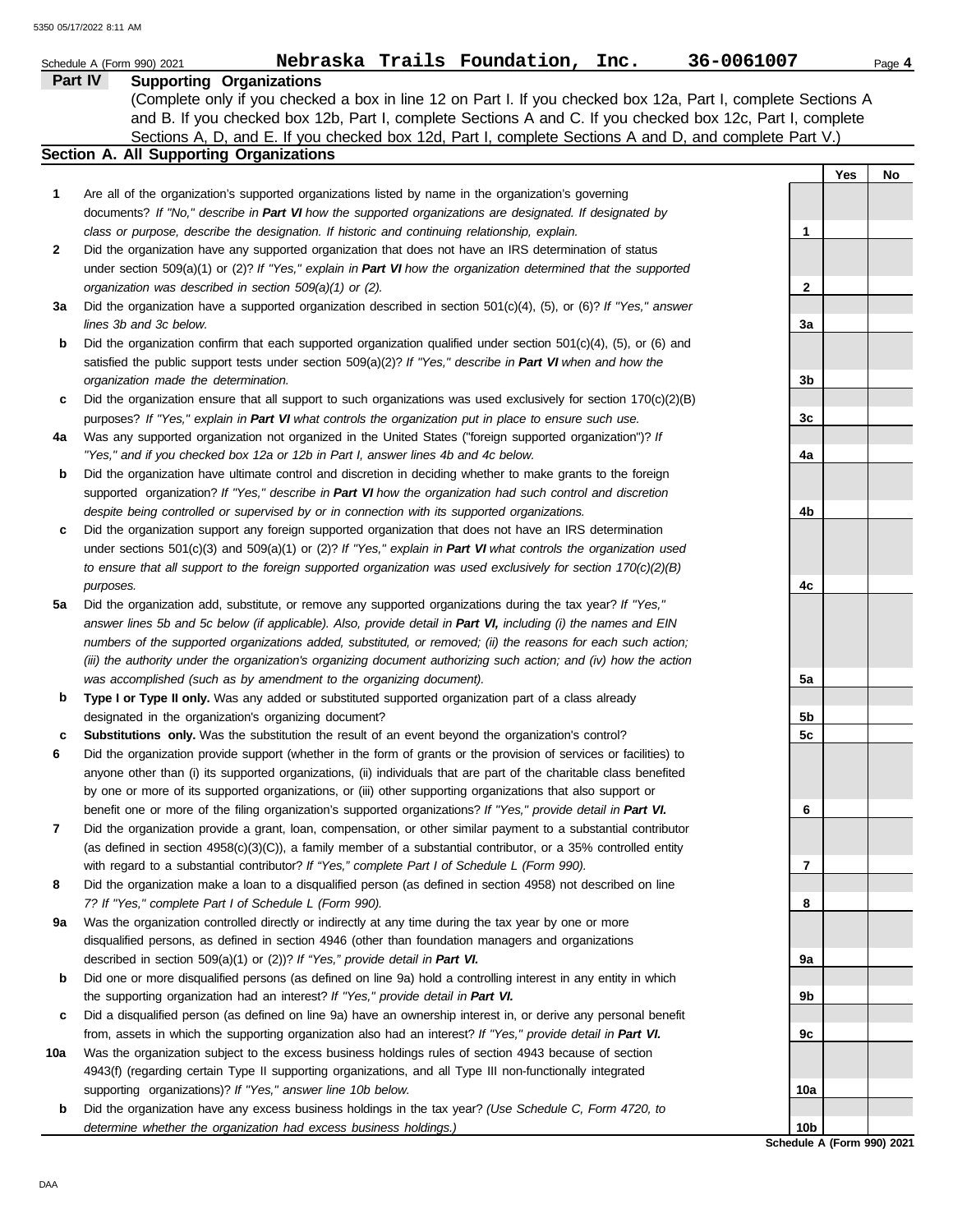| Part IV | Nebraska Trails Foundation,<br>36-0061007<br>Inc.<br>Schedule A (Form 990) 2021<br><b>Supporting Organizations (continued)</b>                                                                                               |                 |     | Page 5 |
|---------|------------------------------------------------------------------------------------------------------------------------------------------------------------------------------------------------------------------------------|-----------------|-----|--------|
|         |                                                                                                                                                                                                                              |                 | Yes | No     |
| 11      | Has the organization accepted a gift or contribution from any of the following persons?                                                                                                                                      |                 |     |        |
| a       | A person who directly or indirectly controls, either alone or together with persons described on lines 11b and                                                                                                               |                 |     |        |
|         | 11c below, the governing body of a supported organization?                                                                                                                                                                   | 11a             |     |        |
| b       | A family member of a person described on line 11a above?                                                                                                                                                                     | 11 <sub>b</sub> |     |        |
| c       | A 35% controlled entity of a person described on line 11a or 11b above? If "Yes" to line 11a, 11b, or 11c,                                                                                                                   |                 |     |        |
|         | provide detail in Part VI.                                                                                                                                                                                                   | 11c             |     |        |
|         | Section B. Type I Supporting Organizations                                                                                                                                                                                   |                 |     |        |
| 1       | Did the governing body, members of the governing body, officers acting in their official capacity, or membership of one or                                                                                                   |                 | Yes | No     |
|         | more supported organizations have the power to regularly appoint or elect at least a majority of the organization's officers,                                                                                                |                 |     |        |
|         | directors, or trustees at all times during the tax year? If "No," describe in Part VI how the supported organization(s)                                                                                                      |                 |     |        |
|         | effectively operated, supervised, or controlled the organization's activities. If the organization had more than one supported                                                                                               |                 |     |        |
|         | organization, describe how the powers to appoint and/or remove officers, directors, or trustees were allocated among the                                                                                                     |                 |     |        |
|         | supported organizations and what conditions or restrictions, if any, applied to such powers during the tax year.                                                                                                             | 1               |     |        |
| 2       | Did the organization operate for the benefit of any supported organization other than the supported                                                                                                                          |                 |     |        |
|         | organization(s) that operated, supervised, or controlled the supporting organization? If "Yes," explain in Part                                                                                                              |                 |     |        |
|         | VI how providing such benefit carried out the purposes of the supported organization(s) that operated,                                                                                                                       |                 |     |        |
|         | supervised, or controlled the supporting organization.                                                                                                                                                                       | $\mathbf{2}$    |     |        |
|         | Section C. Type II Supporting Organizations                                                                                                                                                                                  |                 |     |        |
|         |                                                                                                                                                                                                                              |                 | Yes | No     |
| 1       | Were a majority of the organization's directors or trustees during the tax year also a majority of the directors                                                                                                             |                 |     |        |
|         | or trustees of each of the organization's supported organization(s)? If "No," describe in Part VI how control                                                                                                                |                 |     |        |
|         | or management of the supporting organization was vested in the same persons that controlled or managed                                                                                                                       |                 |     |        |
|         | the supported organization(s).                                                                                                                                                                                               | 1               |     |        |
|         | Section D. All Type III Supporting Organizations                                                                                                                                                                             |                 |     |        |
|         |                                                                                                                                                                                                                              |                 | Yes | No     |
| 1       | Did the organization provide to each of its supported organizations, by the last day of the fifth month of the                                                                                                               |                 |     |        |
|         | organization's tax year, (i) a written notice describing the type and amount of support provided during the prior tax                                                                                                        |                 |     |        |
|         | year, (ii) a copy of the Form 990 that was most recently filed as of the date of notification, and (iii) copies of the                                                                                                       |                 |     |        |
|         | organization's governing documents in effect on the date of notification, to the extent not previously provided?                                                                                                             | 1               |     |        |
| 2       | Were any of the organization's officers, directors, or trustees either (i) appointed or elected by the supported                                                                                                             |                 |     |        |
|         | organization(s) or (ii) serving on the governing body of a supported organization? If "No," explain in Part VI how                                                                                                           |                 |     |        |
|         | the organization maintained a close and continuous working relationship with the supported organization(s).<br>By reason of the relationship described on line 2, above, did the organization's supported organizations have | $\mathbf{2}$    |     |        |
| 3       |                                                                                                                                                                                                                              |                 |     |        |
|         | a significant voice in the organization's investment policies and in directing the use of the organization's<br>income or assets at all times during the tax year? If "Yes," describe in Part VI the role the organization's |                 |     |        |
|         | supported organizations played in this regard.                                                                                                                                                                               | 3               |     |        |
|         | Section E. Type III Functionally Integrated Supporting Organizations                                                                                                                                                         |                 |     |        |
| 1       | Check the box next to the method that the organization used to satisfy the Integral Part Test during the year (see instructions).                                                                                            |                 |     |        |
| a       | The organization satisfied the Activities Test. Complete line 2 below.                                                                                                                                                       |                 |     |        |
| b       | The organization is the parent of each of its supported organizations. Complete line 3 below.                                                                                                                                |                 |     |        |
| c       | The organization supported a governmental entity. Describe in Part VI how you supported a governmental entity (see instructions).                                                                                            |                 |     |        |
| 2       | Activities Test. Answer lines 2a and 2b below.                                                                                                                                                                               |                 | Yes | No     |
| а       | Did substantially all of the organization's activities during the tax year directly further the exempt purposes of                                                                                                           |                 |     |        |
|         | the supported organization(s) to which the organization was responsive? If "Yes," then in Part VI identify                                                                                                                   |                 |     |        |
|         | those supported organizations and explain how these activities directly furthered their exempt purposes,                                                                                                                     |                 |     |        |
|         | how the organization was responsive to those supported organizations, and how the organization determined                                                                                                                    |                 |     |        |
|         | that these activities constituted substantially all of its activities.                                                                                                                                                       | 2a              |     |        |
| b       | Did the activities described on line 2a, above, constitute activities that, but for the organization's                                                                                                                       |                 |     |        |
|         | involvement, one or more of the organization's supported organization(s) would have been engaged in? If                                                                                                                      |                 |     |        |
|         | "Yes," explain in Part VI the reasons for the organization's position that its supported organization(s) would                                                                                                               |                 |     |        |
|         | have engaged in these activities but for the organization's involvement.                                                                                                                                                     | 2b              |     |        |
| 3       | Parent of Supported Organizations. Answer lines 3a and 3b below.                                                                                                                                                             |                 |     |        |
| а       | Did the organization have the power to regularly appoint or elect a majority of the officers, directors, or                                                                                                                  |                 |     |        |
|         | trustees of each of the supported organizations? If "Yes" or "No," provide details in Part VI.                                                                                                                               | За              |     |        |
| b       | Did the organization exercise a substantial degree of direction over the policies, programs, and activities of each                                                                                                          |                 |     |        |

of its supported organizations? *If "Yes," describe in Part VI the role played by the organization in this regard.*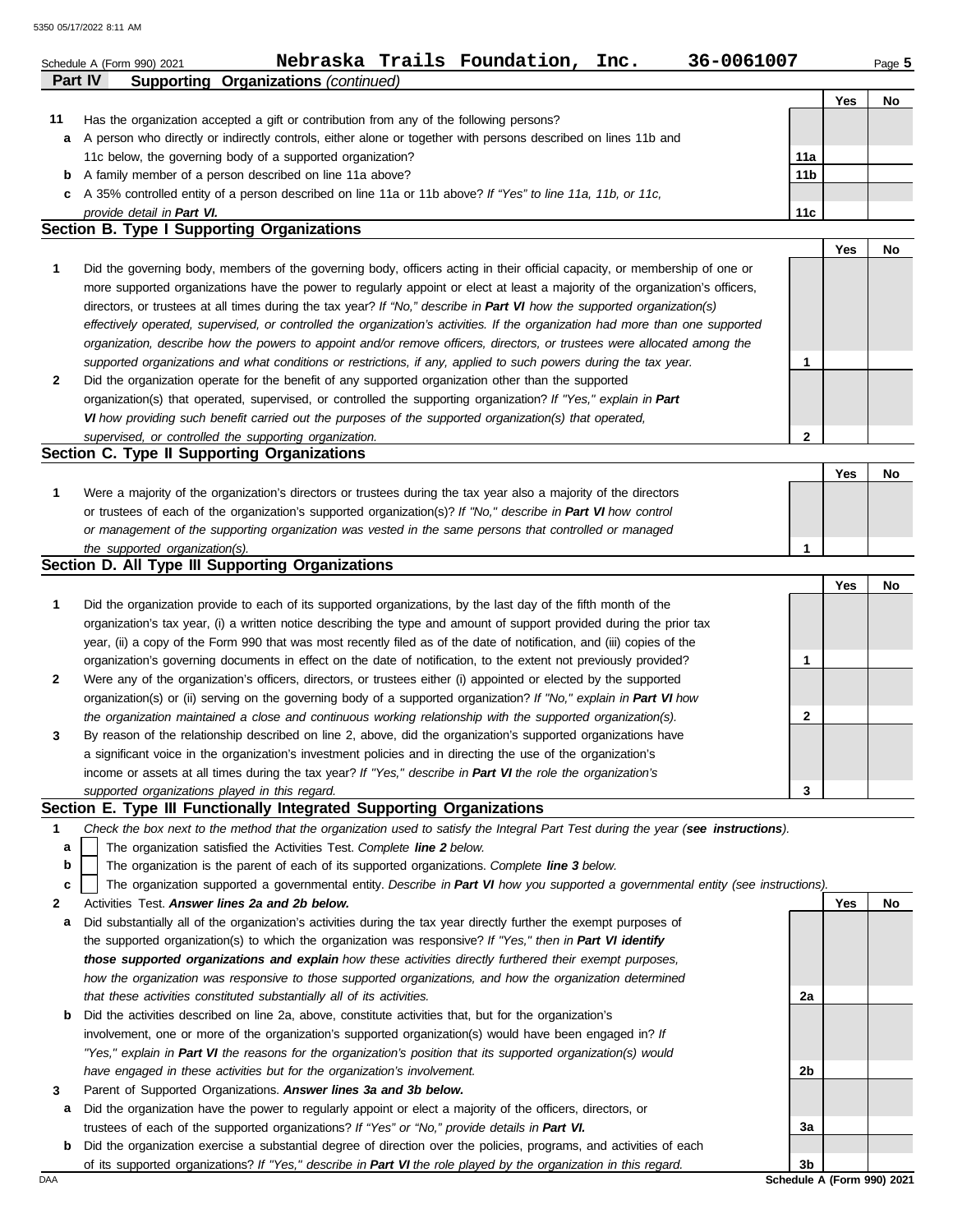|               | Nebraska Trails Foundation, Inc.<br>Schedule A (Form 990) 2021                                                                   |              | 36-0061007     | Page 6                         |
|---------------|----------------------------------------------------------------------------------------------------------------------------------|--------------|----------------|--------------------------------|
| <b>Part V</b> | Type III Non-Functionally Integrated 509(a)(3) Supporting Organizations                                                          |              |                |                                |
| $\mathbf 1$   | Check here if the organization satisfied the Integral Part Test as a qualifying trust on Nov. 20, 1970 (explain in Part VI). See |              |                |                                |
|               | instructions. All other Type III non-functionally integrated supporting organizations must complete Sections A through E.        |              |                |                                |
|               | Section A - Adjusted Net Income                                                                                                  |              | (A) Prior Year | (B) Current Year<br>(optional) |
| 1             | Net short-term capital gain                                                                                                      | 1            |                |                                |
| $\mathbf{2}$  | Recoveries of prior-year distributions                                                                                           | $\mathbf{2}$ |                |                                |
| 3             | Other gross income (see instructions)                                                                                            | 3            |                |                                |
| 4             | Add lines 1 through 3.                                                                                                           | 4            |                |                                |
| 5             | Depreciation and depletion                                                                                                       | 5            |                |                                |
| 6             | Portion of operating expenses paid or incurred for production or collection                                                      |              |                |                                |
|               | of gross income or for management, conservation, or maintenance of                                                               |              |                |                                |
|               | property held for production of income (see instructions)                                                                        | 6            |                |                                |
| 7             | Other expenses (see instructions)                                                                                                | 7            |                |                                |
| 8             | Adjusted Net Income (subtract lines 5, 6, and 7 from line 4)                                                                     | 8            |                |                                |
|               | Section B - Minimum Asset Amount                                                                                                 |              | (A) Prior Year | (B) Current Year<br>(optional) |
| 1             | Aggregate fair market value of all non-exempt-use assets (see                                                                    |              |                |                                |
|               | instructions for short tax year or assets held for part of year):                                                                |              |                |                                |
|               | a Average monthly value of securities                                                                                            | 1a           |                |                                |
|               | <b>b</b> Average monthly cash balances                                                                                           | 1b           |                |                                |
|               | c Fair market value of other non-exempt-use assets                                                                               | 1c           |                |                                |
|               | d Total (add lines 1a, 1b, and 1c)                                                                                               | 1d           |                |                                |
|               | e Discount claimed for blockage or other factors                                                                                 |              |                |                                |
|               | (explain in detail in Part VI):                                                                                                  |              |                |                                |
| $\mathbf{2}$  | Acquisition indebtedness applicable to non-exempt-use assets                                                                     | $\mathbf{2}$ |                |                                |
| 3             | Subtract line 2 from line 1d.                                                                                                    | 3            |                |                                |
| 4             | Cash deemed held for exempt use. Enter 0.015 of line 3 (for greater amount,                                                      |              |                |                                |
|               | see instructions).                                                                                                               | 4            |                |                                |
| 5             | Net value of non-exempt-use assets (subtract line 4 from line 3)                                                                 | 5            |                |                                |
| 6             | Multiply line 5 by 0.035.                                                                                                        | 6            |                |                                |
| 7             | Recoveries of prior-year distributions                                                                                           | 7            |                |                                |
| 8             | Minimum Asset Amount (add line 7 to line 6)                                                                                      | 8            |                |                                |
|               | Section C - Distributable Amount                                                                                                 |              |                | <b>Current Year</b>            |
| 1.            | Adjusted net income for prior year (from Section A, line 8, column A)                                                            | 1            |                |                                |
| $\mathbf{2}$  | Enter 0.85 of line 1.                                                                                                            | $\mathbf{2}$ |                |                                |
| 3             | Minimum asset amount for prior year (from Section B, line 8, column A)                                                           | 3            |                |                                |
| 4             | Enter greater of line 2 or line 3.                                                                                               | 4            |                |                                |
| 5             | Income tax imposed in prior year                                                                                                 | 5            |                |                                |
| 6             | Distributable Amount. Subtract line 5 from line 4, unless subject to                                                             |              |                |                                |
|               | emergency temporary reduction (see instructions).                                                                                | 6            |                |                                |
|               |                                                                                                                                  |              |                |                                |

**7** | Check here if the current year is the organization's first as a non-functionally integrated Type III supporting organization (see instructions).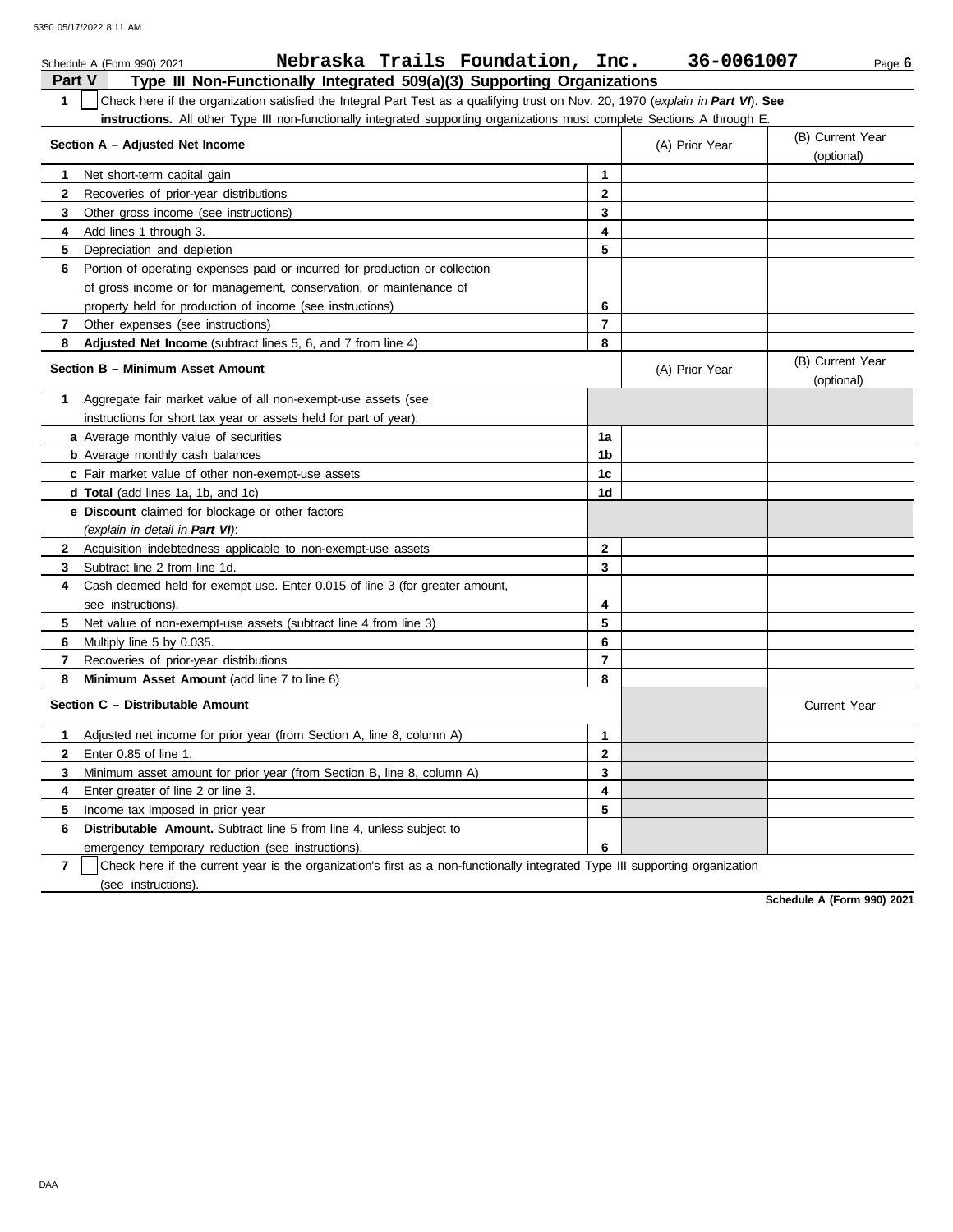|              | Nebraska Trails Foundation, Inc.<br>Schedule A (Form 990) 2021                             |                                    | 36-0061007                                    | Page 7                                           |
|--------------|--------------------------------------------------------------------------------------------|------------------------------------|-----------------------------------------------|--------------------------------------------------|
| Part V       | Type III Non-Functionally Integrated 509(a)(3) Supporting Organizations (continued)        |                                    |                                               |                                                  |
|              | Section D - Distributions                                                                  |                                    |                                               | <b>Current Year</b>                              |
| 1            | Amounts paid to supported organizations to accomplish exempt purposes                      |                                    |                                               |                                                  |
| $\mathbf{2}$ | Amounts paid to perform activity that directly furthers exempt purposes of supported       |                                    |                                               |                                                  |
|              | organizations, in excess of income from activity                                           |                                    |                                               |                                                  |
| 3            | Administrative expenses paid to accomplish exempt purposes of supported organizations      |                                    |                                               |                                                  |
| 4            | Amounts paid to acquire exempt-use assets                                                  |                                    |                                               |                                                  |
| 5            | Qualified set-aside amounts (prior IRS approval required—provide details in Part VI)       |                                    |                                               |                                                  |
| 6            | Other distributions ( <i>describe in Part VI</i> ). See instructions.                      |                                    |                                               |                                                  |
| 7            | <b>Total annual distributions.</b> Add lines 1 through 6.                                  |                                    |                                               |                                                  |
| 8            | Distributions to attentive supported organizations to which the organization is responsive |                                    |                                               |                                                  |
|              | (provide details in Part VI). See instructions.                                            |                                    |                                               |                                                  |
| 9            | Distributable amount for 2021 from Section C, line 6                                       |                                    |                                               |                                                  |
| 10           | Line 8 amount divided by line 9 amount                                                     |                                    |                                               |                                                  |
|              | Section E - Distribution Allocations (see instructions)                                    | (i)<br><b>Excess Distributions</b> | (ii)<br><b>Underdistributions</b><br>Pre-2021 | (iii)<br><b>Distributable</b><br>Amount for 2021 |
| 1            | Distributable amount for 2021 from Section C. line 6                                       |                                    |                                               |                                                  |
| $\mathbf{2}$ | Underdistributions, if any, for years prior to 2021                                        |                                    |                                               |                                                  |
|              | (reasonable cause required-explain in Part VI). See                                        |                                    |                                               |                                                  |
|              | instructions.                                                                              |                                    |                                               |                                                  |
| 3            | Excess distributions carryover, if any, to 2021                                            |                                    |                                               |                                                  |
|              |                                                                                            |                                    |                                               |                                                  |
|              |                                                                                            |                                    |                                               |                                                  |
|              |                                                                                            |                                    |                                               |                                                  |
|              |                                                                                            |                                    |                                               |                                                  |
|              |                                                                                            |                                    |                                               |                                                  |
|              | f Total of lines 3a through 3e                                                             |                                    |                                               |                                                  |
|              | g Applied to underdistributions of prior years                                             |                                    |                                               |                                                  |
|              | h Applied to 2021 distributable amount                                                     |                                    |                                               |                                                  |
|              | Carryover from 2016 not applied (see instructions)                                         |                                    |                                               |                                                  |
|              | Remainder. Subtract lines 3g, 3h, and 3i from line 3f.                                     |                                    |                                               |                                                  |
| 4            | Distributions for 2021 from                                                                |                                    |                                               |                                                  |
|              | \$<br>Section D, line 7:                                                                   |                                    |                                               |                                                  |
|              | a Applied to underdistributions of prior years                                             |                                    |                                               |                                                  |
|              | <b>b</b> Applied to 2021 distributable amount                                              |                                    |                                               |                                                  |
|              | <b>c</b> Remainder. Subtract lines 4a and 4b from line 4.                                  |                                    |                                               |                                                  |
| 5            | Remaining underdistributions for years prior to 2021, if                                   |                                    |                                               |                                                  |
|              | any. Subtract lines 3g and 4a from line 2. For result                                      |                                    |                                               |                                                  |
|              | greater than zero, explain in Part VI. See instructions.                                   |                                    |                                               |                                                  |
| 6            | Remaining underdistributions for 2021 Subtract lines 3h                                    |                                    |                                               |                                                  |
|              | and 4b from line 1. For result greater than zero, explain in                               |                                    |                                               |                                                  |
|              | Part VI. See instructions.                                                                 |                                    |                                               |                                                  |
|              |                                                                                            |                                    |                                               |                                                  |
| 7            | Excess distributions carryover to 2022. Add lines 3j                                       |                                    |                                               |                                                  |
|              | and 4c.                                                                                    |                                    |                                               |                                                  |
| 8            | Breakdown of line 7:                                                                       |                                    |                                               |                                                  |
|              | <b>a</b> Excess from 2017                                                                  |                                    |                                               |                                                  |
|              |                                                                                            |                                    |                                               |                                                  |

**Schedule A (Form 990) 2021**

**c** Excess from 2019 . . . . . . . . . . . . . . . . . . . . . . . . . . . **d** Excess from 2020 . . . . . . . . . . . . . . . . . . . . . . . . . . . **e** Excess from 2021 . . . . . . . . . . . . . . . . . . . . . . . . . . .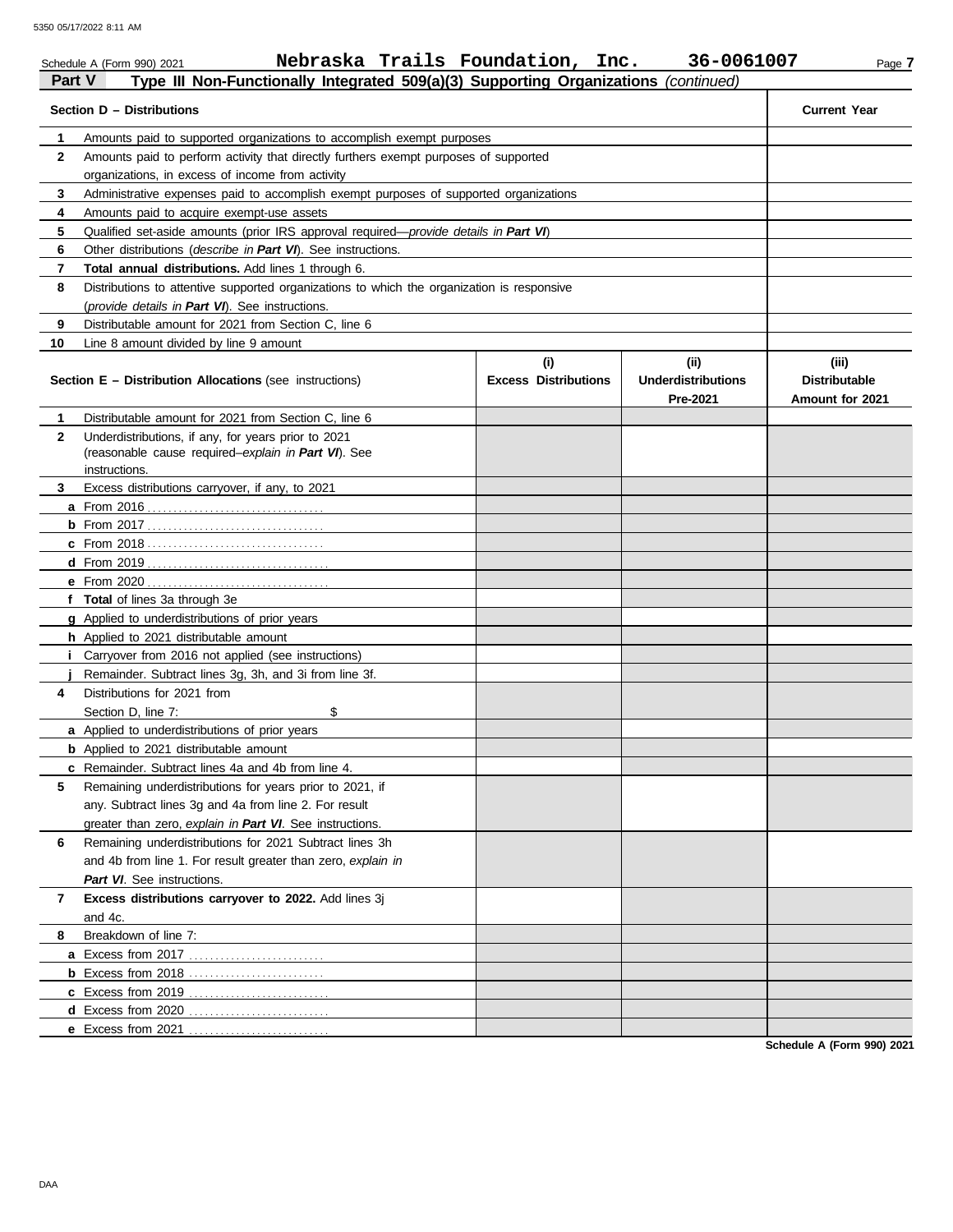| Schedule A (Form 990) 2021 |  |  |                                        | Nebraska Trails Foundation, Inc. |        |                                                                                                | 36-0061007                                                                                                                                                                                                                                                                                                                                                        | Page 8 |
|----------------------------|--|--|----------------------------------------|----------------------------------|--------|------------------------------------------------------------------------------------------------|-------------------------------------------------------------------------------------------------------------------------------------------------------------------------------------------------------------------------------------------------------------------------------------------------------------------------------------------------------------------|--------|
| Part VI                    |  |  |                                        |                                  |        |                                                                                                | Supplemental Information. Provide the explanations required by Part II, line 10; Part II, line 17a or 17b; Part<br>III, line 12; Part IV, Section A, lines 1, 2, 3b, 3c, 4b, 4c, 5a, 6, 9a, 9b, 9c, 11a, 11b, and 11c; Part IV, Section<br>B, lines 1 and 2; Part IV, Section C, line 1; Part IV, Section D, lines 2 and 3; Part IV, Section E, lines 1c, 2a, 2b, |        |
|                            |  |  |                                        |                                  |        | lines 2, 5, and 6. Also complete this part for any additional information. (See instructions.) | 3a, and 3b; Part V, line 1; Part V, Section B, line 1e; Part V, Section D, lines 5, 6, and 8; and Part V, Section E,                                                                                                                                                                                                                                              |        |
|                            |  |  | Part II, Line 10 - Other Income Detail |                                  |        |                                                                                                |                                                                                                                                                                                                                                                                                                                                                                   |        |
|                            |  |  |                                        |                                  |        |                                                                                                |                                                                                                                                                                                                                                                                                                                                                                   |        |
|                            |  |  | Unrealized Gain/Loss on Investments    | \$                               | 16,169 |                                                                                                |                                                                                                                                                                                                                                                                                                                                                                   |        |
|                            |  |  |                                        |                                  |        |                                                                                                |                                                                                                                                                                                                                                                                                                                                                                   |        |
|                            |  |  |                                        |                                  |        |                                                                                                |                                                                                                                                                                                                                                                                                                                                                                   |        |
|                            |  |  |                                        |                                  |        |                                                                                                |                                                                                                                                                                                                                                                                                                                                                                   |        |
|                            |  |  |                                        |                                  |        |                                                                                                |                                                                                                                                                                                                                                                                                                                                                                   |        |
|                            |  |  |                                        |                                  |        |                                                                                                |                                                                                                                                                                                                                                                                                                                                                                   |        |
|                            |  |  |                                        |                                  |        |                                                                                                |                                                                                                                                                                                                                                                                                                                                                                   |        |
|                            |  |  |                                        |                                  |        |                                                                                                |                                                                                                                                                                                                                                                                                                                                                                   |        |
|                            |  |  |                                        |                                  |        |                                                                                                |                                                                                                                                                                                                                                                                                                                                                                   |        |
|                            |  |  |                                        |                                  |        |                                                                                                |                                                                                                                                                                                                                                                                                                                                                                   |        |
|                            |  |  |                                        |                                  |        |                                                                                                |                                                                                                                                                                                                                                                                                                                                                                   |        |
|                            |  |  |                                        |                                  |        |                                                                                                |                                                                                                                                                                                                                                                                                                                                                                   |        |
|                            |  |  |                                        |                                  |        |                                                                                                |                                                                                                                                                                                                                                                                                                                                                                   |        |
|                            |  |  |                                        |                                  |        |                                                                                                |                                                                                                                                                                                                                                                                                                                                                                   |        |
|                            |  |  |                                        |                                  |        |                                                                                                |                                                                                                                                                                                                                                                                                                                                                                   |        |
|                            |  |  |                                        |                                  |        |                                                                                                |                                                                                                                                                                                                                                                                                                                                                                   |        |
|                            |  |  |                                        |                                  |        |                                                                                                |                                                                                                                                                                                                                                                                                                                                                                   |        |
|                            |  |  |                                        |                                  |        |                                                                                                |                                                                                                                                                                                                                                                                                                                                                                   |        |
|                            |  |  |                                        |                                  |        |                                                                                                |                                                                                                                                                                                                                                                                                                                                                                   |        |
|                            |  |  |                                        |                                  |        |                                                                                                |                                                                                                                                                                                                                                                                                                                                                                   |        |
|                            |  |  |                                        |                                  |        |                                                                                                |                                                                                                                                                                                                                                                                                                                                                                   |        |
|                            |  |  |                                        |                                  |        |                                                                                                |                                                                                                                                                                                                                                                                                                                                                                   |        |
|                            |  |  |                                        |                                  |        |                                                                                                |                                                                                                                                                                                                                                                                                                                                                                   |        |
|                            |  |  |                                        |                                  |        |                                                                                                |                                                                                                                                                                                                                                                                                                                                                                   |        |
|                            |  |  |                                        |                                  |        |                                                                                                |                                                                                                                                                                                                                                                                                                                                                                   |        |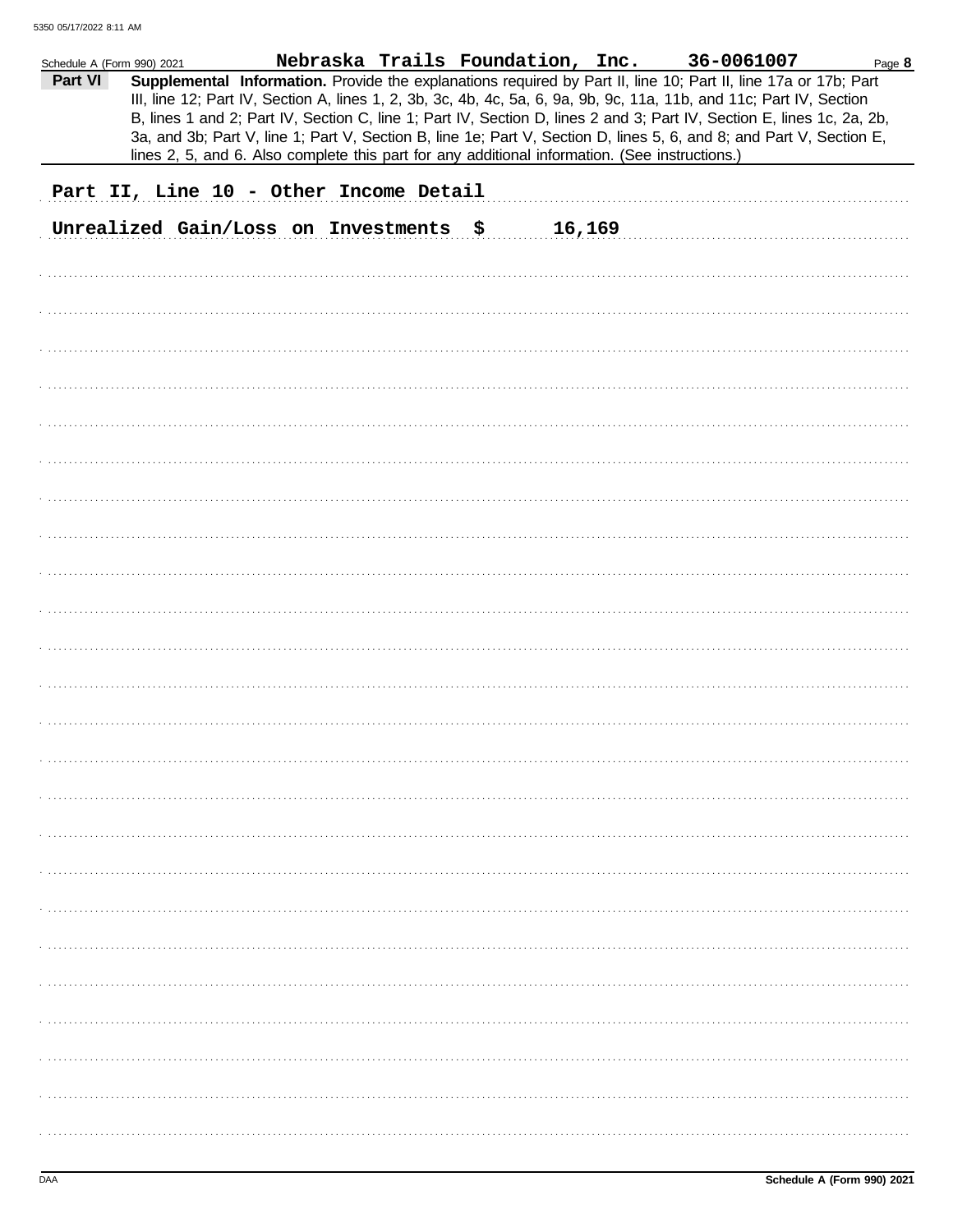## 5350 05/17/2022 8:11 AM Not Open for Public Inspection

| <b>Schedule B</b><br>(Form 990)                                                                                                                            | <b>Schedule of Contributors</b>                                           | OMB No. 1545-0047 |                                |  |  |  |  |
|------------------------------------------------------------------------------------------------------------------------------------------------------------|---------------------------------------------------------------------------|-------------------|--------------------------------|--|--|--|--|
| La Attach to Form 990 or Form 990-PF.<br>Department of the Treasury<br>u Go to www.irs.gov/Form990 for the latest information.<br>Internal Revenue Service |                                                                           |                   |                                |  |  |  |  |
| Name of the organization                                                                                                                                   |                                                                           |                   | Employer identification number |  |  |  |  |
|                                                                                                                                                            | Nebraska Trails Foundation, Inc.                                          | 36-0061007        |                                |  |  |  |  |
| Organization type (check one):                                                                                                                             |                                                                           |                   |                                |  |  |  |  |
| Filers of:                                                                                                                                                 | Section:                                                                  |                   |                                |  |  |  |  |
| Form 990 or 990-EZ                                                                                                                                         | 3 ) (enter number) organization<br>$ \mathbf{X} $ 501(c)(                 |                   |                                |  |  |  |  |
|                                                                                                                                                            | 4947(a)(1) nonexempt charitable trust not treated as a private foundation |                   |                                |  |  |  |  |
|                                                                                                                                                            | 527 political organization                                                |                   |                                |  |  |  |  |
| Form 990-PF                                                                                                                                                | 501(c)(3) exempt private foundation                                       |                   |                                |  |  |  |  |
|                                                                                                                                                            | 4947(a)(1) nonexempt charitable trust treated as a private foundation     |                   |                                |  |  |  |  |
|                                                                                                                                                            | 501(c)(3) taxable private foundation                                      |                   |                                |  |  |  |  |
|                                                                                                                                                            |                                                                           |                   |                                |  |  |  |  |

Check if your organization is covered by the **General Rule** or a **Special Rule. Note:** Only a section 501(c)(7), (8), or (10) organization can check boxes for both the General Rule and a Special Rule. See instructions.

#### **General Rule**

For an organization filing Form 990, 990-EZ, or 990-PF that received, during the year, contributions totaling \$5,000 or more (in money or property) from any one contributor. Complete Parts I and II. See instructions for determining a contributor's total contributions.

#### **Special Rules**

X For an organization described in section 501(c)(3) filing Form 990 or 990-EZ that met the 33<sup>1</sup>/3% support test of the regulations under sections 509(a)(1) and 170(b)(1)(A)(vi), that checked Schedule A (Form 990), Part II, line 13, 16a, or 16b, and that received from any one contributor, during the year, total contributions of the greater of **(1)** \$5,000; or **(2)** 2% of the amount on (i) Form 990, Part VIII, line 1h; or (ii) Form 990-EZ, line 1. Complete Parts I and II.

literary, or educational purposes, or for the prevention of cruelty to children or animals. Complete Parts I (entering For an organization described in section  $501(c)(7)$ ,  $(8)$ , or  $(10)$  filing Form 990 or 990-EZ that received from any one contributor, during the year, total contributions of more than \$1,000 *exclusively* for religious, charitable, scientific, "N/A" in column (b) instead of the contributor name and address), II, and III.

For an organization described in section 501(c)(7), (8), or (10) filing Form 990 or 990-EZ that received from any one contributor, during the year, contributions *exclusively* for religious, charitable, etc., purposes, but no such contributions totaled more than \$1,000. If this box is checked, enter here the total contributions that were received during the year for an *exclusively* religious, charitable, etc., purpose. Don't complete any of the parts unless the **General Rule** applies to this organization because it received *nonexclusively* religious, charitable, etc., contributions totaling \$5,000 or more during the year . . . . . . . . . . . . . . . . . . . . . . . . . . . . . . . . . . . . . . . . . . . . . . . . . . . . . . . . . . . . . . . . . . . . . . . . . . . . . . . .

**must** answer "No" on Part IV, line 2, of its Form 990; or check the box on line H of its Form 990-EZ or on its Form 990-PF, Part I, line 2, to certify that it doesn't meet the filing requirements of Schedule B (Form 990). **Caution:** An organization that isn't covered by the General Rule and/or the Special Rules doesn't file Schedule B (Form 990), but it

**For Paperwork Reduction Act Notice, see the instructions for Form 990, 990-EZ, or 990-PF.**

 $\triangleright$  \$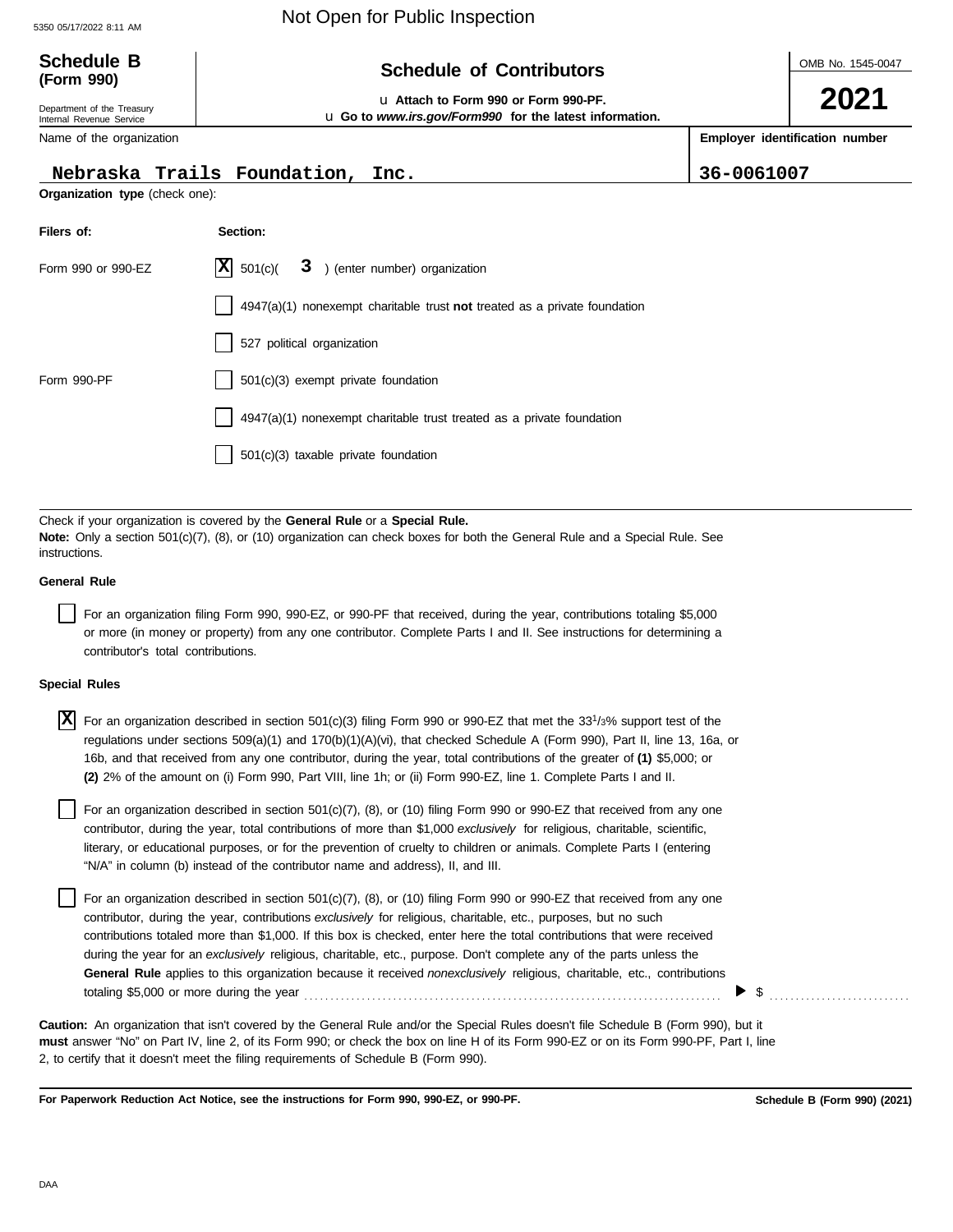|              | Schedule B (Form 990) (2021)                                                                   |                                   | Page 1 of 1<br>Page 2                                                                                              |
|--------------|------------------------------------------------------------------------------------------------|-----------------------------------|--------------------------------------------------------------------------------------------------------------------|
|              | Name of organization<br>Nebraska Trails Foundation, Inc.                                       |                                   | Employer identification number<br>36-0061007                                                                       |
| Part I       | Contributors (see instructions). Use duplicate copies of Part I if additional space is needed. |                                   |                                                                                                                    |
| (a)<br>No.   | (b)<br>Name, address, and ZIP + 4                                                              | (c)<br><b>Total contributions</b> | (d)<br>Type of contribution                                                                                        |
| $\mathbf{1}$ | Fremont Northern Railroad LLC<br>11512 W 119th Street<br>Overland Park<br>KS 66213             | 6,133,135<br>$\frac{1}{2}$        | Person<br>Payroll<br>$\overline{\mathbf{x}}$<br><b>Noncash</b><br>(Complete Part II for<br>noncash contributions.) |
| (a)<br>No.   | (b)<br>Name, address, and ZIP + 4                                                              | (c)<br><b>Total contributions</b> | (d)<br>Type of contribution                                                                                        |
|              |                                                                                                | $\$\$                             | Person<br>Payroll<br><b>Noncash</b><br>(Complete Part II for<br>noncash contributions.)                            |
| (a)<br>No.   | (b)<br>Name, address, and ZIP + 4                                                              | (c)<br><b>Total contributions</b> | (d)<br>Type of contribution                                                                                        |
|              |                                                                                                | \$                                | Person<br>Payroll<br><b>Noncash</b><br>(Complete Part II for<br>noncash contributions.)                            |
| (a)<br>No.   | (b)<br>Name, address, and ZIP + 4                                                              | (c)<br><b>Total contributions</b> | (d)<br>Type of contribution                                                                                        |
|              |                                                                                                | \$                                | Person<br>Payroll<br>Noncash<br>(Complete Part II for<br>noncash contributions.)                                   |
| (a)          | (b)                                                                                            | (c)                               | (d)                                                                                                                |
| No.          | Name, address, and ZIP + 4                                                                     | <b>Total contributions</b><br>\$  | Type of contribution<br>Person<br>Payroll<br>Noncash<br>(Complete Part II for<br>noncash contributions.)           |
| (a)<br>No.   | (b)<br>Name, address, and ZIP + 4                                                              | (c)<br><b>Total contributions</b> | (d)<br>Type of contribution                                                                                        |
|              |                                                                                                | \$                                | Person<br>Payroll<br>Noncash<br>(Complete Part II for<br>noncash contributions.)                                   |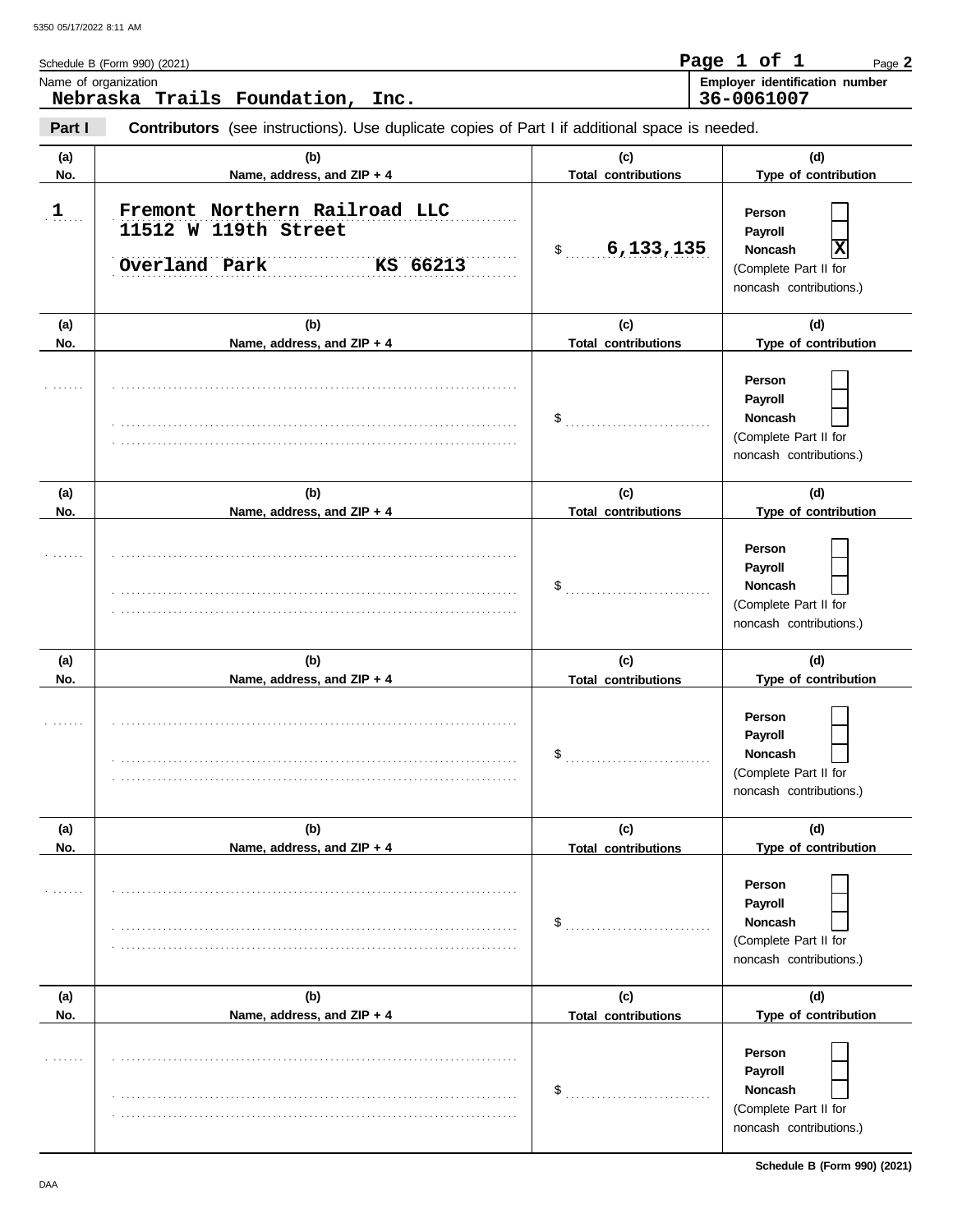| Schedule B (Form 990) (2021)                             | Page 1 of 1                                  |  | Page 3 |
|----------------------------------------------------------|----------------------------------------------|--|--------|
| Name of organization<br>Nebraska Trails Foundation, Inc. | Employer identification number<br>36-0061007 |  |        |
|                                                          |                                              |  |        |

Noncash Property (see instructions). Use duplicate copies of Part II if additional space is needed. Part II

| (a) No.<br>from<br>Part I | (b)<br>Description of noncash property given | (c)<br>FMV (or estimate)<br>(See instructions.) | (d)<br>Date received |
|---------------------------|----------------------------------------------|-------------------------------------------------|----------------------|
| 1                         | Land and Rail Ties                           |                                                 |                      |
|                           |                                              | \$30, 133, 135                                  | 12/30/21             |
| (a) No.<br>from<br>Part I | (b)<br>Description of noncash property given | (c)<br>FMV (or estimate)<br>(See instructions.) | (d)<br>Date received |
| .                         |                                              |                                                 | .                    |
| (a) No.<br>from<br>Part I | (b)<br>Description of noncash property given | (c)<br>FMV (or estimate)<br>(See instructions.) | (d)<br>Date received |
| .                         |                                              |                                                 | .                    |
| (a) No.<br>from<br>Part I | (b)<br>Description of noncash property given | (c)<br>FMV (or estimate)<br>(See instructions.) | (d)<br>Date received |
| .                         |                                              |                                                 | .                    |
| (a) No.<br>from<br>Part I | (b)<br>Description of noncash property given | (c)<br>FMV (or estimate)<br>(See instructions.) | (d)<br>Date received |
| .                         |                                              | \$                                              | .                    |
| (a) No.<br>from<br>Part I | (b)<br>Description of noncash property given | (c)<br>FMV (or estimate)<br>(See instructions.) | (d)<br>Date received |
| .                         |                                              | \$                                              | .                    |

Schedule B (Form 990) (2021)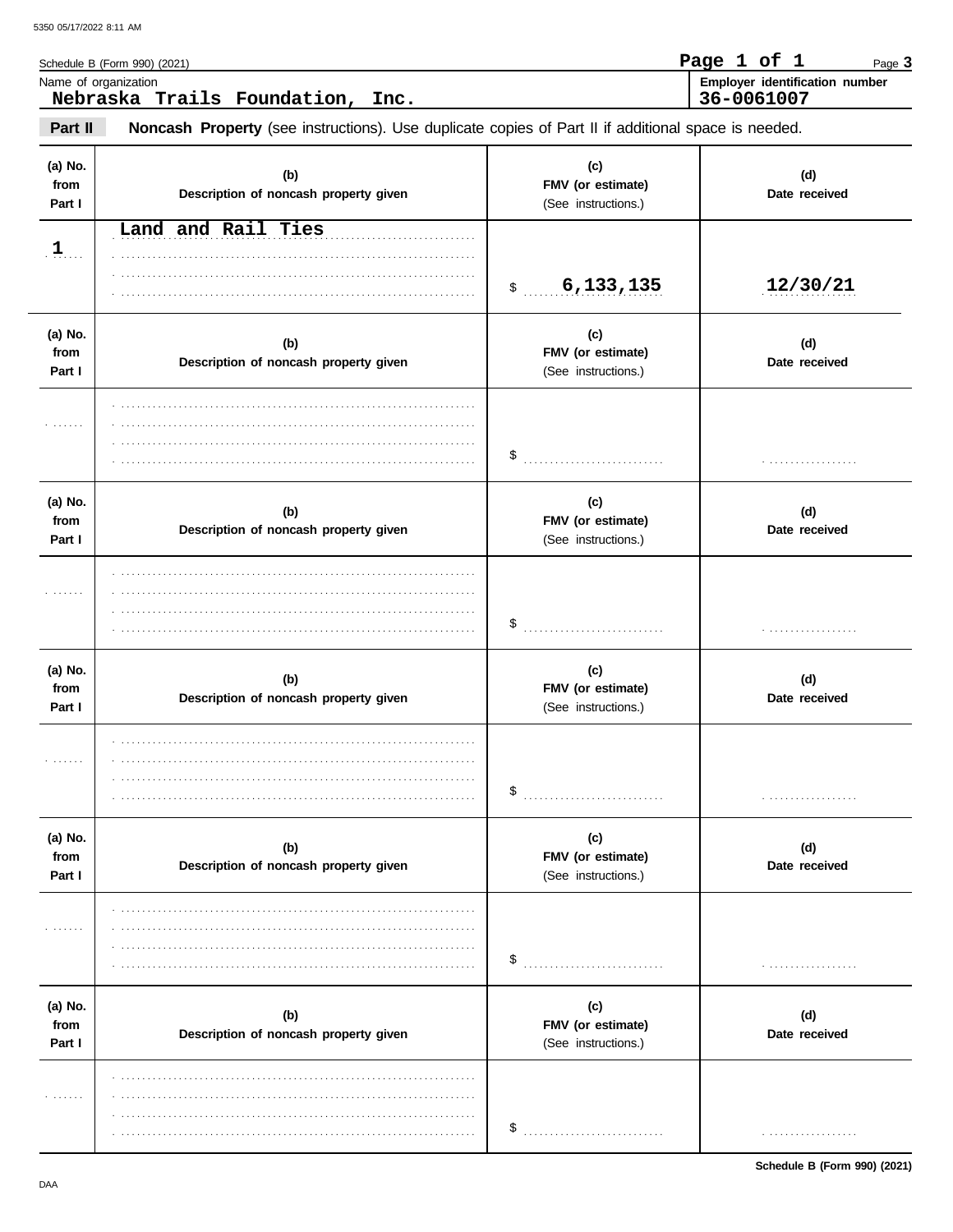| <b>SCHEDULE D</b>                                      |                                                                                                                                                                                                                                           | <b>Supplemental Financial Statements</b>                                                                  |                      | OMB No. 1545-0047                   |  |
|--------------------------------------------------------|-------------------------------------------------------------------------------------------------------------------------------------------------------------------------------------------------------------------------------------------|-----------------------------------------------------------------------------------------------------------|----------------------|-------------------------------------|--|
| (Form 990)                                             |                                                                                                                                                                                                                                           | u Complete if the organization answered "Yes" on Form 990,                                                |                      |                                     |  |
|                                                        |                                                                                                                                                                                                                                           | Part IV, line 6, 7, 8, 9, 10, 11a, 11b, 11c, 11d, 11e, 11f, 12a, or 12b.                                  |                      |                                     |  |
| Department of the Treasury<br>Internal Revenue Service |                                                                                                                                                                                                                                           | La Attach to Form 990.<br><b>u</b> Go to www.irs.gov/Form990 for instructions and the latest information. |                      | Open to Public<br><b>Inspection</b> |  |
| Name of the organization                               |                                                                                                                                                                                                                                           |                                                                                                           |                      | Employer identification number      |  |
|                                                        | Nebraska Trails Foundation, Inc.                                                                                                                                                                                                          |                                                                                                           | 36-0061007           |                                     |  |
| Part I                                                 | Organizations Maintaining Donor Advised Funds or Other Similar Funds or Accounts.                                                                                                                                                         |                                                                                                           |                      |                                     |  |
|                                                        | Complete if the organization answered "Yes" on Form 990, Part IV, line 6.                                                                                                                                                                 |                                                                                                           |                      |                                     |  |
|                                                        |                                                                                                                                                                                                                                           | (a) Donor advised funds                                                                                   |                      | (b) Funds and other accounts        |  |
| 1                                                      | Total number at end of year<br>[10] matter continuous contract and of year<br>[10] matter contract and of year<br>[10] matter contract and of year<br>[10] matter contract and of year<br>[10] matter contract and of year<br>[10] matter | the control of the control of the control of the control of the control of                                |                      |                                     |  |
| 2                                                      | Aggregate value of contributions to (during year)                                                                                                                                                                                         | <u> 1980 - Johann Barbara, martxa alemaniar amerikan a</u>                                                |                      |                                     |  |
| 3                                                      | Aggregate value of grants from (during year)                                                                                                                                                                                              | the control of the control of the control of the control of the control of the control of                 |                      |                                     |  |
| 4                                                      | Did the organization inform all donors and donor advisors in writing that the assets held in donor advised                                                                                                                                |                                                                                                           |                      |                                     |  |
| 5                                                      |                                                                                                                                                                                                                                           |                                                                                                           |                      | Yes<br>No                           |  |
| 6                                                      | Did the organization inform all grantees, donors, and donor advisors in writing that grant funds can be used                                                                                                                              |                                                                                                           |                      |                                     |  |
|                                                        | only for charitable purposes and not for the benefit of the donor or donor advisor, or for any other purpose                                                                                                                              |                                                                                                           |                      |                                     |  |
|                                                        |                                                                                                                                                                                                                                           |                                                                                                           |                      | <b>Yes</b><br>No                    |  |
| Part II                                                | <b>Conservation Easements.</b>                                                                                                                                                                                                            |                                                                                                           |                      |                                     |  |
|                                                        | Complete if the organization answered "Yes" on Form 990, Part IV, line 7.                                                                                                                                                                 |                                                                                                           |                      |                                     |  |
| 1                                                      | Purpose(s) of conservation easements held by the organization (check all that apply).                                                                                                                                                     |                                                                                                           |                      |                                     |  |
|                                                        | Preservation of land for public use (for example, recreation or education)                                                                                                                                                                | Preservation of a historically important land area                                                        |                      |                                     |  |
| Protection of natural habitat                          |                                                                                                                                                                                                                                           | Preservation of a certified historic structure                                                            |                      |                                     |  |
| Preservation of open space                             |                                                                                                                                                                                                                                           |                                                                                                           |                      |                                     |  |
| 2<br>easement on the last day of the tax year.         | Complete lines 2a through 2d if the organization held a qualified conservation contribution in the form of a conservation                                                                                                                 |                                                                                                           |                      |                                     |  |
|                                                        |                                                                                                                                                                                                                                           |                                                                                                           |                      | Held at the End of the Tax Year     |  |
| а                                                      |                                                                                                                                                                                                                                           |                                                                                                           | 2a<br>2 <sub>b</sub> |                                     |  |
| b<br>c                                                 | Number of conservation easements on a certified historic structure included in (a) [[[[[[ [ ]]]]                                                                                                                                          |                                                                                                           | 2c                   |                                     |  |
| d                                                      | Number of conservation easements included in (c) acquired after 7/25/06, and not on a                                                                                                                                                     |                                                                                                           |                      |                                     |  |
|                                                        | historic structure listed in the National Register                                                                                                                                                                                        |                                                                                                           | 2d                   |                                     |  |
| 3                                                      | Number of conservation easements modified, transferred, released, extinguished, or terminated by the organization during the                                                                                                              |                                                                                                           |                      |                                     |  |
| tax year $\mathbf u$                                   |                                                                                                                                                                                                                                           |                                                                                                           |                      |                                     |  |
|                                                        | Number of states where property subject to conservation easement is located <b>u</b>                                                                                                                                                      |                                                                                                           |                      |                                     |  |
| 5                                                      | Does the organization have a written policy regarding the periodic monitoring, inspection, handling of                                                                                                                                    |                                                                                                           |                      |                                     |  |
|                                                        |                                                                                                                                                                                                                                           |                                                                                                           |                      | Yes<br>No                           |  |
| 6                                                      | Staff and volunteer hours devoted to monitoring, inspecting, handling of violations, and enforcing conservation easements during the year                                                                                                 |                                                                                                           |                      |                                     |  |
| u <sub></sub>                                          |                                                                                                                                                                                                                                           |                                                                                                           |                      |                                     |  |
| 7                                                      | Amount of expenses incurred in monitoring, inspecting, handling of violations, and enforcing conservation easements during the year                                                                                                       |                                                                                                           |                      |                                     |  |
| <b>u</b> \$                                            |                                                                                                                                                                                                                                           |                                                                                                           |                      |                                     |  |
| 8                                                      | Does each conservation easement reported on line 2(d) above satisfy the requirements of section 170(h)(4)(B)(i)                                                                                                                           |                                                                                                           |                      | Yes<br>No                           |  |
| 9                                                      | In Part XIII, describe how the organization reports conservation easements in its revenue and expense statement and                                                                                                                       |                                                                                                           |                      |                                     |  |
|                                                        | balance sheet, and include, if applicable, the text of the footnote to the organization's financial statements that describes the                                                                                                         |                                                                                                           |                      |                                     |  |
|                                                        | organization's accounting for conservation easements.                                                                                                                                                                                     |                                                                                                           |                      |                                     |  |
| Part III                                               | Organizations Maintaining Collections of Art, Historical Treasures, or Other Similar Assets.                                                                                                                                              |                                                                                                           |                      |                                     |  |
|                                                        | Complete if the organization answered "Yes" on Form 990, Part IV, line 8.                                                                                                                                                                 |                                                                                                           |                      |                                     |  |
|                                                        | 1a If the organization elected, as permitted under FASB ASC 958, not to report in its revenue statement and balance sheet works                                                                                                           |                                                                                                           |                      |                                     |  |
|                                                        | of art, historical treasures, or other similar assets held for public exhibition, education, or research in furtherance of public                                                                                                         |                                                                                                           |                      |                                     |  |
|                                                        | service, provide in Part XIII the text of the footnote to its financial statements that describes these items.                                                                                                                            |                                                                                                           |                      |                                     |  |
| b                                                      | If the organization elected, as permitted under FASB ASC 958, to report in its revenue statement and balance sheet works of                                                                                                               |                                                                                                           |                      |                                     |  |
|                                                        | art, historical treasures, or other similar assets held for public exhibition, education, or research in furtherance of public service,                                                                                                   |                                                                                                           |                      |                                     |  |
|                                                        | provide the following amounts relating to these items:                                                                                                                                                                                    |                                                                                                           |                      |                                     |  |
| (ii) Assets included in Form 990, Part X               |                                                                                                                                                                                                                                           |                                                                                                           |                      | $\mathbf{u}$ \$                     |  |
| 2                                                      | If the organization received or held works of art, historical treasures, or other similar assets for financial gain, provide the                                                                                                          |                                                                                                           |                      |                                     |  |
|                                                        | following amounts required to be reported under FASB ASC 958 relating to these items:                                                                                                                                                     |                                                                                                           |                      |                                     |  |
| а                                                      |                                                                                                                                                                                                                                           |                                                                                                           |                      | $\mathbf{u}$ \$                     |  |
|                                                        |                                                                                                                                                                                                                                           |                                                                                                           |                      |                                     |  |

**For Paperwork Reduction Act Notice, see the Instructions for Form 990.**<br><sub>DAA</sub>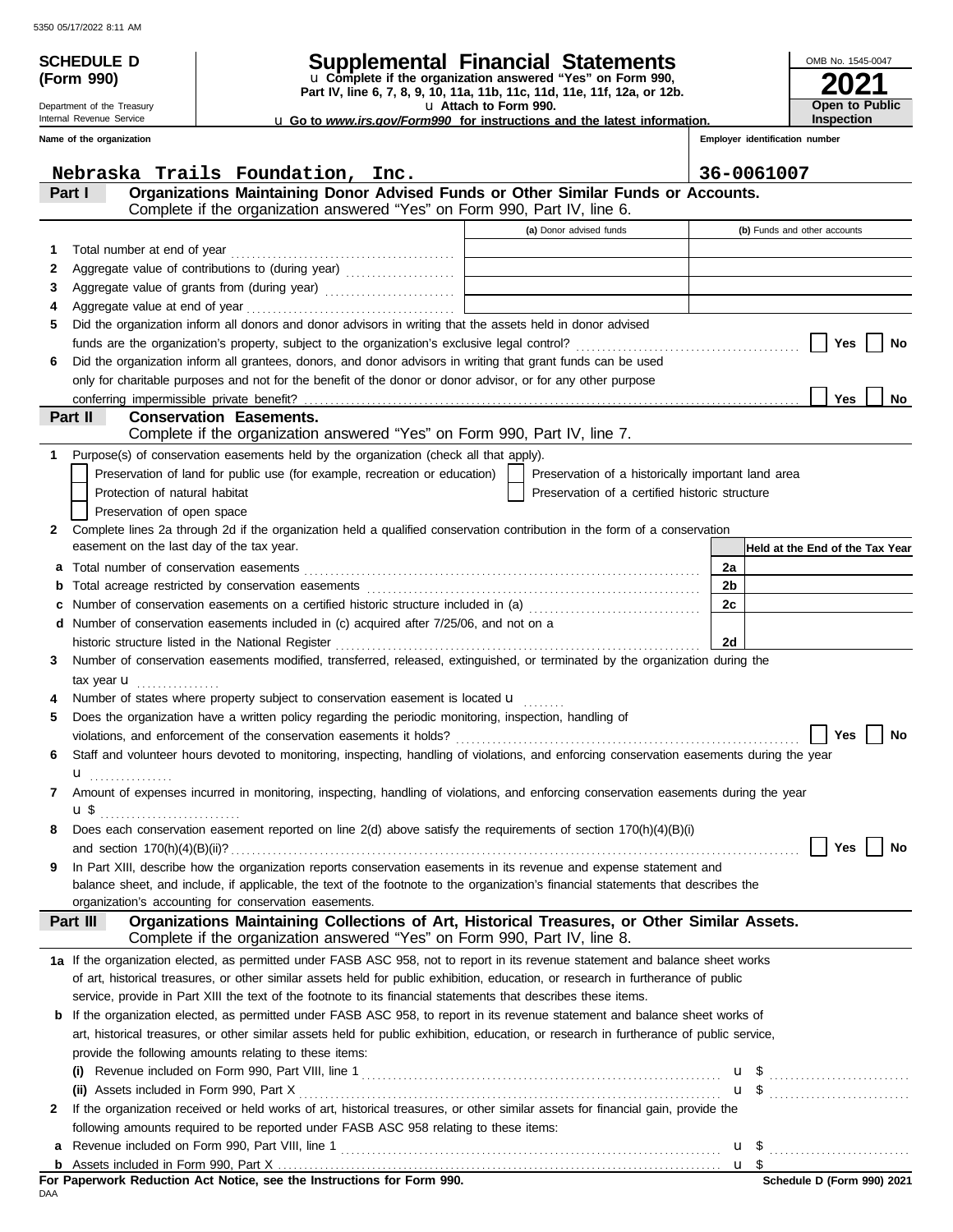|    |                  | Schedule D (Form 990) 2021 Nebraska Trails Foundation, Inc. 36-0061007                                                                                                                                                               |                         |                          |                         |                    |                 |                      |          |                | Page 2              |
|----|------------------|--------------------------------------------------------------------------------------------------------------------------------------------------------------------------------------------------------------------------------------|-------------------------|--------------------------|-------------------------|--------------------|-----------------|----------------------|----------|----------------|---------------------|
|    | Part III         | Organizations Maintaining Collections of Art, Historical Treasures, or Other Similar Assets (continued)                                                                                                                              |                         |                          |                         |                    |                 |                      |          |                |                     |
|    |                  | 3 Using the organization's acquisition, accession, and other records, check any of the following that make significant use of its<br>collection items (check all that apply):                                                        |                         |                          |                         |                    |                 |                      |          |                |                     |
| a  |                  | Public exhibition                                                                                                                                                                                                                    | d                       | Loan or exchange program |                         |                    |                 |                      |          |                |                     |
| b  |                  | Scholarly research                                                                                                                                                                                                                   | e                       |                          |                         |                    |                 |                      |          |                |                     |
| c  |                  | Preservation for future generations                                                                                                                                                                                                  |                         |                          |                         |                    |                 |                      |          |                |                     |
|    |                  | Provide a description of the organization's collections and explain how they further the organization's exempt purpose in Part                                                                                                       |                         |                          |                         |                    |                 |                      |          |                |                     |
|    | XIII.            |                                                                                                                                                                                                                                      |                         |                          |                         |                    |                 |                      |          |                |                     |
| 5. |                  | During the year, did the organization solicit or receive donations of art, historical treasures, or other similar                                                                                                                    |                         |                          |                         |                    |                 |                      |          |                |                     |
|    |                  | assets to be sold to raise funds rather than to be maintained as part of the organization's collection?                                                                                                                              |                         |                          |                         |                    |                 |                      |          | <b>Yes</b>     | No                  |
|    | Part IV          | <b>Escrow and Custodial Arrangements.</b>                                                                                                                                                                                            |                         |                          |                         |                    |                 |                      |          |                |                     |
|    |                  | Complete if the organization answered "Yes" on Form 990, Part IV, line 9, or reported an amount on Form                                                                                                                              |                         |                          |                         |                    |                 |                      |          |                |                     |
|    |                  | 990, Part X, line 21.                                                                                                                                                                                                                |                         |                          |                         |                    |                 |                      |          |                |                     |
|    |                  | 1a Is the organization an agent, trustee, custodian or other intermediary for contributions or other assets not                                                                                                                      |                         |                          |                         |                    |                 |                      |          |                |                     |
|    |                  |                                                                                                                                                                                                                                      |                         |                          |                         |                    |                 |                      |          | Yes            | No                  |
|    |                  | <b>b</b> If "Yes," explain the arrangement in Part XIII and complete the following table:                                                                                                                                            |                         |                          |                         |                    |                 |                      |          |                |                     |
|    |                  |                                                                                                                                                                                                                                      |                         |                          |                         |                    |                 |                      |          | Amount         |                     |
|    |                  | c Beginning balance <b>contract to the contract of the set of the contract of the contract of the contract of the contract of the contract of the contract of the contract of the contract of the contract of the contract of th</b> |                         |                          |                         |                    |                 | 1c                   |          |                |                     |
|    |                  |                                                                                                                                                                                                                                      |                         |                          |                         |                    |                 | 1d                   |          |                |                     |
|    |                  |                                                                                                                                                                                                                                      |                         |                          |                         |                    |                 | 1е                   |          |                |                     |
| f  |                  | Ending balance contains and account of the contact of the contact of the contact of the contact of the contact of the contact of the contact of the contact of the contact of the contact of the contact of the contact of the       |                         |                          |                         |                    |                 | 1f                   |          |                |                     |
|    |                  | 2a Did the organization include an amount on Form 990, Part X, line 21, for escrow or custodial account liability?                                                                                                                   |                         |                          |                         |                    |                 |                      |          | <b>Yes</b>     | No                  |
|    |                  |                                                                                                                                                                                                                                      |                         |                          |                         |                    |                 |                      |          |                |                     |
|    | Part V           | <b>Endowment Funds.</b>                                                                                                                                                                                                              |                         |                          |                         |                    |                 |                      |          |                |                     |
|    |                  | Complete if the organization answered "Yes" on Form 990, Part IV, line 10.                                                                                                                                                           |                         |                          |                         |                    |                 |                      |          |                |                     |
|    |                  |                                                                                                                                                                                                                                      | (a) Current year        | (b) Prior year           |                         | (c) Two years back |                 | (d) Three years back |          |                | (e) Four years back |
|    |                  | 1a Beginning of year balance                                                                                                                                                                                                         | 79,392                  | 71,835                   |                         | 58,803             |                 |                      | 60,798   |                | 53,102              |
|    |                  | <b>b</b> Contributions                                                                                                                                                                                                               |                         |                          |                         |                    |                 |                      |          |                |                     |
|    |                  | c Net investment earnings, gains, and                                                                                                                                                                                                |                         |                          |                         |                    |                 |                      |          |                |                     |
|    |                  |                                                                                                                                                                                                                                      | 14,944                  | 7,557                    |                         | 13,032             |                 |                      | $-1,995$ |                | 7,696               |
|    |                  | d Grants or scholarships                                                                                                                                                                                                             |                         |                          |                         |                    |                 |                      |          |                |                     |
|    |                  | e Other expenditures for facilities and                                                                                                                                                                                              |                         |                          |                         |                    |                 |                      |          |                |                     |
|    |                  |                                                                                                                                                                                                                                      |                         |                          |                         |                    |                 |                      |          |                |                     |
|    |                  | f Administrative expenses                                                                                                                                                                                                            |                         |                          |                         |                    |                 |                      |          |                |                     |
| g  |                  | End of year balance                                                                                                                                                                                                                  | $\overline{94,336}$     | 79,392                   |                         | 71,835             |                 |                      | 58,803   |                | 60,798              |
|    |                  | 2 Provide the estimated percentage of the current year end balance (line 1g, column (a)) held as:                                                                                                                                    |                         |                          |                         |                    |                 |                      |          |                |                     |
|    |                  | a Board designated or quasi-endowment u                                                                                                                                                                                              |                         |                          |                         |                    |                 |                      |          |                |                     |
|    |                  | <b>b</b> Permanent endowment $\mathbf{u}$ 100.00 %                                                                                                                                                                                   |                         |                          |                         |                    |                 |                      |          |                |                     |
|    |                  | c Term endowment <b>u</b> %                                                                                                                                                                                                          |                         |                          |                         |                    |                 |                      |          |                |                     |
|    |                  | The percentages on lines 2a, 2b, and 2c should equal 100%.                                                                                                                                                                           |                         |                          |                         |                    |                 |                      |          |                |                     |
|    |                  | 3a Are there endowment funds not in the possession of the organization that are held and administered for the                                                                                                                        |                         |                          |                         |                    |                 |                      |          |                |                     |
|    | organization by: |                                                                                                                                                                                                                                      |                         |                          |                         |                    |                 |                      |          |                | Yes<br>No           |
|    |                  |                                                                                                                                                                                                                                      |                         |                          |                         |                    |                 |                      |          | 3a(i)          | X                   |
|    |                  | (ii) Related organizations <b>constants</b> and constant of the constant of the constant of the constant of the constant of the constant of the constant of the constant of the constant of the constant of the constant of the con  |                         |                          |                         |                    |                 |                      |          | 3a(ii)         | $\mathbf x$         |
|    |                  |                                                                                                                                                                                                                                      |                         |                          |                         |                    |                 |                      |          | 3b             |                     |
|    |                  | Describe in Part XIII the intended uses of the organization's endowment funds.                                                                                                                                                       |                         |                          |                         |                    |                 |                      |          |                |                     |
|    | Part VI          | Land, Buildings, and Equipment.                                                                                                                                                                                                      |                         |                          |                         |                    |                 |                      |          |                |                     |
|    |                  | Complete if the organization answered "Yes" on Form 990, Part IV, line 11a. See Form 990, Part X, line 10.                                                                                                                           |                         |                          |                         |                    |                 |                      |          |                |                     |
|    |                  | Description of property                                                                                                                                                                                                              | (a) Cost or other basis |                          | (b) Cost or other basis |                    | (c) Accumulated |                      |          | (d) Book value |                     |
|    |                  |                                                                                                                                                                                                                                      | (investment)            |                          | (other)                 |                    | depreciation    |                      |          |                |                     |
|    |                  |                                                                                                                                                                                                                                      |                         |                          | 5,809,735               |                    |                 |                      |          |                | 5,809,735           |
|    |                  |                                                                                                                                                                                                                                      |                         |                          |                         |                    |                 |                      |          |                |                     |
|    |                  | c Leasehold improvements                                                                                                                                                                                                             |                         |                          |                         |                    |                 |                      |          |                |                     |
| d  |                  |                                                                                                                                                                                                                                      |                         |                          |                         |                    |                 |                      |          |                |                     |
|    |                  |                                                                                                                                                                                                                                      |                         |                          |                         | 323,400            |                 |                      |          |                | 323,400             |
|    |                  |                                                                                                                                                                                                                                      |                         |                          |                         |                    |                 | u                    |          |                | 6, 133, 135         |

**Schedule D (Form 990) 2021**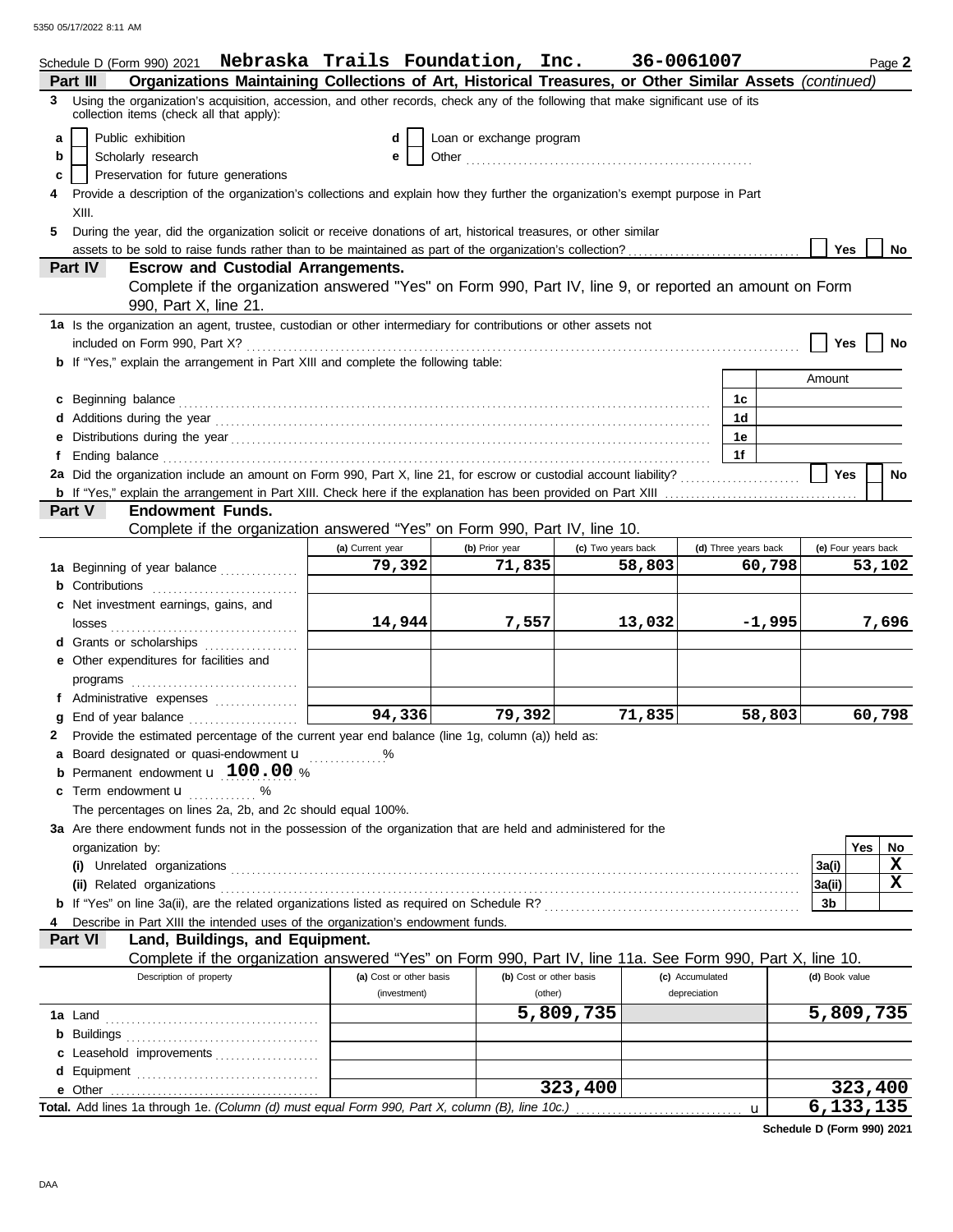|                           | Schedule D (Form 990) 2021 |                                                                                                            | Nebraska Trails Foundation, Inc. |                  |                | 36-0061007                       |                | Page 3 |
|---------------------------|----------------------------|------------------------------------------------------------------------------------------------------------|----------------------------------|------------------|----------------|----------------------------------|----------------|--------|
| Part VII                  |                            | <b>Investments - Other Securities.</b>                                                                     |                                  |                  |                |                                  |                |        |
|                           |                            | Complete if the organization answered "Yes" on Form 990, Part IV, line 11b. See Form 990, Part X, line 12. |                                  |                  |                |                                  |                |        |
|                           |                            | (a) Description of security or category                                                                    |                                  |                  | (b) Book value | (c) Method of valuation:         |                |        |
|                           |                            | (including name of security)                                                                               |                                  |                  |                | Cost or end-of-year market value |                |        |
| (1) Financial derivatives |                            |                                                                                                            |                                  |                  |                |                                  |                |        |
|                           |                            |                                                                                                            |                                  |                  |                |                                  |                |        |
| $(3)$ Other               |                            |                                                                                                            |                                  |                  |                |                                  |                |        |
| (A)                       |                            |                                                                                                            |                                  |                  |                |                                  |                |        |
| (B)                       |                            |                                                                                                            |                                  |                  |                |                                  |                |        |
| (C)                       |                            |                                                                                                            |                                  |                  |                |                                  |                |        |
| (D)                       |                            |                                                                                                            |                                  |                  |                |                                  |                |        |
| (E)                       |                            |                                                                                                            |                                  |                  |                |                                  |                |        |
| (F)<br>(G)                |                            |                                                                                                            |                                  |                  |                |                                  |                |        |
| (H)                       |                            |                                                                                                            |                                  |                  |                |                                  |                |        |
|                           |                            | Total. (Column (b) must equal Form 990, Part X, col. (B) line 12.)                                         |                                  | u                |                |                                  |                |        |
| Part VIII                 |                            | Investments - Program Related.                                                                             |                                  |                  |                |                                  |                |        |
|                           |                            | Complete if the organization answered "Yes" on Form 990, Part IV, line 11c. See Form 990, Part X, line 13. |                                  |                  |                |                                  |                |        |
|                           |                            | (a) Description of investment                                                                              |                                  |                  | (b) Book value | (c) Method of valuation:         |                |        |
|                           |                            |                                                                                                            |                                  |                  |                | Cost or end-of-year market value |                |        |
| (1)                       |                            |                                                                                                            |                                  |                  |                |                                  |                |        |
| (2)                       |                            |                                                                                                            |                                  |                  |                |                                  |                |        |
| (3)                       |                            |                                                                                                            |                                  |                  |                |                                  |                |        |
| (4)                       |                            |                                                                                                            |                                  |                  |                |                                  |                |        |
| (5)                       |                            |                                                                                                            |                                  |                  |                |                                  |                |        |
| (6)                       |                            |                                                                                                            |                                  |                  |                |                                  |                |        |
| (7)                       |                            |                                                                                                            |                                  |                  |                |                                  |                |        |
| (8)                       |                            |                                                                                                            |                                  |                  |                |                                  |                |        |
| (9)                       |                            |                                                                                                            |                                  |                  |                |                                  |                |        |
|                           |                            | Total. (Column (b) must equal Form 990, Part X, col. (B) line 13.)                                         |                                  | u<br>dia a a a a |                |                                  |                |        |
| Part IX                   | Other Assets.              |                                                                                                            |                                  |                  |                |                                  |                |        |
|                           |                            | Complete if the organization answered "Yes" on Form 990, Part IV, line 11d. See Form 990, Part X, line 15. |                                  | (a) Description  |                |                                  | (b) Book value |        |
| (1)                       |                            |                                                                                                            |                                  |                  |                |                                  |                |        |
| (2)                       |                            |                                                                                                            |                                  |                  |                |                                  |                |        |
| (3)                       |                            |                                                                                                            |                                  |                  |                |                                  |                |        |
| (4)                       |                            |                                                                                                            |                                  |                  |                |                                  |                |        |
| (5)                       |                            |                                                                                                            |                                  |                  |                |                                  |                |        |
| (6)                       |                            |                                                                                                            |                                  |                  |                |                                  |                |        |
| (7)                       |                            |                                                                                                            |                                  |                  |                |                                  |                |        |
| (8)                       |                            |                                                                                                            |                                  |                  |                |                                  |                |        |
| (9)                       |                            |                                                                                                            |                                  |                  |                |                                  |                |        |
|                           |                            | Total. (Column (b) must equal Form 990, Part X, col. (B) line 15.)                                         |                                  |                  |                | u                                |                |        |
| Part X                    | Other Liabilities.         |                                                                                                            |                                  |                  |                |                                  |                |        |
|                           |                            | Complete if the organization answered "Yes" on Form 990, Part IV, line 11e or 11f. See Form 990, Part X,   |                                  |                  |                |                                  |                |        |
|                           | line 25.                   |                                                                                                            |                                  |                  |                |                                  |                |        |
| 1.                        |                            | (a) Description of liability                                                                               |                                  |                  |                |                                  | (b) Book value |        |
| (1)                       | Federal income taxes       |                                                                                                            |                                  |                  |                |                                  |                |        |
| (2)                       |                            |                                                                                                            |                                  |                  |                |                                  |                |        |
| (3)                       |                            |                                                                                                            |                                  |                  |                |                                  |                |        |
| (4)                       |                            |                                                                                                            |                                  |                  |                |                                  |                |        |
| (5)                       |                            |                                                                                                            |                                  |                  |                |                                  |                |        |
| (6)                       |                            |                                                                                                            |                                  |                  |                |                                  |                |        |
| (7)<br>(8)                |                            |                                                                                                            |                                  |                  |                |                                  |                |        |
| (9)                       |                            |                                                                                                            |                                  |                  |                |                                  |                |        |
|                           |                            | Total. (Column (b) must equal Form 990, Part X, col. (B) line 25.)                                         |                                  |                  |                | u                                |                |        |
|                           |                            |                                                                                                            |                                  |                  |                |                                  |                |        |

Liability for uncertain tax positions. In Part XIII, provide the text of the footnote to the organization's financial statements that reports the **2.** organization's liability for uncertain tax positions under FASB ASC 740. Check here if the text of the footnote has been provided in Part XIII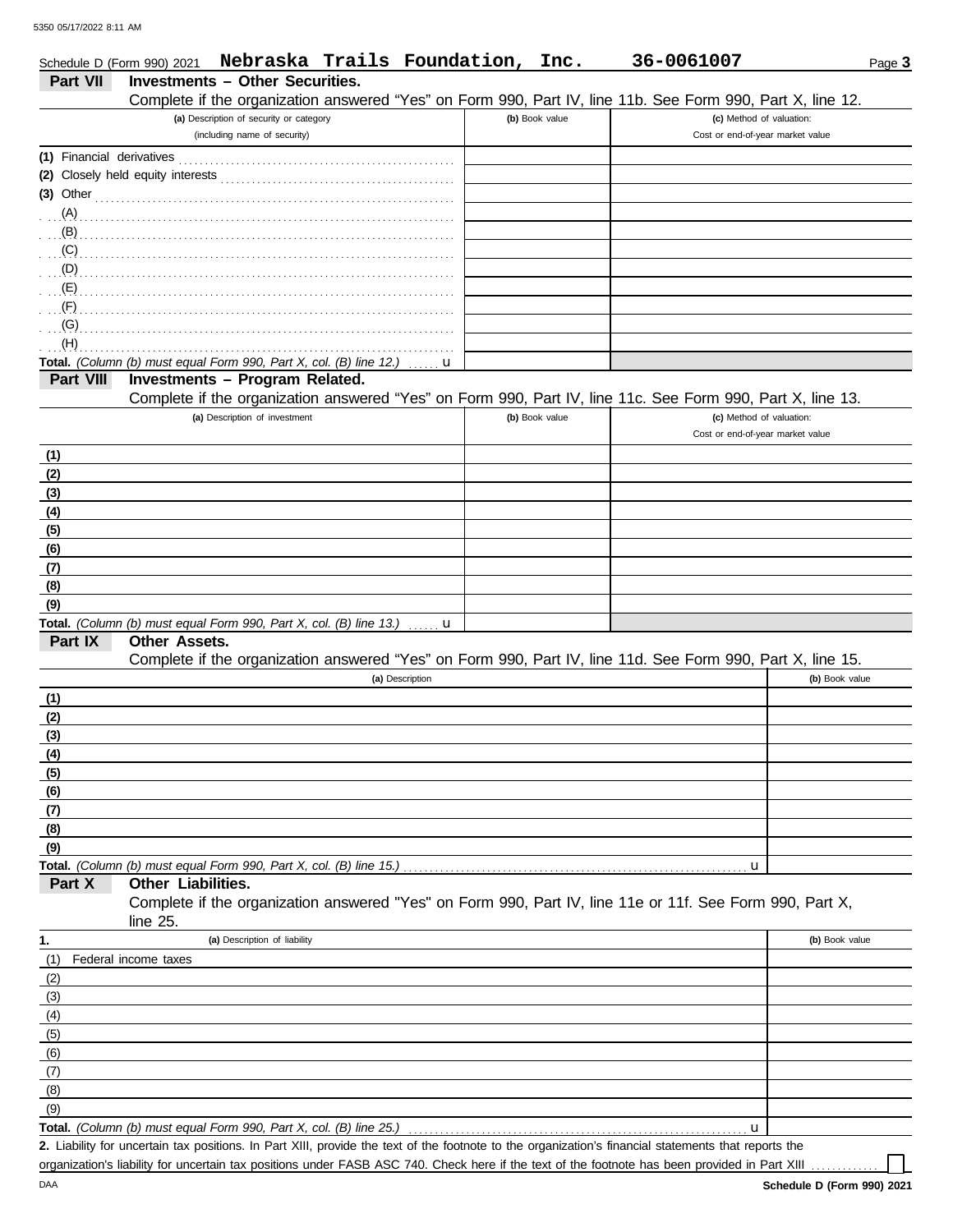|    | Schedule D (Form 990) 2021  Nebraska Trails Foundation, Inc.                                                                                                                                                                                                                                                                                                                                                                                                                                                                                                                     |                | 36-0061007 |              | Page 4      |
|----|----------------------------------------------------------------------------------------------------------------------------------------------------------------------------------------------------------------------------------------------------------------------------------------------------------------------------------------------------------------------------------------------------------------------------------------------------------------------------------------------------------------------------------------------------------------------------------|----------------|------------|--------------|-------------|
|    | Reconciliation of Revenue per Audited Financial Statements With Revenue per Return.<br>Part XI                                                                                                                                                                                                                                                                                                                                                                                                                                                                                   |                |            |              |             |
|    | Complete if the organization answered "Yes" on Form 990, Part IV, line 12a.                                                                                                                                                                                                                                                                                                                                                                                                                                                                                                      |                |            |              |             |
| 1  |                                                                                                                                                                                                                                                                                                                                                                                                                                                                                                                                                                                  |                |            | $\mathbf{1}$ | 6,304,524   |
| 2  | Amounts included on line 1 but not on Form 990, Part VIII, line 12:                                                                                                                                                                                                                                                                                                                                                                                                                                                                                                              |                |            |              |             |
| а  |                                                                                                                                                                                                                                                                                                                                                                                                                                                                                                                                                                                  | 2a             | 7,381      |              |             |
| b  |                                                                                                                                                                                                                                                                                                                                                                                                                                                                                                                                                                                  | 2 <sub>b</sub> |            |              |             |
| c  |                                                                                                                                                                                                                                                                                                                                                                                                                                                                                                                                                                                  | 2c             |            |              |             |
| d  |                                                                                                                                                                                                                                                                                                                                                                                                                                                                                                                                                                                  | 2d             |            |              |             |
| е  | Add lines 2a through 2d [11] All and the contract of the contract of the contract of the contract of the contract of the contract of the contract of the contract of the contract of the contract of the contract of the contr                                                                                                                                                                                                                                                                                                                                                   |                |            | 2e           | 7,381       |
| 3  |                                                                                                                                                                                                                                                                                                                                                                                                                                                                                                                                                                                  |                |            | 3            | 6, 297, 143 |
| 4  | Amounts included on Form 990, Part VIII, line 12, but not on line 1:                                                                                                                                                                                                                                                                                                                                                                                                                                                                                                             |                |            |              |             |
| а  |                                                                                                                                                                                                                                                                                                                                                                                                                                                                                                                                                                                  | 4а             |            |              |             |
| b  |                                                                                                                                                                                                                                                                                                                                                                                                                                                                                                                                                                                  | 4b             |            |              |             |
| c  | Add lines 4a and 4b                                                                                                                                                                                                                                                                                                                                                                                                                                                                                                                                                              |                |            | 4с           |             |
| 5. |                                                                                                                                                                                                                                                                                                                                                                                                                                                                                                                                                                                  |                |            | 5            | 6, 297, 143 |
|    | Reconciliation of Expenses per Audited Financial Statements With Expenses per Return.<br>Part XII                                                                                                                                                                                                                                                                                                                                                                                                                                                                                |                |            |              |             |
|    | Complete if the organization answered "Yes" on Form 990, Part IV, line 12a.                                                                                                                                                                                                                                                                                                                                                                                                                                                                                                      |                |            |              |             |
|    |                                                                                                                                                                                                                                                                                                                                                                                                                                                                                                                                                                                  |                |            | $\mathbf{1}$ | 35,697      |
| 1  | Total expenses and losses per audited financial statements                                                                                                                                                                                                                                                                                                                                                                                                                                                                                                                       |                |            |              |             |
| 2  | Amounts included on line 1 but not on Form 990, Part IX, line 25:                                                                                                                                                                                                                                                                                                                                                                                                                                                                                                                |                |            |              |             |
| а  |                                                                                                                                                                                                                                                                                                                                                                                                                                                                                                                                                                                  | 2a             |            |              |             |
| b  |                                                                                                                                                                                                                                                                                                                                                                                                                                                                                                                                                                                  | 2 <sub>b</sub> |            |              |             |
| c  | Other losses                                                                                                                                                                                                                                                                                                                                                                                                                                                                                                                                                                     | 2c             |            |              |             |
| d  |                                                                                                                                                                                                                                                                                                                                                                                                                                                                                                                                                                                  | 2d             |            |              |             |
| е  | Add lines 2a through 2d [11] Additional Property and Table 2014 10:00 PM and Table 2014 10:00 PM and Table 20                                                                                                                                                                                                                                                                                                                                                                                                                                                                    |                |            | 2e           |             |
| 3  |                                                                                                                                                                                                                                                                                                                                                                                                                                                                                                                                                                                  |                |            | 3            | 35,697      |
| 4  | Amounts included on Form 990, Part IX, line 25, but not on line 1:                                                                                                                                                                                                                                                                                                                                                                                                                                                                                                               |                |            |              |             |
| а  | Investment expenses not included on Form 990, Part VIII, line 7b [                                                                                                                                                                                                                                                                                                                                                                                                                                                                                                               | 4a             |            |              |             |
| b  |                                                                                                                                                                                                                                                                                                                                                                                                                                                                                                                                                                                  | 4b             |            |              |             |
|    | c Add lines 4a and 4b                                                                                                                                                                                                                                                                                                                                                                                                                                                                                                                                                            |                |            | 4c           |             |
|    |                                                                                                                                                                                                                                                                                                                                                                                                                                                                                                                                                                                  |                |            | 5            | 35,697      |
|    | Part XIII Supplemental Information.                                                                                                                                                                                                                                                                                                                                                                                                                                                                                                                                              |                |            |              |             |
|    | Provide the descriptions required for Part II, lines 3, 5, and 9; Part III, lines 1a and 4; Part IV, lines 1b and 2b; Part V, line 4; Part X, line<br>2; Part XI, lines 2d and 4b; and Part XII, lines 2d and 4b. Also complete this part to provide any additional information.<br>Part V, Line 4 - Intended Uses for Endowment Funds<br>Contributions to the endowment fund are subject to donor restrictions which<br>stipulate the original principal of the gift is to held and invested by the<br>organization indefinitely and income from the fund is to be expended for |                |            |              |             |
|    | the trail system expenses.                                                                                                                                                                                                                                                                                                                                                                                                                                                                                                                                                       |                |            |              |             |
|    |                                                                                                                                                                                                                                                                                                                                                                                                                                                                                                                                                                                  |                |            |              |             |
|    |                                                                                                                                                                                                                                                                                                                                                                                                                                                                                                                                                                                  |                |            |              |             |
|    |                                                                                                                                                                                                                                                                                                                                                                                                                                                                                                                                                                                  |                |            |              |             |
|    |                                                                                                                                                                                                                                                                                                                                                                                                                                                                                                                                                                                  |                |            |              |             |
|    |                                                                                                                                                                                                                                                                                                                                                                                                                                                                                                                                                                                  |                |            |              |             |
|    |                                                                                                                                                                                                                                                                                                                                                                                                                                                                                                                                                                                  |                |            |              |             |
|    |                                                                                                                                                                                                                                                                                                                                                                                                                                                                                                                                                                                  |                |            |              |             |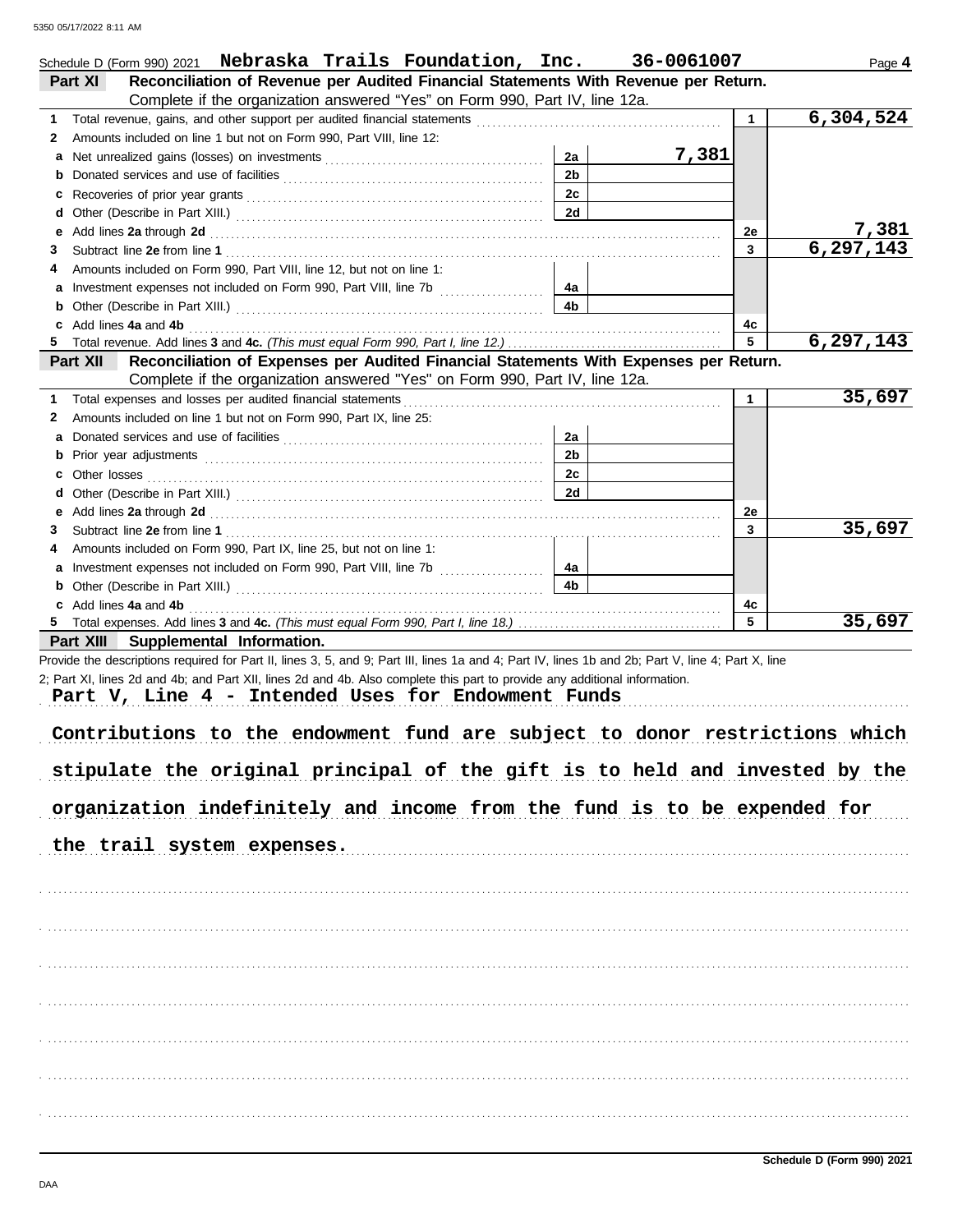|           |                                      | Schedule D (Form 990) 2021 Nebraska Trails Foundation, Inc. | 36-0061007 | Page 5 |
|-----------|--------------------------------------|-------------------------------------------------------------|------------|--------|
| Part XIII | Supplemental Information (continued) |                                                             |            |        |
|           |                                      |                                                             |            |        |
|           |                                      |                                                             |            |        |
|           |                                      |                                                             |            |        |
|           |                                      |                                                             |            |        |
|           |                                      |                                                             |            |        |
|           |                                      |                                                             |            |        |
|           |                                      |                                                             |            |        |
|           |                                      |                                                             |            |        |
|           |                                      |                                                             |            |        |
|           |                                      |                                                             |            |        |
|           |                                      |                                                             |            |        |
|           |                                      |                                                             |            |        |
|           |                                      |                                                             |            |        |
|           |                                      |                                                             |            |        |
|           |                                      |                                                             |            |        |
|           |                                      |                                                             |            |        |
|           |                                      |                                                             |            |        |
|           |                                      |                                                             |            |        |
|           |                                      |                                                             |            |        |
|           |                                      |                                                             |            |        |
|           |                                      |                                                             |            |        |
|           |                                      |                                                             |            |        |
|           |                                      |                                                             |            |        |
|           |                                      |                                                             |            |        |
|           |                                      |                                                             |            |        |
|           |                                      |                                                             |            |        |
|           |                                      |                                                             |            |        |
|           |                                      |                                                             |            |        |
|           |                                      |                                                             |            |        |
|           |                                      |                                                             |            |        |
|           |                                      |                                                             |            |        |
|           |                                      |                                                             |            |        |
|           |                                      |                                                             |            |        |
|           |                                      |                                                             |            |        |
|           |                                      |                                                             |            |        |
|           |                                      |                                                             |            |        |
|           |                                      |                                                             |            |        |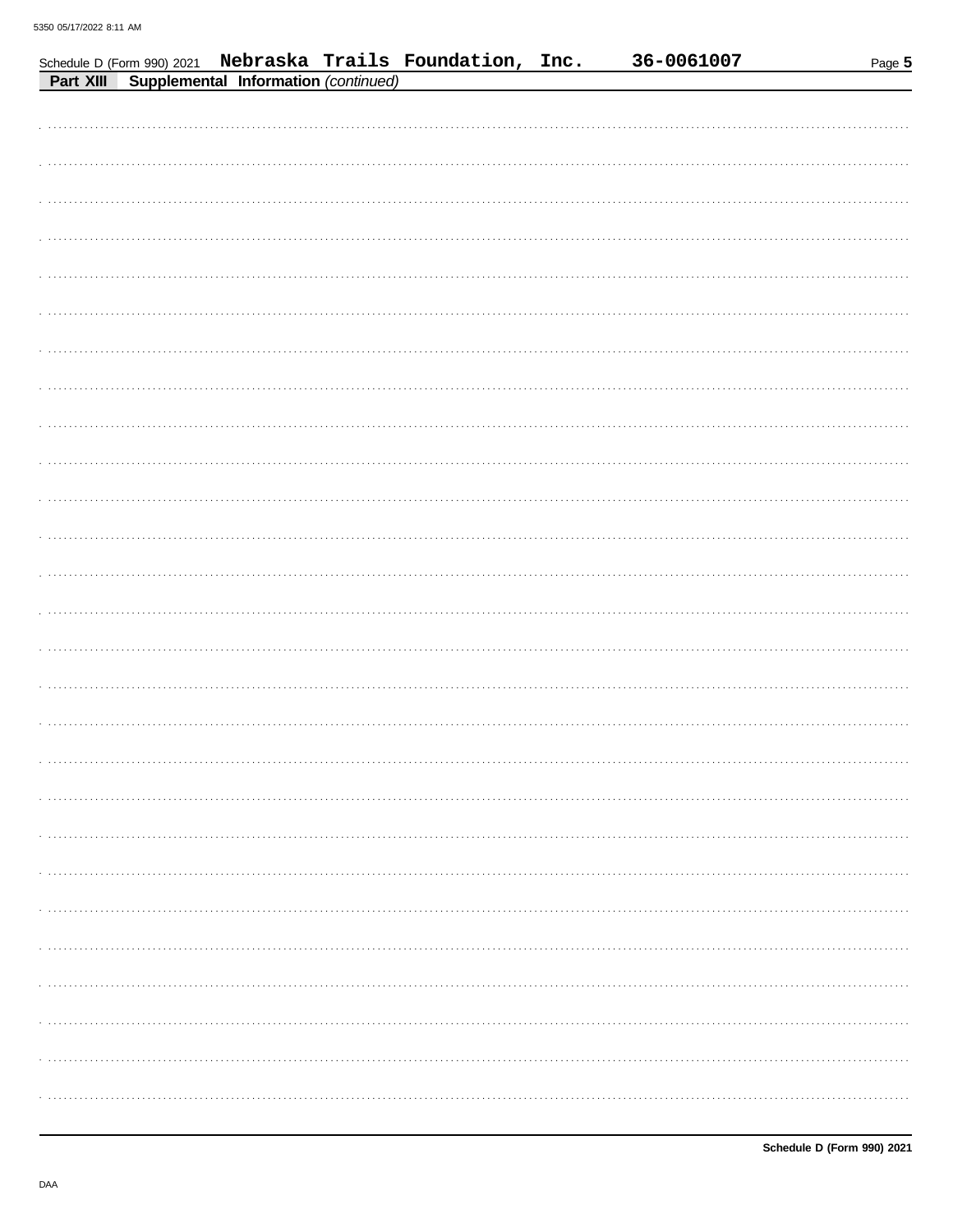## **SCHEDULE M Noncash Contributions**

OMB No. 1545-0074 **2021**

|  | (Form 990) |  |
|--|------------|--|
|--|------------|--|

u **Complete if the organizations answered "Yes" on Form 990, Part IV, lines 29 or 30.** u **Attach to Form 990.**

Name of the organization Department of the Treasury<br>Internal Revenue Service

**Part I Types of Property**

|             | <b>Let</b> Attach to Form 990. | <b>LI Go to</b> www.irs.gov/Form990 for instructions and the latest information. |     |                                | <b>Open To Public</b><br><b>Inspection</b> |
|-------------|--------------------------------|----------------------------------------------------------------------------------|-----|--------------------------------|--------------------------------------------|
|             |                                |                                                                                  |     | Employer identification number |                                            |
|             |                                | Nebraska Trails Foundation, Inc.                                                 |     | 36-0061007                     |                                            |
| of Property |                                |                                                                                  |     |                                |                                            |
|             | (a)                            |                                                                                  | (c) |                                |                                            |

|     |                                                                                                                                                                                                                                                                                                                                                                                                                                                                                | (c)<br>(b)<br>(d)<br>(a) |                            |                                             |                              |            |     |    |
|-----|--------------------------------------------------------------------------------------------------------------------------------------------------------------------------------------------------------------------------------------------------------------------------------------------------------------------------------------------------------------------------------------------------------------------------------------------------------------------------------|--------------------------|----------------------------|---------------------------------------------|------------------------------|------------|-----|----|
|     |                                                                                                                                                                                                                                                                                                                                                                                                                                                                                | Check if                 | Number of contributions or | Noncash contribution<br>amounts reported on | Method of determining        |            |     |    |
|     |                                                                                                                                                                                                                                                                                                                                                                                                                                                                                | applicable               | items contributed          | Form 990, Part VIII, line 1g                | noncash contribution amounts |            |     |    |
| 1   | Art - Works of art                                                                                                                                                                                                                                                                                                                                                                                                                                                             |                          |                            |                                             |                              |            |     |    |
| 2   | Art - Historical treasures                                                                                                                                                                                                                                                                                                                                                                                                                                                     |                          |                            |                                             |                              |            |     |    |
| 3   | Art - Fractional interests                                                                                                                                                                                                                                                                                                                                                                                                                                                     |                          |                            |                                             |                              |            |     |    |
| 4   | Books and publications                                                                                                                                                                                                                                                                                                                                                                                                                                                         |                          |                            |                                             |                              |            |     |    |
| 5   | Clothing and household                                                                                                                                                                                                                                                                                                                                                                                                                                                         |                          |                            |                                             |                              |            |     |    |
|     | goods $\begin{array}{ccc}\n & \cdots \\  & \cdots\n \end{array}$                                                                                                                                                                                                                                                                                                                                                                                                               |                          |                            |                                             |                              |            |     |    |
| 6   | Cars and other vehicles                                                                                                                                                                                                                                                                                                                                                                                                                                                        |                          |                            |                                             |                              |            |     |    |
| 7   | Boats and planes                                                                                                                                                                                                                                                                                                                                                                                                                                                               |                          |                            |                                             |                              |            |     |    |
| 8   | Intellectual property                                                                                                                                                                                                                                                                                                                                                                                                                                                          |                          |                            |                                             |                              |            |     |    |
| 9   | Securities - Publicly traded                                                                                                                                                                                                                                                                                                                                                                                                                                                   |                          |                            |                                             |                              |            |     |    |
| 10  | Securities - Closely held stock                                                                                                                                                                                                                                                                                                                                                                                                                                                |                          |                            |                                             |                              |            |     |    |
| 11  | Securities - Partnership, LLC,                                                                                                                                                                                                                                                                                                                                                                                                                                                 |                          |                            |                                             |                              |            |     |    |
|     | or trust interests<br>.                                                                                                                                                                                                                                                                                                                                                                                                                                                        |                          |                            |                                             |                              |            |     |    |
| 12  | Securities - Miscellaneous                                                                                                                                                                                                                                                                                                                                                                                                                                                     |                          |                            |                                             |                              |            |     |    |
| 13  | Qualified conservation                                                                                                                                                                                                                                                                                                                                                                                                                                                         |                          |                            |                                             |                              |            |     |    |
|     | contribution - Historic                                                                                                                                                                                                                                                                                                                                                                                                                                                        |                          |                            |                                             |                              |            |     |    |
|     |                                                                                                                                                                                                                                                                                                                                                                                                                                                                                |                          |                            |                                             |                              |            |     |    |
| 14  | Qualified conservation                                                                                                                                                                                                                                                                                                                                                                                                                                                         |                          |                            |                                             |                              |            |     |    |
|     | contribution - Other<br>.                                                                                                                                                                                                                                                                                                                                                                                                                                                      |                          |                            |                                             |                              |            |     |    |
| 15  |                                                                                                                                                                                                                                                                                                                                                                                                                                                                                |                          |                            |                                             |                              |            |     |    |
| 16  | Real estate - Commercial                                                                                                                                                                                                                                                                                                                                                                                                                                                       |                          |                            |                                             |                              |            |     |    |
| 17  | Real estate - Other                                                                                                                                                                                                                                                                                                                                                                                                                                                            | X                        | 1                          |                                             | $6,133,135$ Appraisal        |            |     |    |
| 18  |                                                                                                                                                                                                                                                                                                                                                                                                                                                                                |                          |                            |                                             |                              |            |     |    |
| 19  | Food inventory                                                                                                                                                                                                                                                                                                                                                                                                                                                                 |                          |                            |                                             |                              |            |     |    |
| 20  | Drugs and medical supplies                                                                                                                                                                                                                                                                                                                                                                                                                                                     |                          |                            |                                             |                              |            |     |    |
| 21  | $\begin{minipage}[c]{0.9\linewidth} \textbf{Taxidermy} \end{minipage}[t]{\begin{minipage}[c]{0.9\linewidth} \textbf{Taxidermy} \end{minipage}[t]{\begin{minipage}[c]{0.9\linewidth} \textbf{C} & \textbf{0.13}\end{minipage}[t]{\begin{minipage}[c]{0.9\linewidth} \textbf{C} & \textbf{0.13}\end{minipage}[t]{\begin{minipage}[c]{0.9\linewidth} \textbf{C} & \textbf{0.13}\end{minipage}[t]{\begin{minipage}[c]{0.9\linewidth} \textbf{C} & \textbf{0.13}\end{minipage}[t]{$ |                          |                            |                                             |                              |            |     |    |
| 22  | Historical artifacts                                                                                                                                                                                                                                                                                                                                                                                                                                                           |                          |                            |                                             |                              |            |     |    |
| 23  | Scientific specimens                                                                                                                                                                                                                                                                                                                                                                                                                                                           |                          |                            |                                             |                              |            |     |    |
| 24  | Archeological artifacts                                                                                                                                                                                                                                                                                                                                                                                                                                                        |                          |                            |                                             |                              |            |     |    |
| 25  |                                                                                                                                                                                                                                                                                                                                                                                                                                                                                |                          |                            |                                             |                              |            |     |    |
| 26  | Other $\mathbf{u}(\dots, \dots, \dots, \dots, \dots)$                                                                                                                                                                                                                                                                                                                                                                                                                          |                          |                            |                                             |                              |            |     |    |
| 27  |                                                                                                                                                                                                                                                                                                                                                                                                                                                                                |                          |                            |                                             |                              |            |     |    |
| 28  | Other $\mathbf{u}$ (                                                                                                                                                                                                                                                                                                                                                                                                                                                           |                          |                            |                                             |                              |            |     |    |
| 29  | Number of Forms 8283 received by the organization during the tax year for contributions for<br>which the organization completed Form 8283, Part V, Donee Acknowledgement                                                                                                                                                                                                                                                                                                       |                          |                            |                                             | $\pmb{0}$                    |            |     |    |
|     |                                                                                                                                                                                                                                                                                                                                                                                                                                                                                |                          |                            |                                             | 29                           |            | Yes | No |
| 30a | During the year, did the organization receive by contribution any property reported in Part I, lines 1 through                                                                                                                                                                                                                                                                                                                                                                 |                          |                            |                                             |                              |            |     |    |
|     | 28, that it must hold for at least three years from the date of the initial contribution, and which isn't required                                                                                                                                                                                                                                                                                                                                                             |                          |                            |                                             |                              |            |     |    |
|     | to be used for exempt purposes for the entire holding period?                                                                                                                                                                                                                                                                                                                                                                                                                  |                          |                            |                                             |                              | <b>30a</b> |     | x  |
| b   | If "Yes," describe the arrangement in Part II.                                                                                                                                                                                                                                                                                                                                                                                                                                 |                          |                            |                                             |                              |            |     |    |
| 31  | Does the organization have a gift acceptance policy that requires the review of any nonstandard                                                                                                                                                                                                                                                                                                                                                                                |                          |                            |                                             |                              |            |     |    |
|     | contributions?                                                                                                                                                                                                                                                                                                                                                                                                                                                                 |                          |                            |                                             |                              | 31         |     | X  |
| 32a | Does the organization hire or use third parties or related organizations to solicit, process, or sell noncash                                                                                                                                                                                                                                                                                                                                                                  |                          |                            |                                             |                              |            |     |    |
|     | contributions?                                                                                                                                                                                                                                                                                                                                                                                                                                                                 |                          |                            |                                             |                              | 32a        |     | x  |
| b   | If "Yes," describe in Part II.                                                                                                                                                                                                                                                                                                                                                                                                                                                 |                          |                            |                                             |                              |            |     |    |
| 33  | If the organization didn't report an amount in column (c) for a type of property for which column (a) is checked,                                                                                                                                                                                                                                                                                                                                                              |                          |                            |                                             |                              |            |     |    |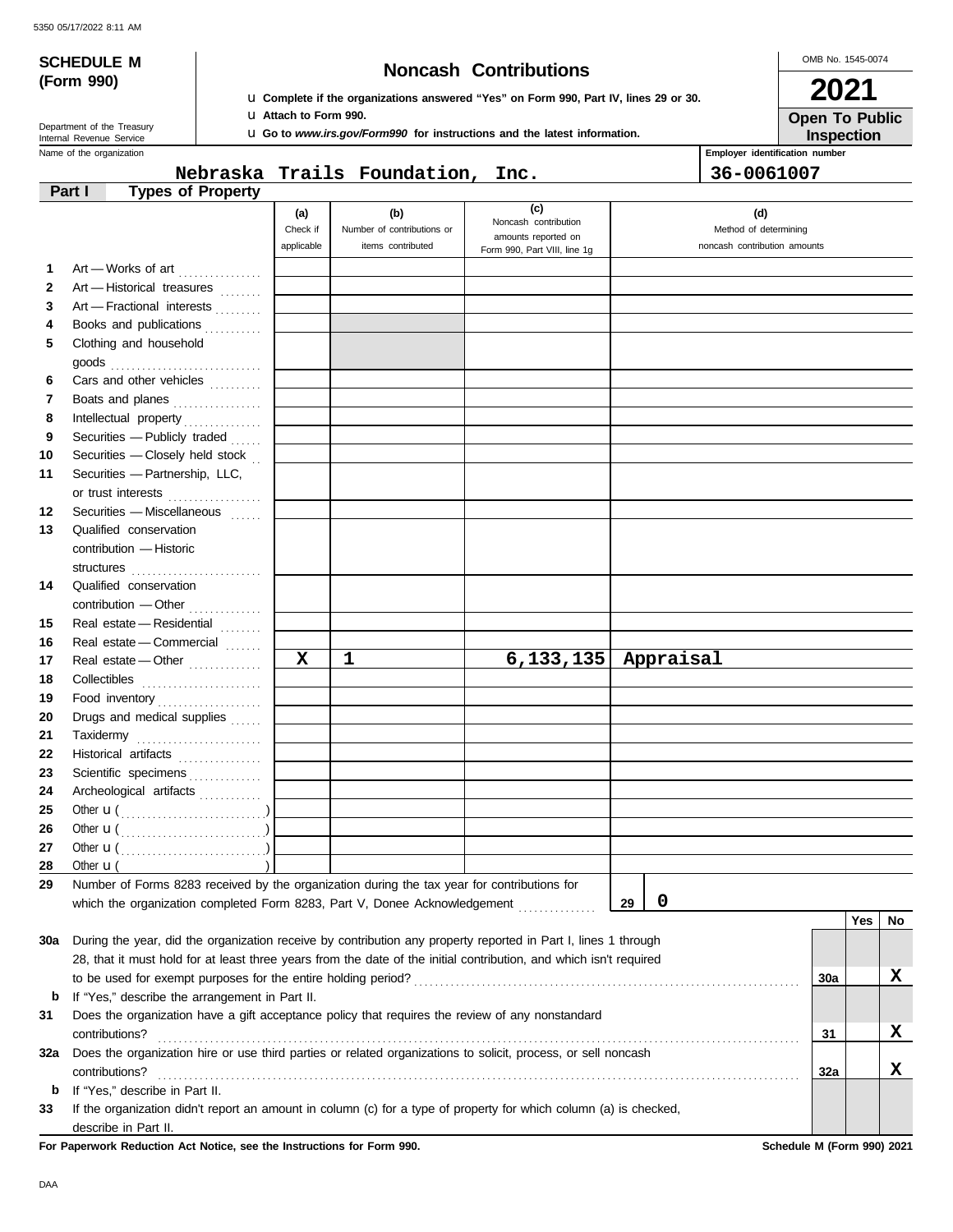| Part II |  | Schedule M (Form 990) 2021 Nebraska Trails Foundation, Inc.<br>or a combination of both. Also complete this part for any additional information. | 36-0061007<br>Supplemental Information. Provide the information required by Part I, lines 30b, 32b, and 33, and whether<br>the organization is reporting in Part I, column (b), the number of contributions, the number of items received, | Page 2 |
|---------|--|--------------------------------------------------------------------------------------------------------------------------------------------------|--------------------------------------------------------------------------------------------------------------------------------------------------------------------------------------------------------------------------------------------|--------|
|         |  |                                                                                                                                                  |                                                                                                                                                                                                                                            |        |
|         |  |                                                                                                                                                  |                                                                                                                                                                                                                                            |        |
|         |  |                                                                                                                                                  |                                                                                                                                                                                                                                            |        |
|         |  |                                                                                                                                                  |                                                                                                                                                                                                                                            |        |
|         |  |                                                                                                                                                  |                                                                                                                                                                                                                                            |        |
|         |  |                                                                                                                                                  |                                                                                                                                                                                                                                            |        |
|         |  |                                                                                                                                                  |                                                                                                                                                                                                                                            |        |
|         |  |                                                                                                                                                  |                                                                                                                                                                                                                                            |        |
|         |  |                                                                                                                                                  |                                                                                                                                                                                                                                            |        |
|         |  |                                                                                                                                                  |                                                                                                                                                                                                                                            |        |
|         |  |                                                                                                                                                  |                                                                                                                                                                                                                                            |        |
|         |  |                                                                                                                                                  |                                                                                                                                                                                                                                            |        |
|         |  |                                                                                                                                                  |                                                                                                                                                                                                                                            |        |
|         |  |                                                                                                                                                  |                                                                                                                                                                                                                                            |        |
|         |  |                                                                                                                                                  |                                                                                                                                                                                                                                            |        |
|         |  |                                                                                                                                                  |                                                                                                                                                                                                                                            |        |
|         |  |                                                                                                                                                  |                                                                                                                                                                                                                                            |        |
|         |  |                                                                                                                                                  |                                                                                                                                                                                                                                            |        |
|         |  |                                                                                                                                                  |                                                                                                                                                                                                                                            |        |
|         |  |                                                                                                                                                  |                                                                                                                                                                                                                                            |        |
|         |  |                                                                                                                                                  |                                                                                                                                                                                                                                            |        |
|         |  |                                                                                                                                                  |                                                                                                                                                                                                                                            |        |
|         |  |                                                                                                                                                  |                                                                                                                                                                                                                                            |        |
|         |  |                                                                                                                                                  |                                                                                                                                                                                                                                            |        |
|         |  |                                                                                                                                                  |                                                                                                                                                                                                                                            |        |
|         |  |                                                                                                                                                  |                                                                                                                                                                                                                                            |        |
|         |  |                                                                                                                                                  |                                                                                                                                                                                                                                            |        |
|         |  |                                                                                                                                                  |                                                                                                                                                                                                                                            |        |